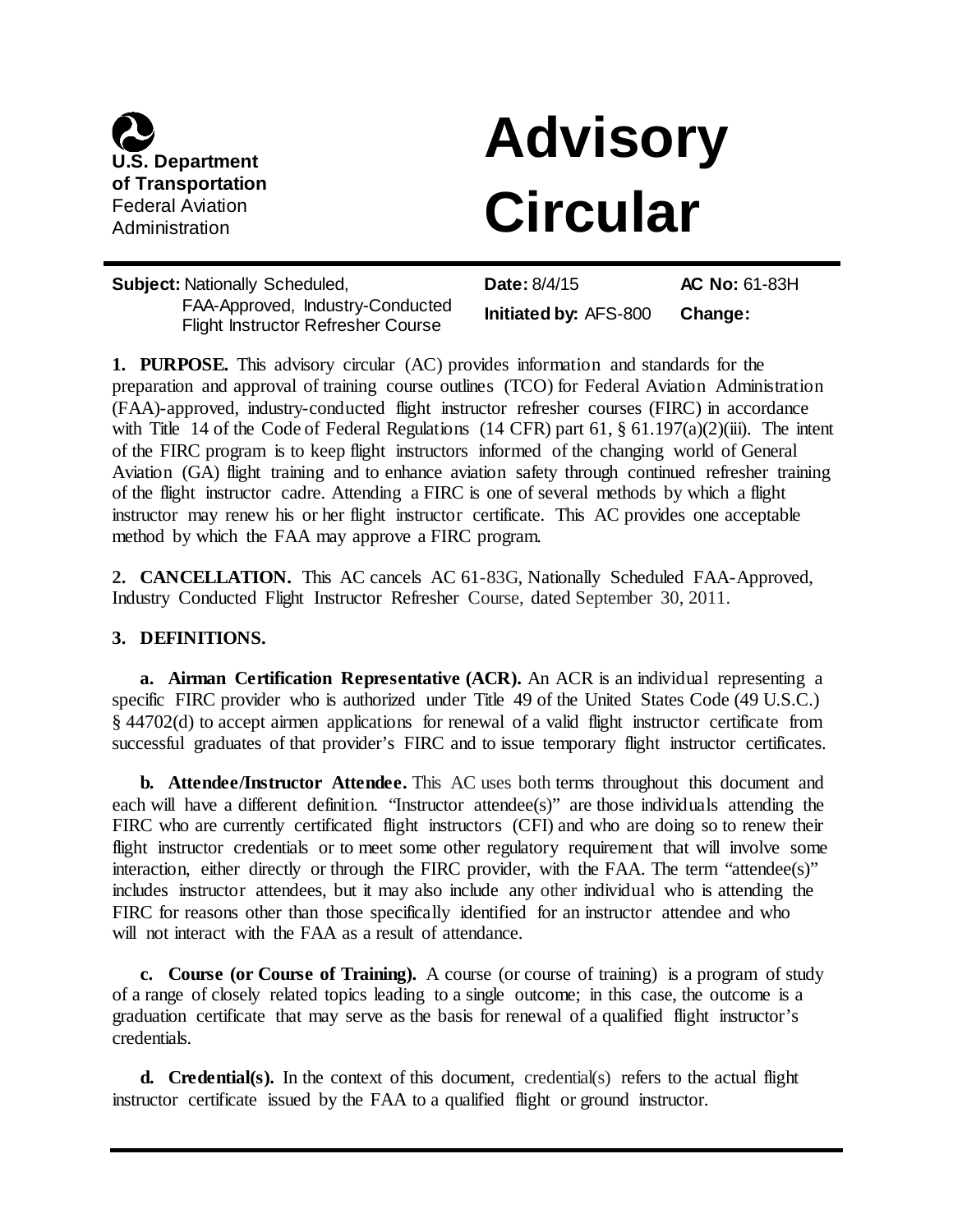**e. Curriculum.** A curriculum is an organized sequence of topics or subject matter presented within a course of training.

**f. Distance Learning Curriculum.** A distance learning curriculum is a curriculum in which the study, completion, and testing for all applicable course materials in a training syllabus is satisfactorily accomplished through correspondence. For the purpose of this AC, distance learning does not include Internet or Web-based curriculum.

**g. Internet Curriculum/Web-Based Curriculum.** These two terms are used interchangeably and define a curriculum in which the study, completion, and testing for all applicable course materials in a training syllabus is satisfactorily accomplished through the Internet.

**h. Lesson.** A lesson is an individual period of instruction that imparts subject matter to the attendee(s). A single lesson generally covers a single topic.

**i.** Lesson Plan. A lesson plan is the instructor's plan for teaching a given unit of learning. A series of lesson plans are components of the training syllabus.

**j. Module.** A module generally means a unit of training that includes a single topic. The term may also be used to mean a unit of training time (e.g., 1 hour) that may or may not cover more than one topic. While the term will generally be limited in this document to indicate a single topic, the alternative usage will be acceptable in the provider's documentation if clearly defined as such.

**k. Presenter.** A presenter is the individual who is actually presenting FIRC course material. The presenter may or may not be the FIRC provider. In any case, all presenters must either be the provider, an employee or affiliate of the approved provider or organization, or be contracted to the approved provider or organization. Some exceptions may be made to this where the FIRC provider is including other government or industry speakers as guest presenters for individual modules.

**l. Provider.** A provider is a holder of an FAA authorization under this AC to conduct FIRC programs through meeting the requirements of  $\S 61.197(a)(2)(iii)$ . The terms FIRC, FIRC provider, operator, organization, and provider, are used interchangeably in this AC.

**m. Sponsor.** A sponsor is a business or association that recruits and promotes an authorized FIRC provider to conduct its program to the sponsor's members for the purpose of providing continuing training to its member CFIs and renewing their certificates through meeting the requirements of  $\S$  61.197(a)(2)(iii).

**NOTE: This iteration of AC 61-83 redefines the term "sponsor" and differentiates it from the terms "provider, FIRC, FIRC provider, operator, and organization," which are used interchangeably in this AC. The FAA made this change in response to requests from the industry to allow businesses and associations to recruit an authorized provider to conduct a FIRC for its members. The terms "provider" and "sponsor" remain**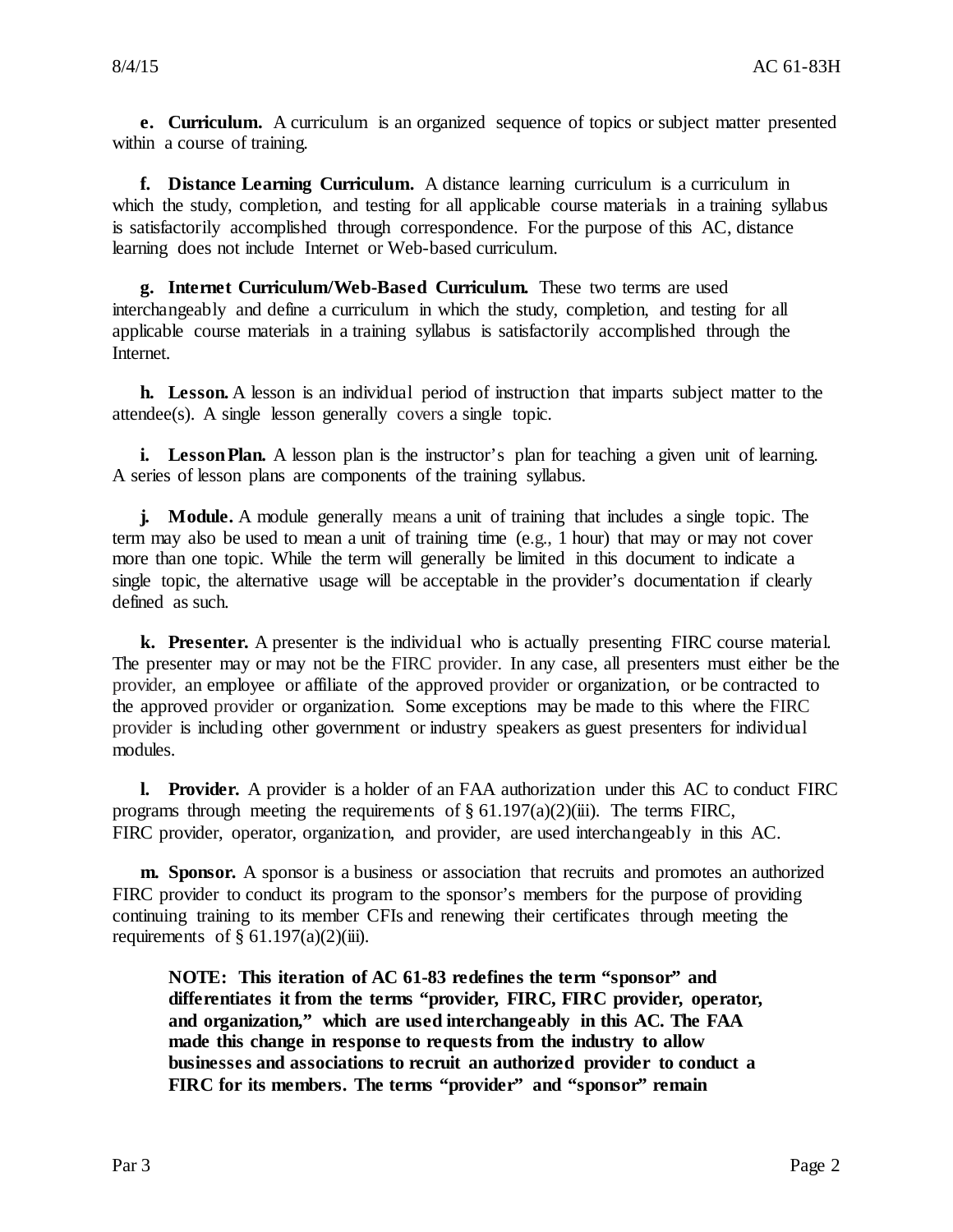#### **interchangeable in previous iterations of AC 61-83 and respective letters of authorization (LOA) issued under the previous version of this AC.**

**n. Stage.** A stage is a portion of the course consisting of a group of lessons, similar subject matter, or a particular day of instruction (e.g., day 1, 2, or 3, versus stage 1, 2, or 3). A FIRC provider may or may not employ stages at their discretion.

**o. Student.** A student is an individual who will receive training to develop aeronautical knowledge and/or receive flight instruction from a CFI outside the venue of a FIRC. This document does not use this term to refer to a CFI attendee.

**p. Training Course Outline (TCO).** A TCO is an overview document that details the content, methodology, and structure of a course of training.

**q. Training Syllabus.** A training syllabus is the structured listing and summary of all individual lesson plans representing the sequence and timing of the material taught. A training syllabus represents a kind of table of contents of the lesson plans and may be as short as a single page. Wherever possible, the syllabus will be structured as a step-by-step (building block) progression of learning with provisions for review, evaluation, and testing at prescribed stages of learning, such as identifying the time and location in the lesson sequence of each of the tests.

#### **4. BACKGROUND.**

**a. Flight Instructor Refresher Program.** The FAA's Flight Instructor Refresher Program was initiated in 1965 to provide standardization in updating CFIs. FAA Aeronautical Center (FAAAC) instructors provided instruction until their participation terminated on October 1, 1977. Since that date, the FAA transferred the authority and responsibility for the conduct of the FIRC program to provide an authorized basis for renewal of a CFI certificate to certain qualified industry organizations. The FAA made this transfer in an agreement between industry and the FAA. These industry-conducted courses of training now provide one acceptable means whereby the holders of valid and current flight instructor certificates may renew their flight instructor certificates.

#### **b. Program Attendance.**

**(1)** Attendance at these training programs provides qualified instructors an opportunity to meet or maintain their qualifications as chief instructors or assistant chief instructors for pilot schools certificated under 14 CFR part 141.

**(2)** Attendance at these training programs provides non-instructor pilots and other interested parties an opportunity to further their aeronautical knowledge.

**(3)** Successful attendance at one of these training programs qualifies for the ground portion of any level of the Pilot Proficiency Program (WINGS) for both flight instructors and non-instructor pilots.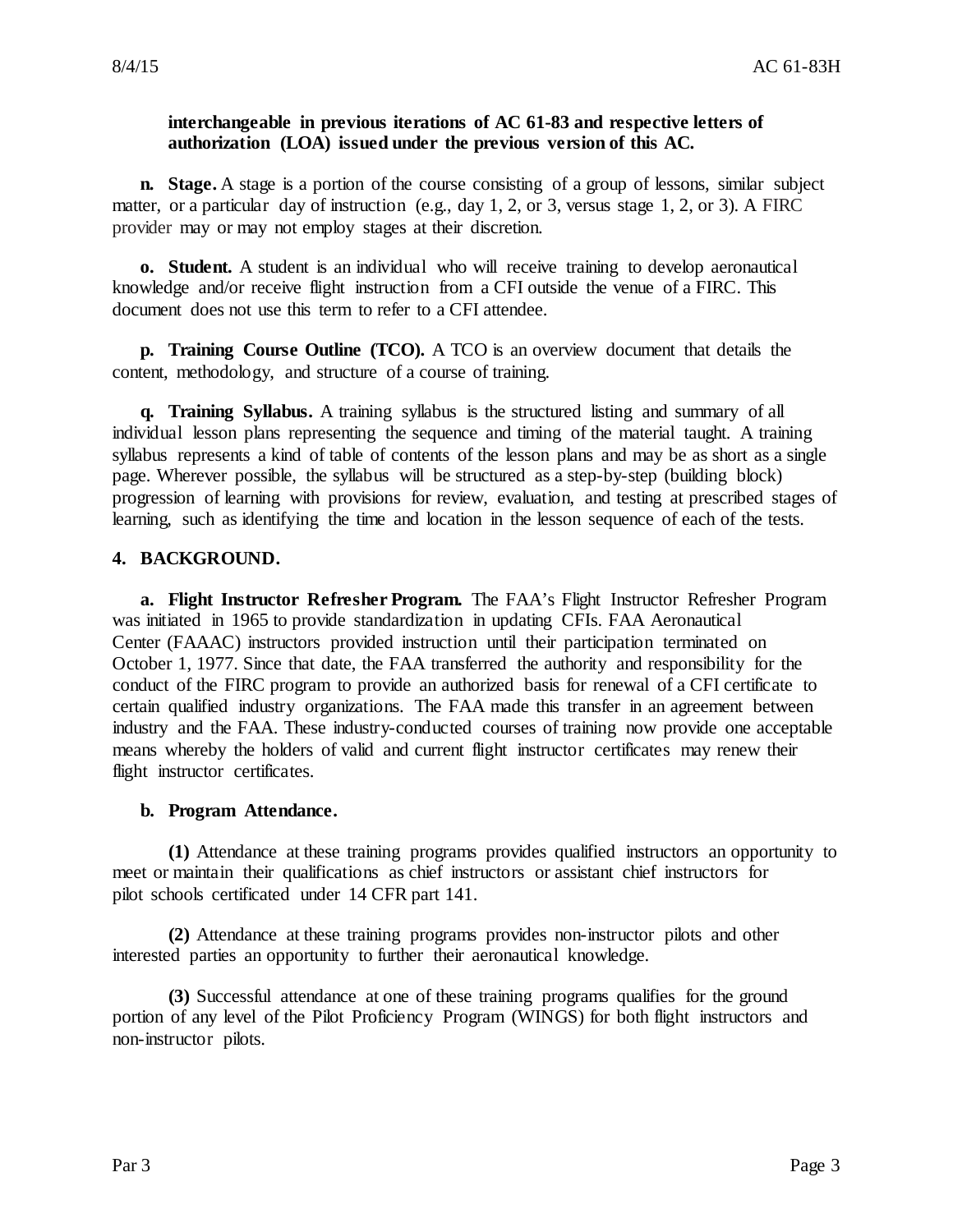#### **5. THE ROLE OF THE FIRC PROVIDER.**

**a. Communication.** The FIRC program serves an important role in achieving the goal of reducing GA accidents. FIRCs accomplish this goal by communicating pertinent and up-to-date information to CFIs through recurrent training. In doing so, the FIRC program ensures expert CFI knowledge. CFIs are professionals that must maintain the highest level of aeronautical knowledge to do their job effectively. They carry out their responsibilities (see subparagraph 5c, CFI Responsibility) on the front lines, where they directly influence the level of safety that exists throughout the GA community. CFIs mentor pilot safety practices as they reduce aviation accidents by providing pilot training, pilot evaluations, and by engaging in a myriad of other pilot-related activities that influence the GA safety culture. Therefore, the communication of current information to CFIs is essential in ensuring expert CFI knowledge. The FAA has determined that certain organizations or individuals are qualified to act on behalf of the FAA in providing a basis upon which a CFI may renew their instructor credentials in accordance with  $\S 61.197(a)(2)$ (iii). All approved FIRC providers together constitute a larger whole that, along with and interacting with the FAA, share the common purpose of ensuring that the flight instructors are provided the most up-to-date information through recurrent training. This is an important factor in maintaining the highest levels of safety, professionalism, and expert knowledge to help ensure a continued enhancement of aviation safety at all levels. Individual FIRC providers should recognize that they are part of this larger whole and attempt to communicate and share ideas and current information with other providers and with the FAA on a regular basis.

**b. Skill Building.** The spirit of a FIRC should parallel that of the professional conference. A live, in-person FIRC is a professional conference in every sense. Virtually all practicing professionals regularly attend conferences and receive recurrent training to improve their skill and ability to carry out their jobs more safely and efficiently. As professionals, flight instructors demonstrated certain basic skills and knowledge when they received their flight instructor credentials; thus, the FAA does not intend for a FIRC to rehash those basics. The FAA expects a FIRC to expose its attendees to the latest in flight training techniques, the newest technologies, and most importantly, the latest operational safety procedures. Emphasis in the FIRC should always be on the blend of aviation safety and effective instruction; that is, it should be on developing and improving the instructor skills necessary to efficiently convey information to pilots in training and to build within them a foundational culture of safety.

**c. CFI Responsibility.** The only contact that many pilots may have with an aviation authority is through his or her flight instructor. CFIs are professionals that play a vital role in enhancing aviation safety. A CFI's responsibility includes effectively conveying critical information to pilots, effectively evaluating pilots' proficiency, and effectively developing pilots' skills to higher proficiency levels. Consequently, CFIs play a leading role in reducing the GA accident rate. The FAA accorded serious responsibilities to CFIs when the FAA issued their instructor credentials. Incumbent on these responsibilities is the requirement that they stay knowledgeable and up to date on those issues critical to aviation safety. The FIRC plays an important role in this regard.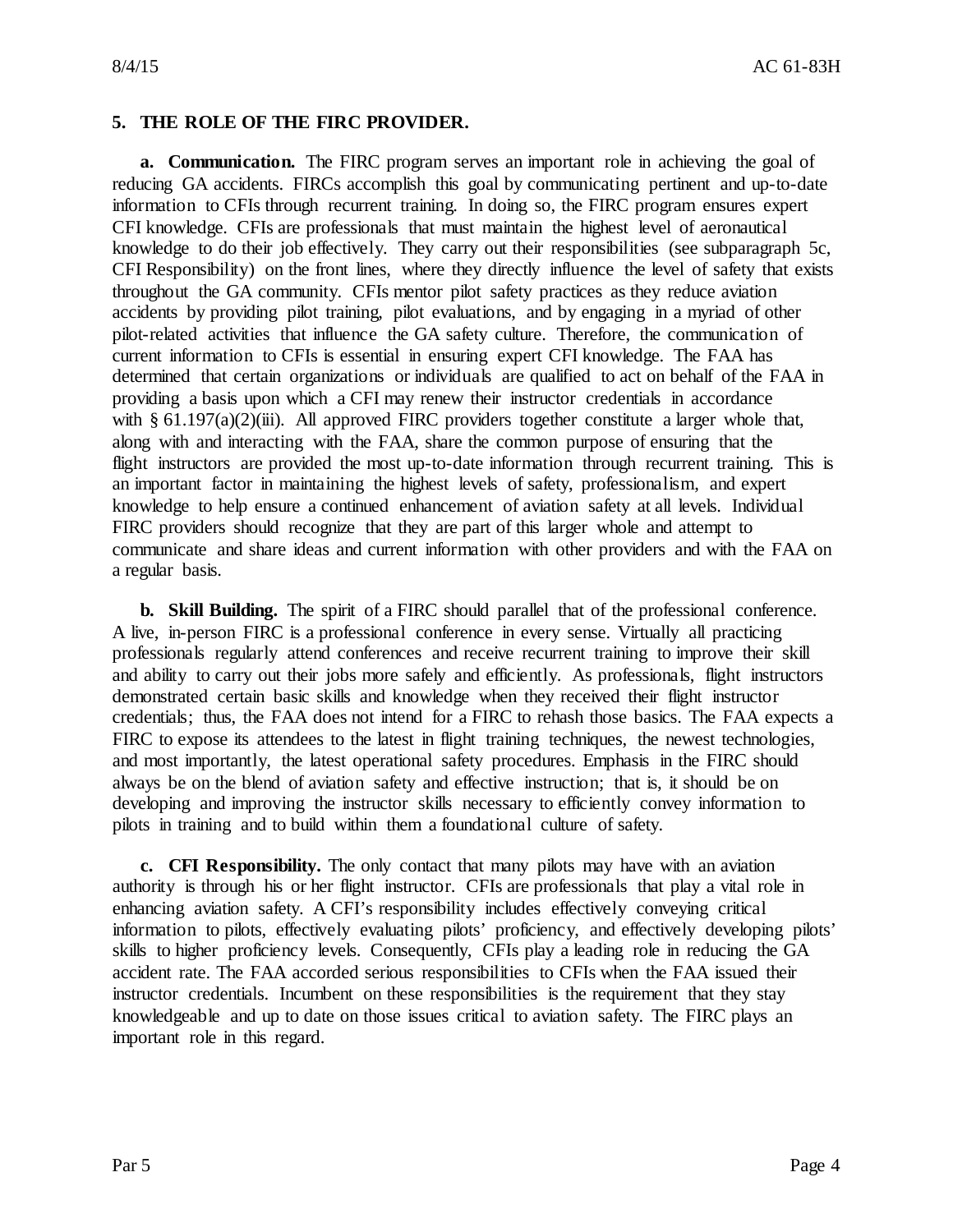**d. Teaching Methodology.** Any single FIRC program should, as much as is practical, present a course of interrelated lessons that enhances the active CFI's ability to provide better training to GA pilots, rather than delivering a set of disconnected subjects offered one after another with no obvious connection or purpose. The provider should think of each topic as a chapter out of a larger book, with that "book" being the entire 16-hour program. The FIRC provider should present the topics in appropriate context. Always address the "why" of anything presented. Emphasize the concept of scenarios. The FIRC provider should develop an innovative overall course that compels and inspires its attendees. An example of innovative thinking might be illustrated by developing a scenario with a fictitious pilot for the attendees to follow as the fictitious pilot moves through each (or some) of the course topics and experiences, learns, and reacts to each topic. For example, Bob the CFI who, while instructing a student on how to use advanced avionics, inadvertently flies into Special Use Airspace (SUA) because of excessive heads-down time in the cockpit while operating the avionics. After being intercepted and interviewed by persons from the Transportation Security Administration (TSA), it is discovered that he was not in full compliance with TSA rules regarding how he was keeping records of his students. After this ordeal, he then uses the experience to effectively teach his students how to recognize and avoid SUA. Bob also discusses how keeping safety at the forefront of their minds is a broad-based cultural issue, and not one just related to the performance of a preflight or checking the weather. In this example, a program provider would have touched on at least four of the core topics and would have given meaning and a sense of urgency as well as personal immediacy to those topics. It is likely that the subject matter would have retained the attendees' interest throughout the presentation(s). This is only one example where the FIRC provider can use creativity and ingenuity to build context and make the subject matter meaningful, all while retaining the attendee's interest. FIRC providers are in no way required to employ the particular approach given in this example. There are many other approaches. The FAA considers a FIRC provider as a professional educator with particular skill at training the trainers; therefore, the FAA wishes to give the FIRC professional as much latitude as is practical in their development of their programs. The important thing is to teach the CFIs practical, meaningful information that they can take to their students the next day that will contribute to an overall fostering of a culture of safety. This places many demands and very high expectations on the FIRC. The FAA expects FIRC providers to excel at this skill.

**e. Returning to Flight Instruction Training Module.** The FAA understands that many CFIs who are renewing their instructor credentials are not currently instructing and, in some cases, may not have done so for many years. Time constraints, within which the FIRC must operate, restrict the FIRC provider from providing all of the information necessary to bring an inactive flight instructor up to speed; the FIRC provider should not attempt to do so within the context of the FIRC. Nevertheless, the non-practicing CFI in attendance is still an authority figure in aviation and the FIRC provider should strongly remind all inactive CFIs of the responsibilities that come with their FAA-issued authority to provide aviation training and endorsements, even if they are not actively doing so. Building and sustaining a safety mindset in non-active CFIs will translate into a safety ethic that they will carry with them even in casual communications with others, even if they never return to formal instructing. With that said, the FIRC provider may (and is encouraged to) consider developing and offering an elective module covering the topic of returning to flight instructing if they choose. Such a module may be of particular interest to those non-practicing instructors in attendance and may offer the opportunity to them to learn the procedures and processes of safely returning to the profession after some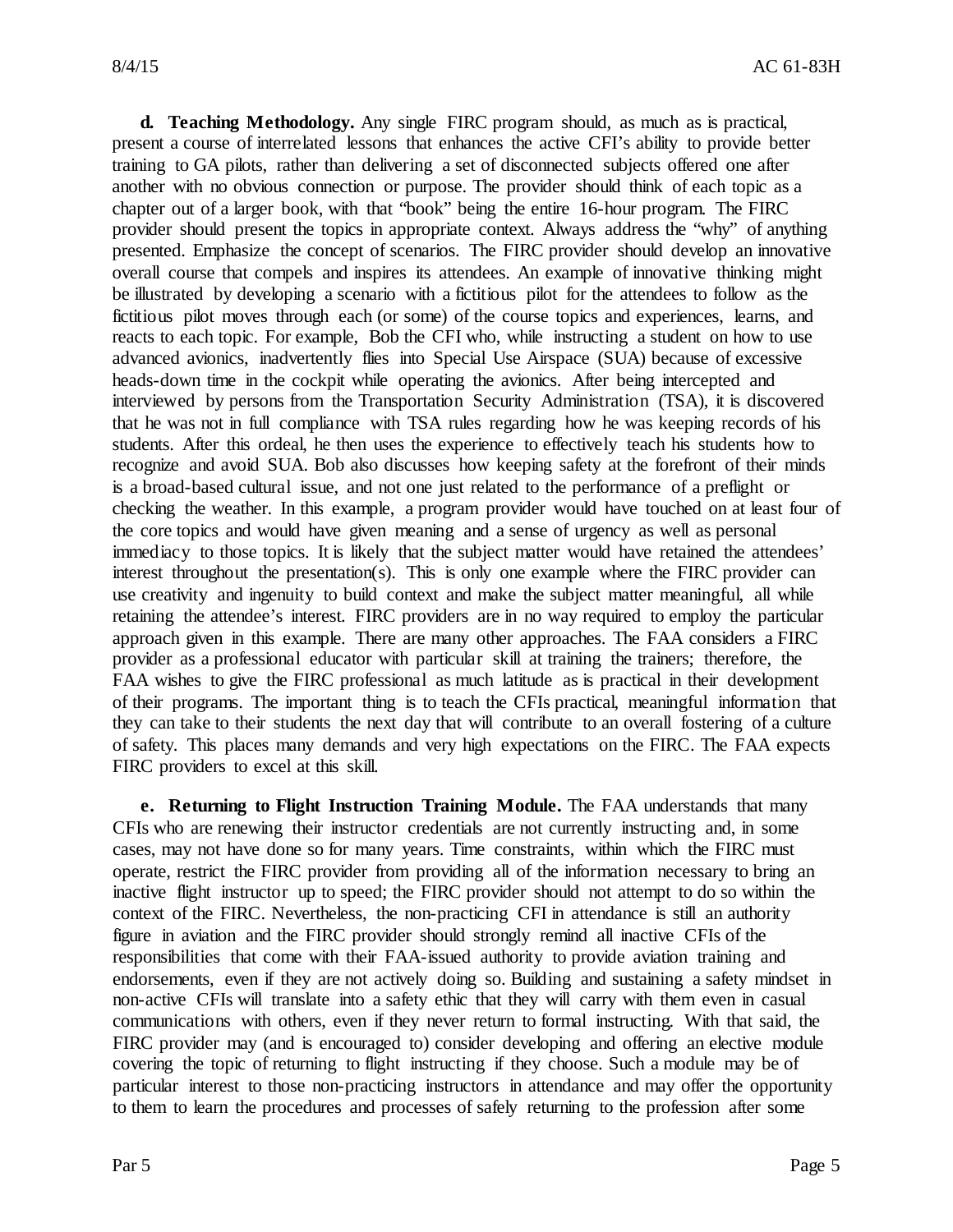period of absence. However, this topic must be limited to a single module and may not exceed 1 hour of the total 16 required hours. The principal purpose of the FIRC program is to provide useful information to the practicing instructor. With the exception of this single module, the FIRC provider must always direct their presentations toward that target audience.

**f. High Level of Training.** Learning new information and developing an internal culture of safety is every bit as valuable and important to the non-instructor airman as it is to the CFI. There is little that the FIRC provider teaches the active CFI at a FIRC that is not of value to the non-CFI. Therefore, FIRC providers should actively encourage and recruit pilots and instructors of all certificate types and levels to attend, including student pilots and ground instructors. However, the FIRC providers' main audience is the renewing CFI, and the level of instruction should, at all times, remain at that high level. Experience has shown that non-instructor pilots who voluntarily attend FIRCs appreciate being exposed to higher levels of training and are fully capable of benefiting from the advanced material presented.

**g. FIRC Provider as an FAA Representative.** An approved FIRC provider is granted the authority to provide a basis for renewal of FAA-issued flight instructor credentials in accordance with § 61.197(a)(2)(iii). In some cases, the FIRC provider is further authorized to employ a designated ACR and issue temporary airman certificates on behalf of the FAA. In these respects, the FIRC provider acts as a representative of the FAA and should, at all times, act accordingly. FIRC providers must always be supportive of the FAA and constructive in its evaluation and presentation of FAA regulations and policies. FIRC providers may not present, nor allow the presenting, of any materials during the FIRC that are prejudicial or contrary to the FAA's Federal regulations or prescribed procedures. An FIRC program is not a forum for disagreement with FAA regulations, policies, or procedures; rather, it should engender appropriate respect for the role of the FAA and its efforts to enhance the safety of flight, and should demonstrate a proper compliance disposition toward Federal regulations. Comments or discussions that are derogatory to the FAA, its policies, or regulations will be grounds for immediate withdrawal by the General Aviation and Commercial Division (AFS-800) of the provider's authorization to conduct any further FIRC programs.

**h. FAA Involvement.** Although the FAA's responsibility for the presentation of FIRCs was transferred to industry in 1977, the overall program remains an FAA initiative. Since the industry FIRC provider is authorized to carry out the FAA's FIRC initiative in the FAA's name, authorized FIRC providers may use the FAA logo in any of their documents, publications, or advertising that relate specifically to the presentation of authorized FIRC programs. In this case, the FIRC provider must clearly state somewhere in their public documentation that the FIRC provider is not the FAA, but that it is, instead, authorized to operate the program on the FAA's behalf. Providers must remove all FAA logos and FAA representations from all of their publications immediately upon expiration or other loss of FAA authorization to conduct FIRCs, regardless of the reason.

**i. Course Conduct.** The FIRC provider is expected to conduct their programs and presentations in accordance with their approved TCO.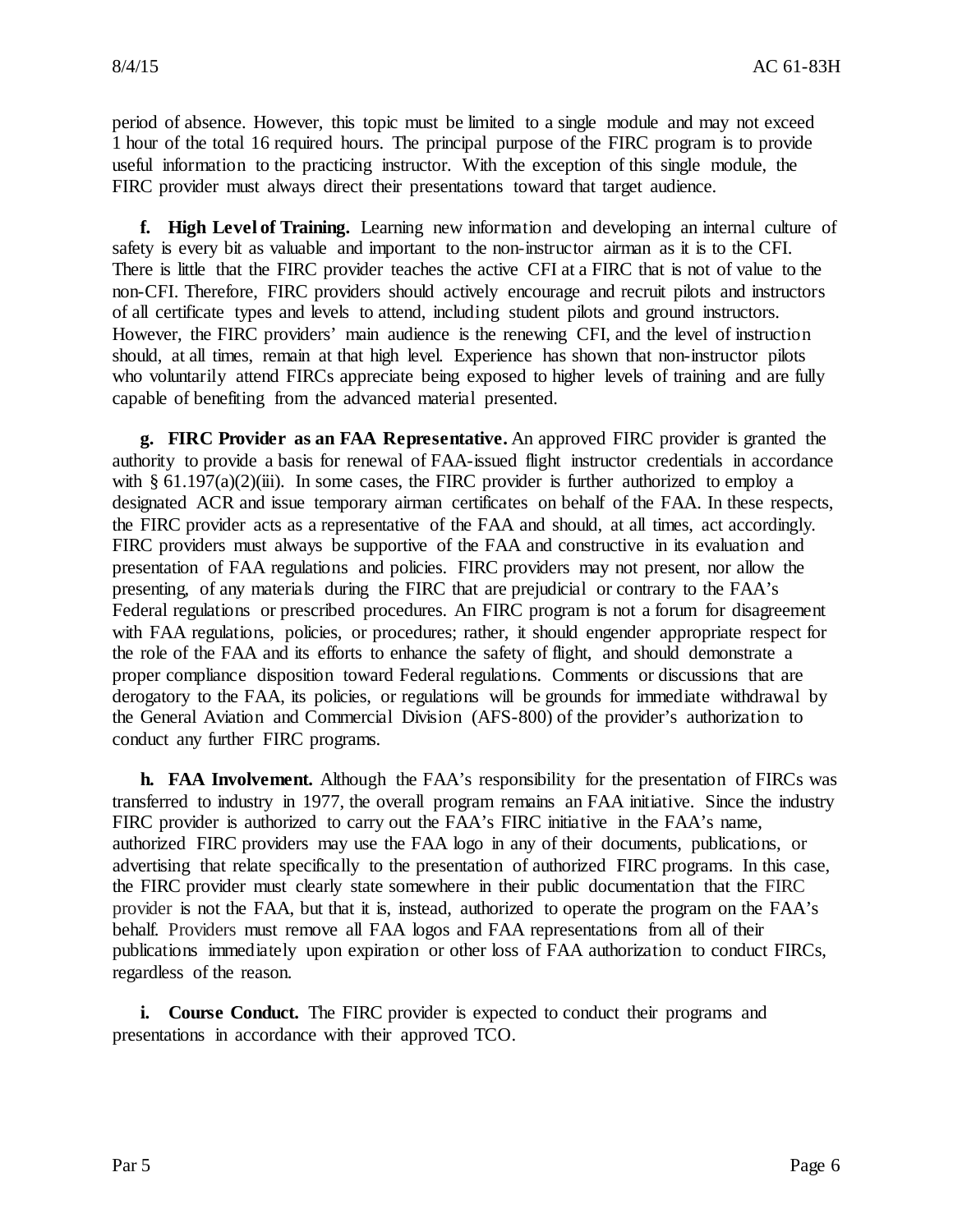#### **6. THE ROLE OF A FIRC SPONSOR.**

**a. Role.** Expanding upon the definition found in subparagraph 3m, a pilot association or other aviation group that recruits an authorized FIRC provider to conduct a course to its members is considered a sponsor. A flight school, for example, may choose to enter into an agreement with a provider to conduct a FIRC for its flight instructors. In this case, the flight school assumes the role of sponsor by arranging the event for the benefit of its instructors. The sponsor may make arrangements with an authorized provider to conduct a FIRC for continuing training that satisfies the eligibility requirements of  $\S 61.197(a)(2)(iii)$ , in turn allowing their CFIs to renew their credentials.

**b. Branding.** A sponsor's logo may appear in the promotion of a sponsored FIRC. For example, a sponsor's logo may appear on the FIRC provider's graduation certificate; however, the graduation certificate must explicitly state that the FIRC provider is the authorized organization conducting the FIRC, not the sponsor. The sponsor may only present itself as the promoting association or group that arranged for the provider to conduct the FIRC to its members.

**c. Sponsorship Approval.** A FIRC provider must request and receive prior approval from the FAA to conduct a FIRC on behalf of a sponsor's members. See subparagraph 7a for FIRC contact information.

#### **7. GENERAL PROCEDURES REGARDING FIRCs.**

**a. Contact Information.** Individuals or organizations who desire to conduct FIRC programs approved under this AC should contact AFS-800 with their preliminary inquiry. FIRC provider candidates may also include a copy of the TCO they plan to use if they have already developed one. The preferred format is a Microsoft Word document. The prospective FIRC provider should submit any correspondence at least 120 days before any planned training under the course approval. This is to allow adequate time for the FAA's review and approval. A FIRC provider may not schedule a FIRC program before receipt of the approval letter from AFS-800, unless the provider receives prior approval from AFS-800 to do so. Individuals or organizations authorized to conduct FIRCs approved in accordance with this AC must maintain with AFS-800 a current mailing address, email address, telephone and facsimile numbers, and a reliable point of contact (POC). FIRC provider applicants may submit inquiries or documentation to AFS-800 via any of the following methods:

**(1)** The FAA FIRC email address at [9-AWA-AVS-AFS-FIRC@faa.gov](mailto:9AWAAVSAFSFIRC@faa.gov) (this is the preferred method).

**(2)** AFS-800 fax at 202-267-1078.

**(3)** Direct emails to the FIRC program manager (requires prior communication).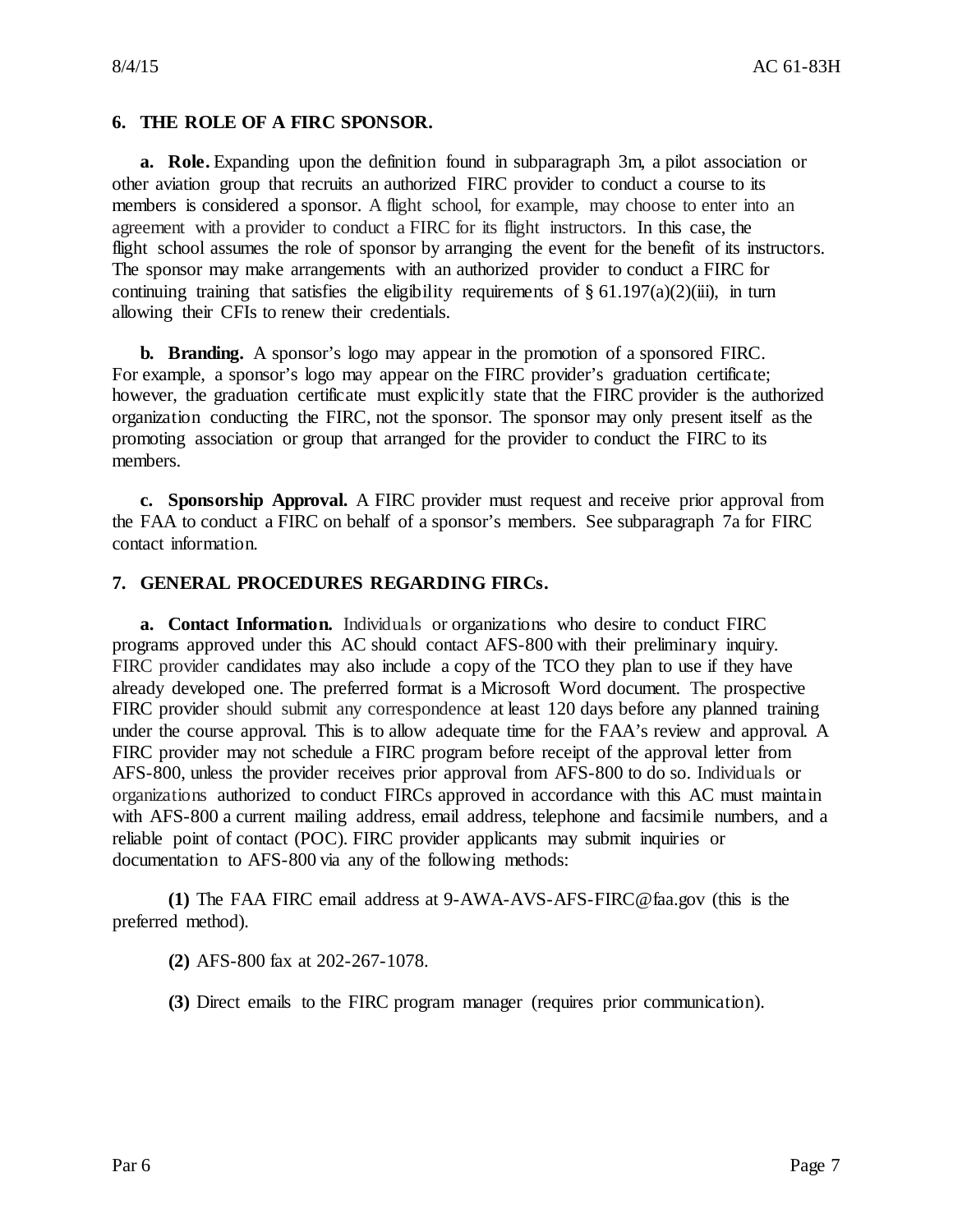**(4)** U.S. Postal Service or other conventional physical document transfer service to:

Federal Aviation Administration General Aviation and Commercial Division, AFS-800 800 Independence Avenue, SW. Washington, DC 20591

**b. Public versus FAA Access to Provider TCOs.** Providers will provide any attendee at an approved FIRC an opportunity to review a copy of the FAA-approved TCO at the provider's presentation site if the attendee specifically requests it. The FAA understands that a TCO may be a proprietary document. An attendee, upon request, may review a copy in the presence of the provider or a representative of the provider. However, neither the provider nor its representative is required to allow an attendee to retain a copy or to allow an attendee to copy the TCO (although this is permitted at the election of the operator). In any event, the provider may not provide the attendees copies of any versions of the tests or test pools that the provider uses in its FIRC. Upon request of any FAA representative, the FIRC provider will provide a copy of the TCO to follow during the presentations. The TCO is required to include all of the test questions and the answers that the FIRC provider uses in any of its lessons, stages, or course completion evaluations. FAA personnel may retain the documents upon request only so long as to make copies, if desired, after which the FAA must return the original copy to the provider. FAA personnel other than AFS-800 should return any documents to the provider within 1 week unless the jurisdictional Flight Standards District Office (FSDO) and the FIRC provider make another arrangement. The FAA will not make any documents provided by the FIRC provider available to any person or organization outside the FAA without express written permission from the document developer or owner.

**c. FAA Participation.** Active FAA participation, either by forum or by presentation, is permitted and encouraged, but may not exceed 2 hours of any 16-hour program presentation and is authorized only by prior agreement between the FAA representative(s) and the FIRC provider. The FIRC provider may request the local FSDO to participate, or the FSDO may initiate a request. The amount of FIRC schedule time that the FAA participant will be permitted is generally at the discretion of the provider, but it may not exceed 2 hours. The decision to allow FAA participation is solely the prerogative of the provider unless required by an FAA Regional Office (RO) supported by AFS-800. In some rare cases, typically as a result of a safety initiative, it may be necessary to mandate FAA participation. In such cases, AFS-800 will coordinate between the FAA field office(s) and the provider(s) to find the best solution to ensure that disruption to the provider's schedule is kept to a minimum.

#### **NOTE: The provider may not restrict or forbid the FAA from observing any FIRC program at any time for any reason in a nonparticipatory capacity. FIRC surveillance is solely at the discretion of the FAA.**

**d. Cross-Provider Presentation.** Except as noted below, no provider may teach a part of his or her own FAA-approved TCO in conjunction with a part of another provider's approved TCO. Inclusion of any topic not specifically approved in the provider's TCO, regardless of its source, is prohibited without prior approval.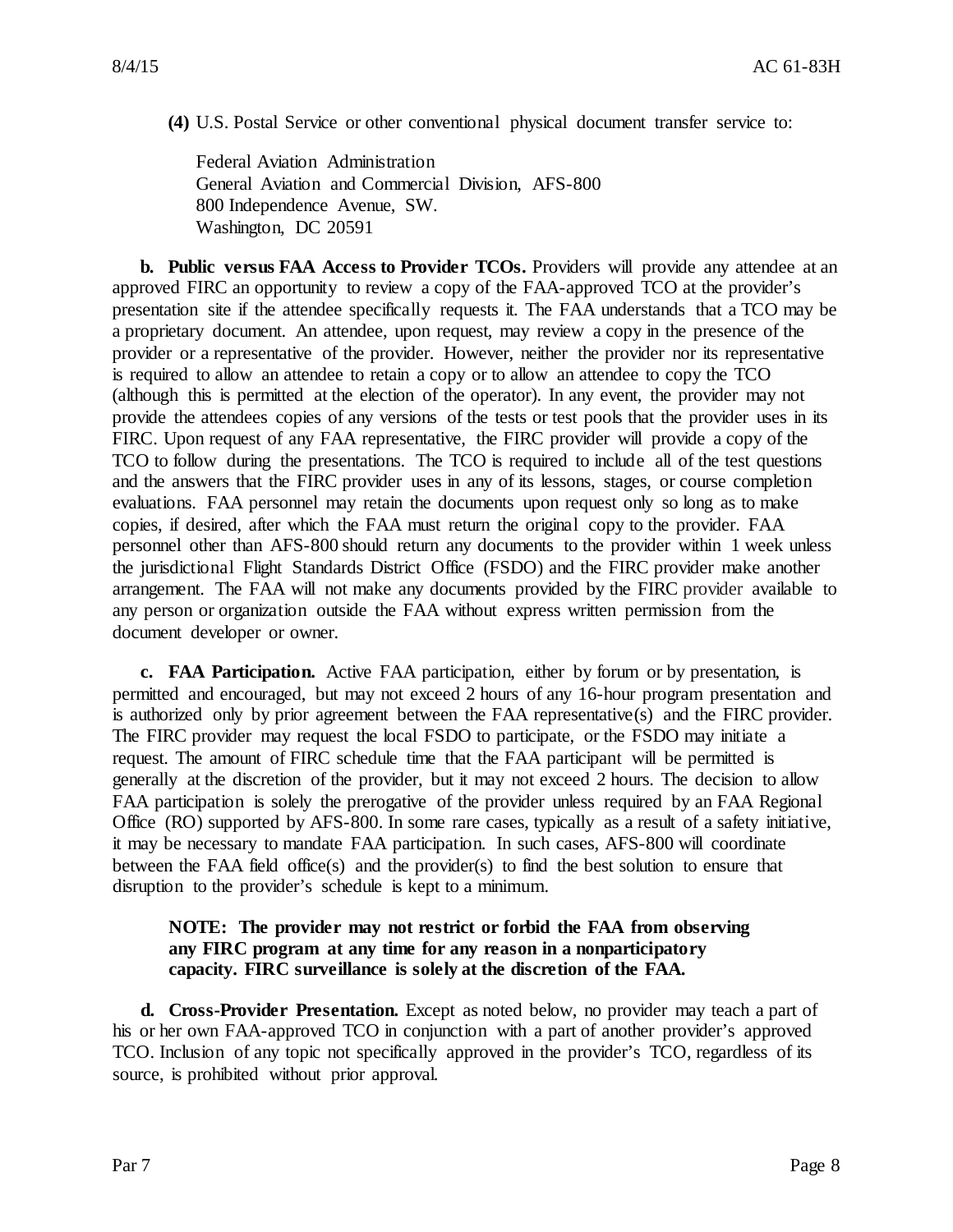#### **NOTE: In some rare cases, two approved providers may wish to combine their programs for a special event. In such cases, all parties must coordinate with AFS-800 to request specific, limited approval.**

**e. Instructor Affiliation.** The principal instructor giving presentations at an FAA-approved FIRC must be an employee or affiliate of the approved FIRC provider or be contracted by the approved FIRC provider. In some rare cases, a provider may wish to allow a specialist or expert at a particular field, who is not affiliated with the FIRC provider, to teach some individual module or modules. In such cases, all parties must contact AFS-800 to request and receive specific limited approval.

**f. Reference Source Requirement.** The FIRC training standards established by this AC require providers to make available, to their attendees, current and applicable parts of 14 CFR (i.e., those parts that are pertinent to pilots and flight instructors). In addition, the Aeronautical Information Manual (AIM) should also be available during each course. These references can provide answers to questions raised during the course which otherwise may be left unresolved. While electronic versions of these documents are suitable for use by all providers, the FAA encourages live classroom providers to consider printed versions (e.g., paperback) for ease of passing around the classroom.

#### **g. Training Aids Authorized for Use.**

**(1) Use of Training Aids.** FIRC providers are encouraged to use a variety of visual, aural, and static training aids to enhance communications and understanding between instructors and participants. Good instructional aids assist instructors in achieving desired goals in the teaching/learning processes by supporting or supplementing lesson material when used logically and intermittently.

**(2) Operational Competency.** Presenters at the FIRC must be fully versed in the operation of all equipment used during the presentations. Spare parts, such as replacement bulbs for projectors, should be available at all times where appropriate, and presenters should know how to replace those parts quickly, if necessary. The presenter must test any training aids prior to their use to ensure that faulty equipment or a lack of understanding of the operation of that equipment does not disrupt the class.

**(3) Clarity of Training Aids.** Visual aids used should be clearly visible to the entire class. Lettering, illustrations, and diagrams should be large enough to be seen clearly by attendees farthest from the aids. The provider should use colors that are clearly contrasted and easily visible. The provider should use eye-pleasing colors and should avoid harsh contrasts. The most common error in constructing visual presentations is to attempt to include too much information on each visual, making it difficult to read and comprehend while listening to the instructor or moderator. The best results are attained by using visuals that are simple and contain a single thought or message. For example, the reproduction of an entire sectional chart projected on a screen to emphasize the airport information block would contain too much clutter to be effective. A followup visual that highlights the airport data block only would be much more effective in presenting the message to the course attendees and should be visible from any place in the room.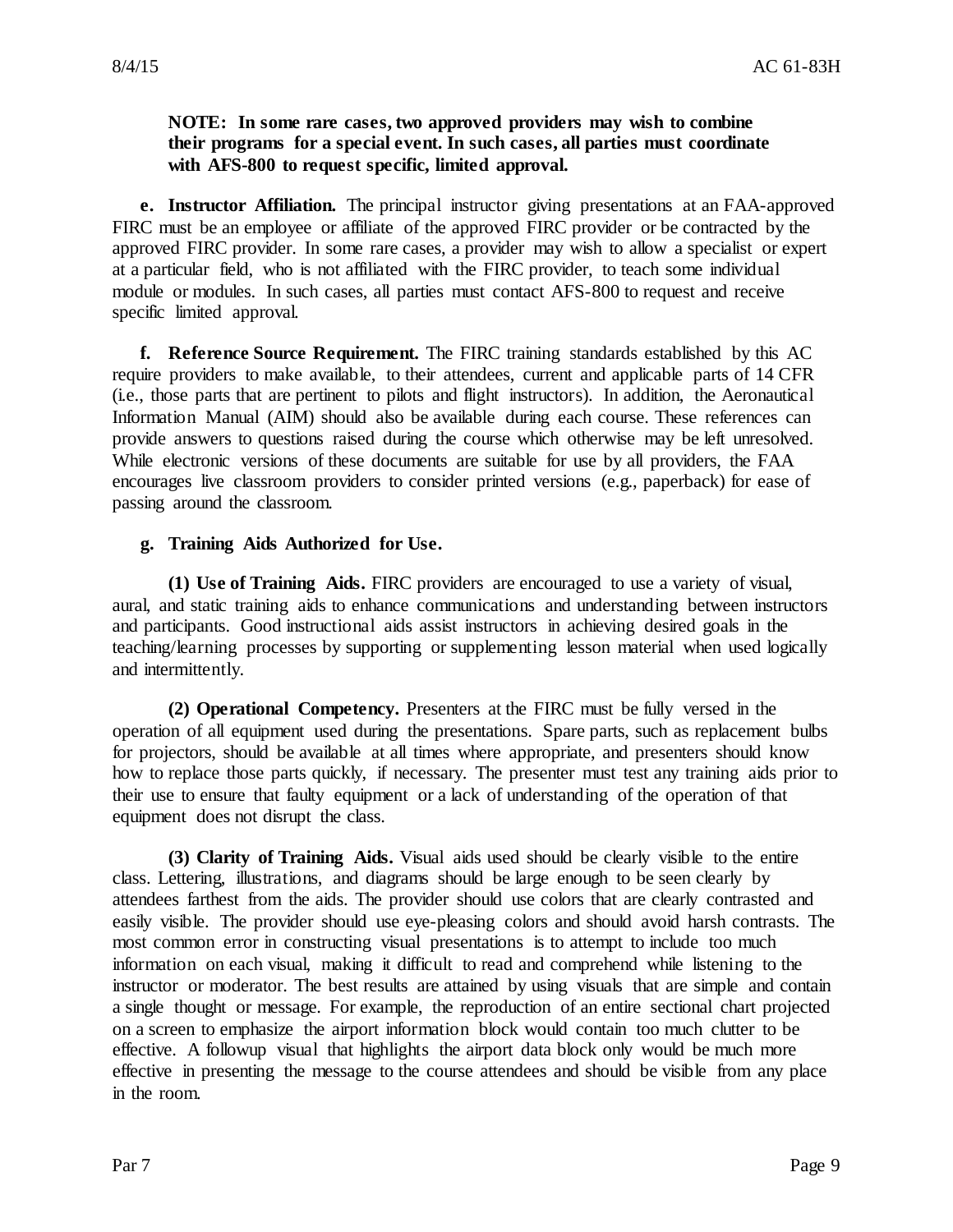**(4) Innovative Techniques.** In recent years, an abundance of excellent new materials and instructional techniques in the field of training aids has been developed. These aids present many advantages for the FIRC programs. Each chief instructor should keep in mind the teaching goals. For example, presentations to flight instructor attendees should focus on how the flight instructor can better do his or her job as an instructor. For an instructor to be most effective, the instructor must thoroughly know the subject matter being taught. The provider should design the presentations around techniques that will help the attendees be more effective as instructors rather than solely as a review of the required subject matter. If they are not actually giving the instruction during a particular module of learning, the presenter should continuously monitor the instruction given and the participants' progress to ensure that the instructor is delivering a quality product and that the instructor meets the goals and objectives of the training syllabus.

**(5) Use of Video Presentations.** FIRC providers are encouraged to use video and/or aural presentations as an aid to maintaining attendee interest and as a tool to better convey important information to the attendees. Except for distance learning curricula or Internet-based FIRCs, providers must limit video and aural presentation use to not more than 50 percent of the entire course hours. An instructor (well versed in the subject matter and material) who provides introduction and closure must moderate each video and aural presentation. The information provided by distance learning or via the Internet will constitute significantly more video and aural content, since the alternative is largely limited to simple onscreen text. However, the information provided by video and/or aural presentations in distance or Internet curricula must always be germane to the topic(s) presented.

**h. Inability of an Attendee to Complete the FIRC.** An applicant for renewal of a valid and current flight instructor certificate who, because of extenuating circumstances, fails to satisfactorily complete all of an approved FIRC program may, at the discretion of the provider, attend a later-scheduled FIRC program presented by that same provider or may receive personal training from that same provider on those topics that the attendee did not complete. Upon full and satisfactory cumulative completion of that provider's FIRC at a later date, the provider may issue a graduation certificate to the instructor attendee that reflects the date of the final completion of all required instruction. This procedure is not intended to permit an instructor attendee's intentional absence from any part of a FIRC provider's program for other than unforeseen (emergency) circumstances. The rationale for this is that each live, in-person FIRC program presentation has a certain "flow" that could be disrupted when an attendee takes one or more portions out of the designed and approved sequence. Those providers who are approved for course presentations over an extended period of time have somewhat more latitude in that they can conduct an individual makeup session within the span of time before the next scheduled module.

**i. Product Manufacturer Representatives.** A provider may utilize a product representative from the industry to present a module, or a portion of a module, in a FIRC program as a guest speaker, if invited by the provider. However, that representative may not use the FIRC as a venue to promote a particular product. The representative may discuss his or her product, but such discussion must be in the context of other, comparable products. If at any time the FAA determines that an industry representative is using a FIRC presentation as an opportunity to sell a product, the FAA may withdraw its authorization for the provider to present any additional FIRCs.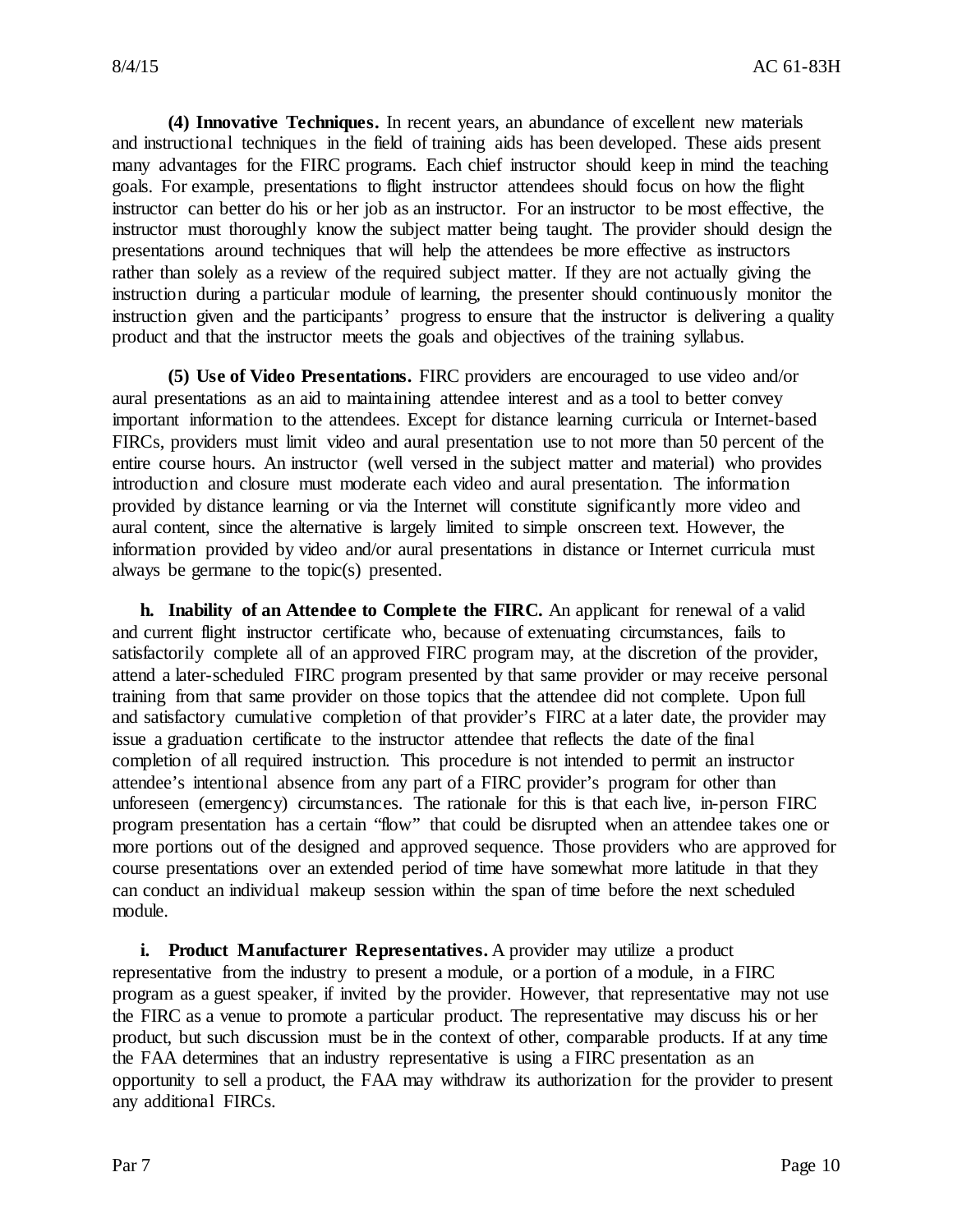**j. Instructional Level.** The emphasis of a FIRC program is to teach the instructor how to teach students, rather than simply teaching the instructor. The target audience is the active CFI, who is expected to possess the basic knowledge that is implicit in his or her certification. The FAA understands that many FIRC attendees may not be active CFIs. Even when non-practicing CFIs make up the bulk of the attending class, the target audience remains the active instructor. Active instructors will immediately carry the knowledge and skills gained from the FIRC and apply it to the aviation industry. The FAA expects FIRC providers to meet this high-level training standard to train the target audience effectively.

**(1) Advanced Training.** Advanced training is not limited to rote learning (memorization) but rather promotes critical thinking. Effective critical thinking fosters aeronautical decision-making (ADM) and safe flight. FIRC programs should challenge, motivate, and inspire FIRC attendees.

**(2) FIRC Training Standards.** FIRC programs must meet FIRC training standards. A FIRC provider should not spend valuable instructional time reviewing basic pilot knowledge that flight instructors are expected to know. A FIRC should not teach the CFI at a Private Pilot level. FIRCs should present challenging lessons designed to transfer meaningful information designed to help CFIs carry out their role more effectively. FIRC providers should consider the following training standards when developing their TCO:

**(a)** FIRC programs should conduct courses that present new, challenging, and pertinent information presented at an advanced knowledge level commensurate to the active CFI.

**(b)** FIRC programs should conduct courses that effectively provide continuing training and education pertinent to CFIs.

**(c)** FIRC programs should conduct courses that enhance the ability of active CFIs to instruct effectively.

**(d)** FIRC providers should conduct programs that enable the CFI to promote a culture of safety aimed at reducing GA accidents.

**(3) Course Authorization Standards.** The FAA will not authorize or continue to authorize any FIRC program that does not meet or exceed the FIRC training standards (prescribed throughout this AC).

**k. Records.** The FIRC provider must maintain a record of the complete name and address of all instructor attendees and whether the provider issued or denied a graduation certificate. If the provider denies a graduation certificate, the provider must record the reason for the denial. The provider must maintain this record for a period of at least 24 months. Recordkeeping may be digital. The provider must also retain records for attendees who only receive a course completion certificate.

**l. Aircraft Category Specialization.** A FIRC may, at the operator's discretion, find it useful to focus their program on a particular category of aircraft flight instructor (e.g., rotorcraft or glider). The FAA may approve such a program as long as the provider meets the general requirements of this AC and its associated core topics. Attendance by any flight instructor at any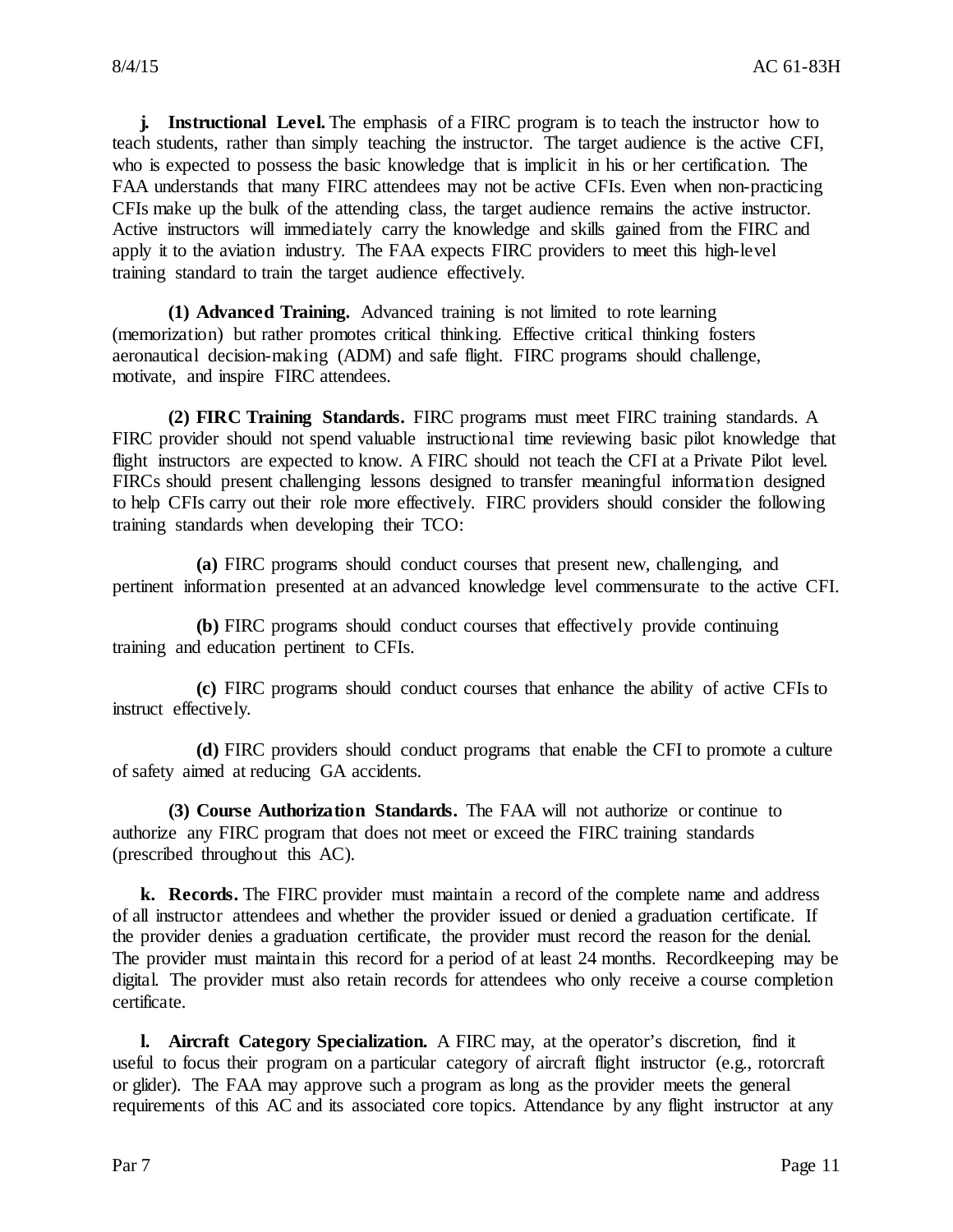approved FIRC, whether or not that FIRC specializes in a particular category of aircraft, may be acceptable as a basis for renewal by any CFI. This is acceptable even if the CFI does not hold a certificate or rating in the category of aircraft to which the FIRC is oriented. For example, a flight instructor who holds a commercial single-engine rating with instrument pilot certificate and a single-engine airplane instructor rating may attend an authorized helicopter-focused FIRC and may use a graduation certificate from that FIRC as a basis for renewal of his or her CFI credentials, even though he or she does not hold a rotorcraft pilot certificate or a rotorcraft flight instructor rating.

**m. FSDO Capacity to Process Renewals.** The capability of a FSDO to administratively process flight instructor certificate renewals is based upon that office's work priorities and available staff. Therefore, to avoid placing an undue workload on a particular FAA FSDO, providers who do not have an ACR on their staff are encouraged to contact the FSDO having jurisdiction over the area where the FIRC is presented well in advance to determine the capability of that office to handle the anticipated number of applicants for renewal. It may be advantageous to advise the FIRC graduates that they should present their certificates to the local FSDO or to the FSDO having jurisdiction over their residential area for renewal, and that they should do so at intervals rather than in large numbers at any one office on a given day. The instructor attendee must present their documents to a FSDO before the holder's flight instructor certificate has expired and before the FIRC graduation certificate has expired.

**n. CFI Renewal by Mail.** Under certain limited circumstances, attendees may renew their CFI credentials by U.S. mail. FAA Order 8900.1, Flight Standards Information Management System (FSIMS), Volume 5, Chapter 2, Section 11, Conduct a Title 14 CFR Part 61 Flight Instructor Initial/Reinstatement/Renewal Certification and Additional Category/Class Ratings, outlines this procedure. Order 8900.1 is available to the public through the FAA's FSIMS at http://fsims.faa.gov.

**o. Integrated Airman Certification and/or Rating Application (IACRA).** FIRC providers should utilize the IACRA Internet-based program for processing applicants when practical. The provider should direct questions concerning how to utilize this program to the local FSDOs.

#### **8. TCO DOCUMENT DEVELOPMENT—GENERAL.**

**a. TCO Length.** Many new providers inquire as to how long the TCO document should be. There is no set length. The FAA encourages providers to use as much detail as they feel appropriate to fully describe what they intend to do and how they intend to accomplish their goals. Adequate detail makes it easier for the FAA to grasp more fully the content and pattern of presentation, thereby often shortening the approval process. Each distinct unit of information presented in the TCO should be on a separate page or pages, such as the table of contents, revision page, facilities description, personnel descriptions, etc. Each individual instructional unit should be on its own page. Separating distinct units of information by page will make revisions and revision tracking easier. At the same time, the FAA is not seeking a large number of pages for volume's sake. Providers should not include superfluous information in the TCO just to make it look bigger. Providers should exercise common sense to fully describe the program that they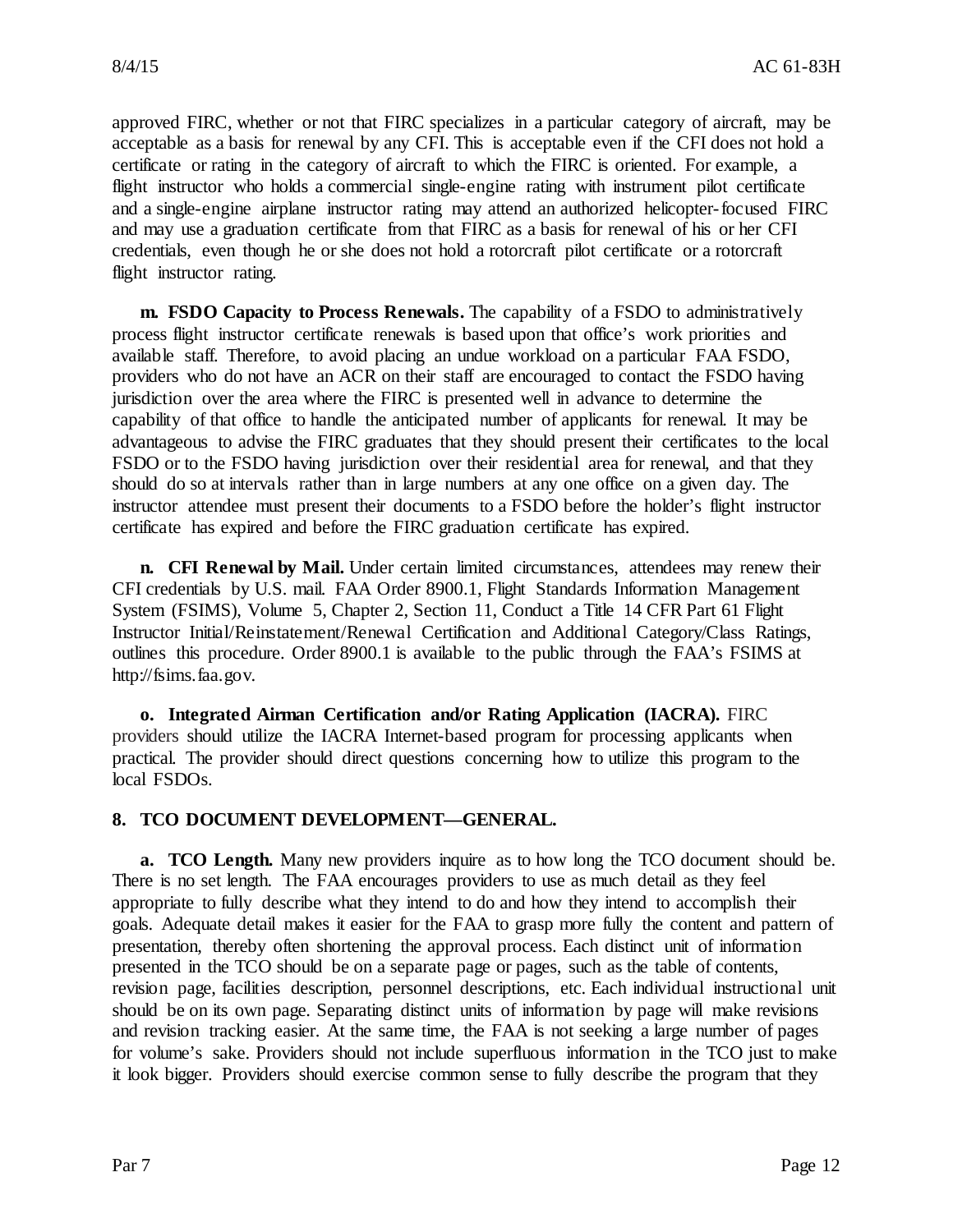plan to present. Detailed information regarding specific TCO components is found later in this document.

**b. Subject Matter Requirements.** All providers must, at a minimum, include all of the core topics identified in Appendix 1, Required Instructional Core Topics for FAA-Approved TCO Curricula.

**(1) Core Topics.** Core subjects are those mandated by the Administrator. Providers should design core topic lessons to meet FIRC training standards by designing lessons that challenge the target audience and ultimately enhance safety of flight. The FIRC provider may incorporate or combine core topics with other topics in any logical manner. In this case, the provider must clearly identify the location of each core topic within the subject matter and must ensure sufficient allocation of time to each of the core topics. The provider must ensure adequate coverage of the material, regardless of its location. To ensure adequate coverage, each core topic must deliver robust lesson content. In all cases, the FAA will make the final determination of whether a provider's core topic lesson meets the training standards for a FIRC curriculum.

**(2) Elective Topics.** The FAA encourages providers to develop and offer elective modules covering suitable aviation topics. Providers may choose and add as many elective topics as they wish. The provider may consider building a "library" of electives. To ensure adequate coverage of the material, each elective topic must deliver robust lesson content. In all cases, the FAA will make the final determination of whether a provider's elective lesson meets the training standards for a FIRC curriculum.

**(3) Course Content Consideration.** Topics must be fully developed and designed at a level to challenge and stimulate critical thought from the target audience, for example:

**(a)** An elective review lesson for CFIs on airspace is a lesson topic that was learned at the Sport Pilot or Private Pilot training level, and is not worthy of a curriculum targeted to the active instructor.

**(b)** Instead of conducting an airspace lesson to instructors as a review, providers should recognize that this lesson offers the opportunity to deliver advanced instructional training that teaches the instructor to teach more effectively. For example, a FIRC provider may encourage the instructor to correlate the regulatory weather minimums with minimum safe altitudes to determine what ceiling is necessary when departing or approaching an airport. Teaching the target audience this advanced instruction may ultimately afford greater knowledge transfer to their students during lessons on preflight preparation.

**(4) Approval of Electives.** The FAA must approve an elective topic before a provider may present it. The provider must inform the FAA of the change(s) and identify where in the program the change has taken place. This can be in the form of a simple email notification to the FIRC email address (9-AWA-AVS-AFS-FIRC@faa.gov). The FAA must receive the notification and grant approval before the provider presents the changed topic. The FAA will acknowledge receipt of the notification and approvals.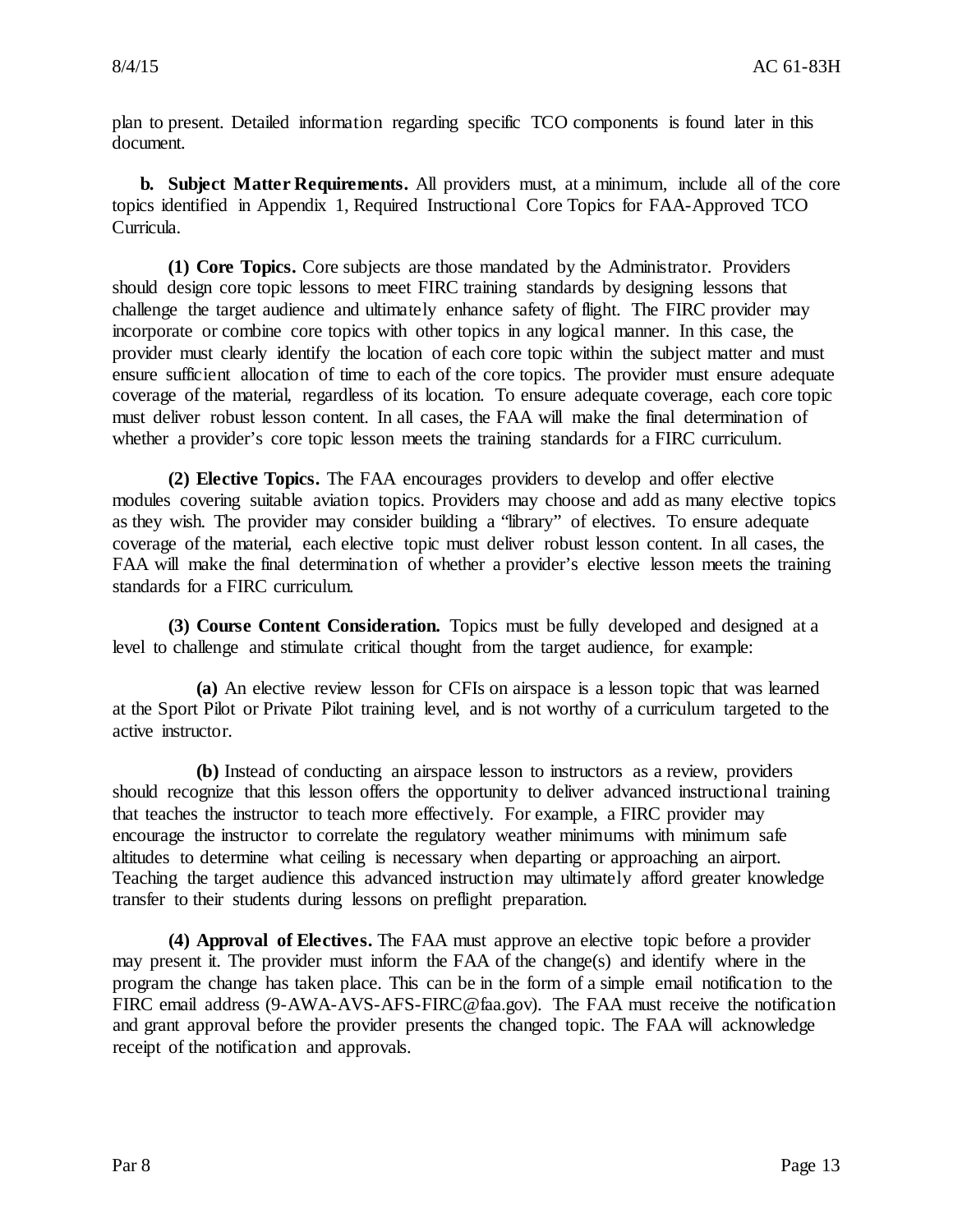**c. Themes.** The provider should weave the following themes throughout the content of all lessons and discussions. Each is of such importance that they should be recurring themes seen throughout the entire FIRC experience.

**(1) Culture of Safety.** The principal and most important theme that should be apparent throughout the entire FIRC program of training is the importance and degree of responsibility of the CFI toward furthering aviation safety. All of the lessons should contribute to the development of a safety culture mindset that attendees will take with them as they both fly and teach others to fly. The culture of safety and the CFI's role and responsibility in furthering that culture cannot be overemphasized. Instructors should be strongly reminded of the inherent duties and responsibilities that are imparted to them upon issuance of their instructor credentials, chief of which is promoting safety.

**(2) ADM.** ADM skills are an inherent component of a fully realized safety culture. ADM is simply the skill and ability to quickly make correct safety-related decisions in the aeronautical arena, be it in the air or on the ground. This may seem obvious, but the point is often overlooked when trying to discover some "higher meaning" in the ADM term. The fact is that every person, whether they are a pilot or not, makes many safety-related decisions every day. It may be as simple as whether to drive a car on an icy day. It is simply common sense based on acquired knowledge. When cast in this light, ADM becomes far less mysterious and esoteric and, therefore, much easier to grasp as a concept and to incorporate into the overall safety culture. All pilots are taught ADM, but the concept can far more effectively be conveyed if it is presented in these simpler, everyday terms, and the provider should weave this topic throughout the entire FIRC program.

**(3) Professionalism.** Professionalism is normally defined as receiving pay or compensation for expert knowledge or skill in a particular area or field. The flight instructor is, therefore, a professional by definition. Yet, many times, flight instructors do not recognize this in themselves or they simply forget that they are the holders of very specialized and unique knowledge and skill. They may forget the critically important role that they play in furthering aviation safety. Many flight instructors only give flight instruction to build the hours necessary to move on to the air carriers. This attitude belittles the profession of primary flight instruction. It is important that flight instructors be reminded that they are, in fact, aviation professionals and of the important role they play in aviation safety, regardless of their goals. Even though this topic is a FIRC core requirement, it should be a recurring theme throughout the entire FIRC program.

**(4) Ethics.** Closely related to professionalism is the concept of professional ethics. It has often been said that ethics is what people do when others are not looking. The provider should remind instructors that their certificate conveys great authority. Instructors have the ability to make entries in pilots' logbooks, sign certificate applications, conduct flight reviews, etc. All of these actions can have a direct impact on their clients' ability to fly safely. An example of unethical behavior would be a flight instructor who signs a pilot's logbook when he or she has not actually given a flight review. Beyond simply being contrary to Federal regulation, it is important that the CFI be reminded that it is neither ethical nor professional and why. To be professional, flight instructors must take seriously the duties and responsibilities that come with being an FAA CFI. The provider should emphasize a sense of professionalism and value in doing the right thing when exercising the privileges and responsibilities that come with being a CFI.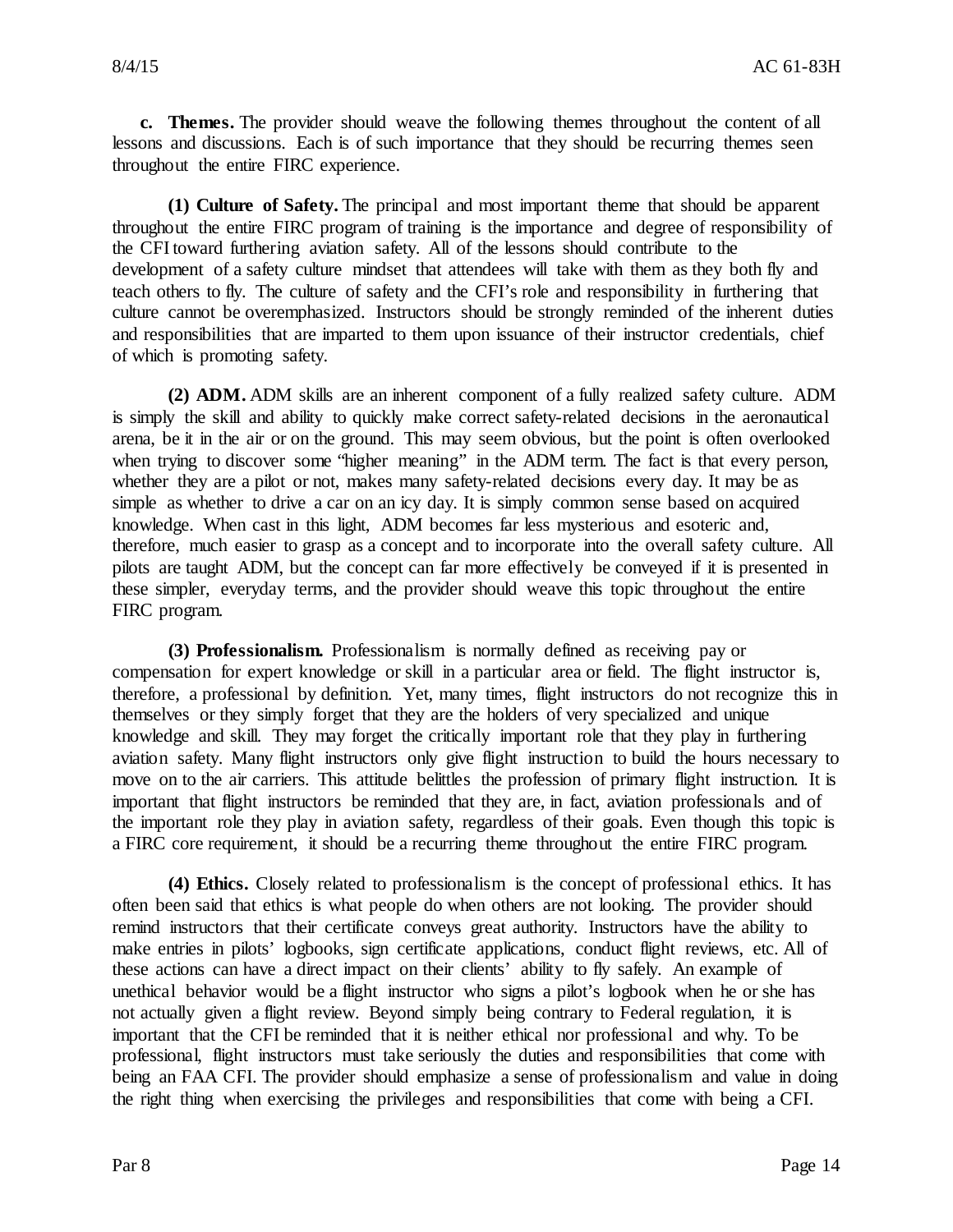**d. Minimum Course Hours Requirements.** Curricula presented for FAA approval consideration must consist of no fewer than 16 hours of ground and/or flight instruction. Providers may offer more. Providers may distribute those hours any way they choose, in that they do not need to be contiguous, nor must the provider complete all 16 hours of training within a concurrent 2-day span. For example, providers may offer portions of the curriculum on a monthly basis. The key is ensuring that the attendee receives all of the authorized information. A CFI may use no portion of the approved FIRC program for renewal credit if the CFI has taken that portion before the applicant's last renewal. In other words, the applicant must have received all 16 hours of the approved TCO within his or her most current biennial certificate period. If the provider chooses to spread their program over an extended period (e.g., 2 years), they are solely responsible for ensuring any attendee is compliant. Failure to do so may result in an invalid application for renewal for an instructor. Because of the logistical difficulties, FIRC providers are strongly advised not to employ this option for periods exceeding 1 year; nevertheless, it remains the option of the operator. If the provider modifies their TCO in the middle of an extended program of training, the provider is responsible to ensure that attendees are provided all of the training in the TCO that is approved at the time of their graduation.

**e. Training Block Timeframes.** Reasonable variances in the timeframe to accommodate individual learning differences and other situations may arise from time to time during the FIRC presentations. The potential for these variances should be considered when determining the adequacy of the estimated timeframes of the overall course, the course stages, and the individual lessons. The FIRC provider should consider the following concepts when developing their TCO:

**(1)** There are required minimum times to teach any particular topic, including core topics. Minimum instructional times apply to all FIRCs, including Internet-based programs.

**(2)** The minimum period authorized to present a core topic lesson is 45 minutes.

**(3)** The minimum period authorized to present an elective lesson is 30 minutes; however, the FAA may approve an elective topic presentation designed for less than 30 minutes if the provider requests and provides sufficient justification.

**(4)** The provider's TCO should specify the anticipated amount of time that the provider will spend on each lesson topic. It should specify the expected start and stop times of each lesson.

**(5)** The overall FIRC program should consist of the minimum specified 16-hour course (ground and/or flight instruction, breaks, and testing) and comply with acceptable teaching standards and techniques appropriate to the TCO used.

**(6)** For the purposes of the FIRC, a program hour consists of 60 minutes.

**(7)** Each hour, except non-working lunches and dismissal hours, may include a 10-minute break after each 50-minute learning session without taking away from the total required 16 hours. A provider may credit up to 120 minutes (2 hours) toward the 16-hour course minimum timeframe for attendee rest breaks. The course provider will not receive credit for additional breaks offered. The provider may, for example, offer a 100-minute (1 hour, 40-minute) training block period of training followed by a 20-minute break. However, the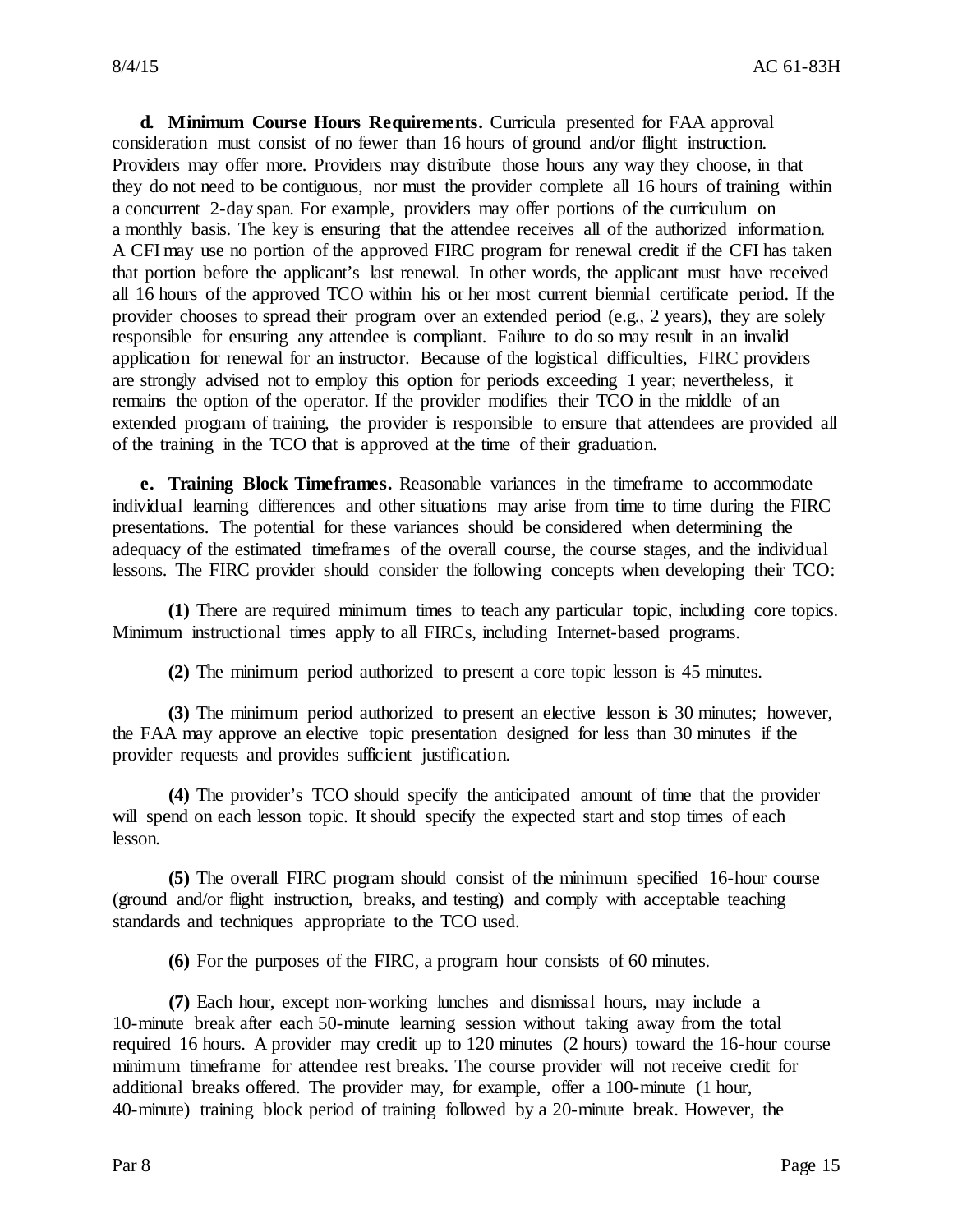provider may not continue training throughout an 8-hour day with no breaks and then end the day 1 hour and 20 minutes early. Unbroken spans of instruction should never exceed 2 hours in length.

**(8)** Pre-course registration, lunch periods, dismissal hour, or graduation activities other than the distribution of graduation certificates may not be included as part of the hours of instruction creditable to  $\S$  61.197(a)(2)(iii).

**(9)** Part of the required 16 hours may include testing, but may not exceed 30 minutes in any given 8-hour span of instruction.

**(10)** Providers may use a lunch period as an approved instructional block if all attendees are present during the lunch period and the TCO identifies the topic of instruction that the provider is to cover. If the provider exercises this option, it must be identified in the TCO, as would any other instructional block of time.

**(11)** The chief instructor is responsible for ensuring the full attention of the participants and that the attendees complete all lessons, achieve all lesson objectives, and do not abuse permitted break privileges.

**f. Instructional Techniques/Alternatives.** The provider should seek the most desirable and/or alternative instructional techniques available that a certificated instructor may find effective in learning during the FIRC. Although there are well-established traditional methods of training, the provider should explore any effective alternatives in developing their program. The goal is to transfer useful information to the attendee in an effective manner. How the presenter accomplishes the transfer is entirely up to the provider, who is expected to be an expert in the field of training trainers. The underlying premise should emphasize teaching ability and the skills necessary for flight instructors to convey new information to their students successfully. The course should be both challenging and thought provoking. Construction of the TCO should follow the general guidance in this AC to ensure expeditious approval. The FAA seeks to ensure a certain level of FIRC program standardization and emphasizes the coverage of program areas believed essential to enhance the knowledge, skills, and instructional capability of attending flight instructors.

**g. Completion Standards.** The goal of the FIRC is to effectively transfer knowledge to the attendee. The only objective way to measure the degree to which the provider obtained this goal is to test the attendees in some manner. Paragraph 11 discusses the importance of testing in the FIRC program.

**h. Workshops.** The curriculum may contain workshops or discussion forums as part of the approved TCO to foster an open exchange of information among everyone in attendance. The provider must structure any such forum to reflect the high standards of excellence expected of the FIRC program. The provider must carefully monitor and moderate these forums. All instructor attendees must be present in order for them to complete the course successfully. Any open forums/workshops, while encouraged, are limited to 1 hour of the 16 hours of course material.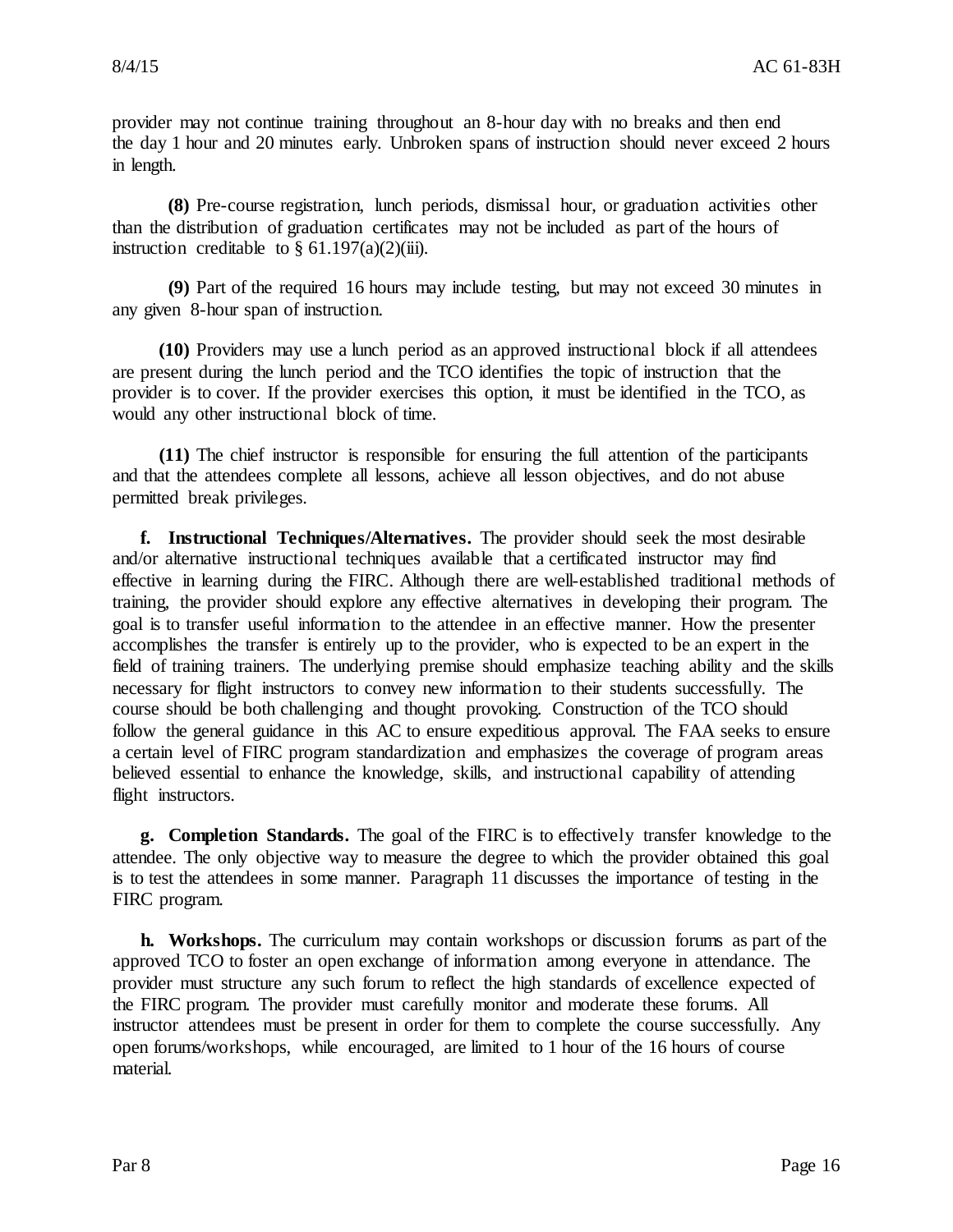**i. Topic Sequencing.** Topic sequencing identified in the TCO may be adjusted when the provider feels an adjustment to lesson sequencing is beneficial for a particular in-person FIRC presentation. If the sequencing is adjusted, the FIRC provider should provide an actual schedule of a particular in-person FIRC to the FAA when requested. This will allow aviation safety inspectors (ASI) to adjust their schedules if they wish to observe only particular topic(s) of the FIRC. Because of the inherent flexibility of the Internet, providers of Internet-based programs may optionally allow their online attendees to move more freely about the course, taking different modules in differing sequences. This is at the discretion of the Internet FIRC provider; however, the provider must remain mindful of the building block method of learning and "fine tune" their attendee's ability to move through the subject matter topics accordingly.

**j. Flight Component.** Providers who wish to incorporate a flight component into their approved TCO must first contact AFS-800 by any of the methods identified in paragraph 7 to discuss this aspect of their development plans.

#### **k. Graduation Certificates.**

**(1) Graduation Certificates as a Basis for CFI Renewal.** A graduation certificate issued by an approved FIRC provider may serve as the sole basis for renewal of a flight instructor's credentials under the provisions of  $\S 61.197(a)(2)(iii)$ . The renewal applicant must complete their CFI renewal within the 3 months subsequent to the month within which the FIRC provider issued the graduation certificate. Further, the renewal applicant's CFI credentials must be current at the time he or she presents the renewal application. In no case will the FAA renew a pilot's CFI credentials if that pilot submits his or her application for renewal past the expiration date printed on his or her current CFI certificate.

**(2) Contents of a Flight Instructor Graduation Certificate.** A FIRC provider must issue a graduation certificate that contains all of the following information in order to be a valid basis for CFI certificate renewal:

**(a)** The full name and address of the organization (or provider) holding FAA approval to conduct the course;

**(b)** The full name and address of the graduate;

- **(c)** The date of issuance;
- **(d)** The signature of the chief instructor;

**(e)** A statement that the graduation certificate expires 3 calendar-months from the month of issuance;

**(f)** Provider contact information;

**(g)** A sequential number; and

**(h)** The expiration date of the provider's current authorization to conduct FIRCs.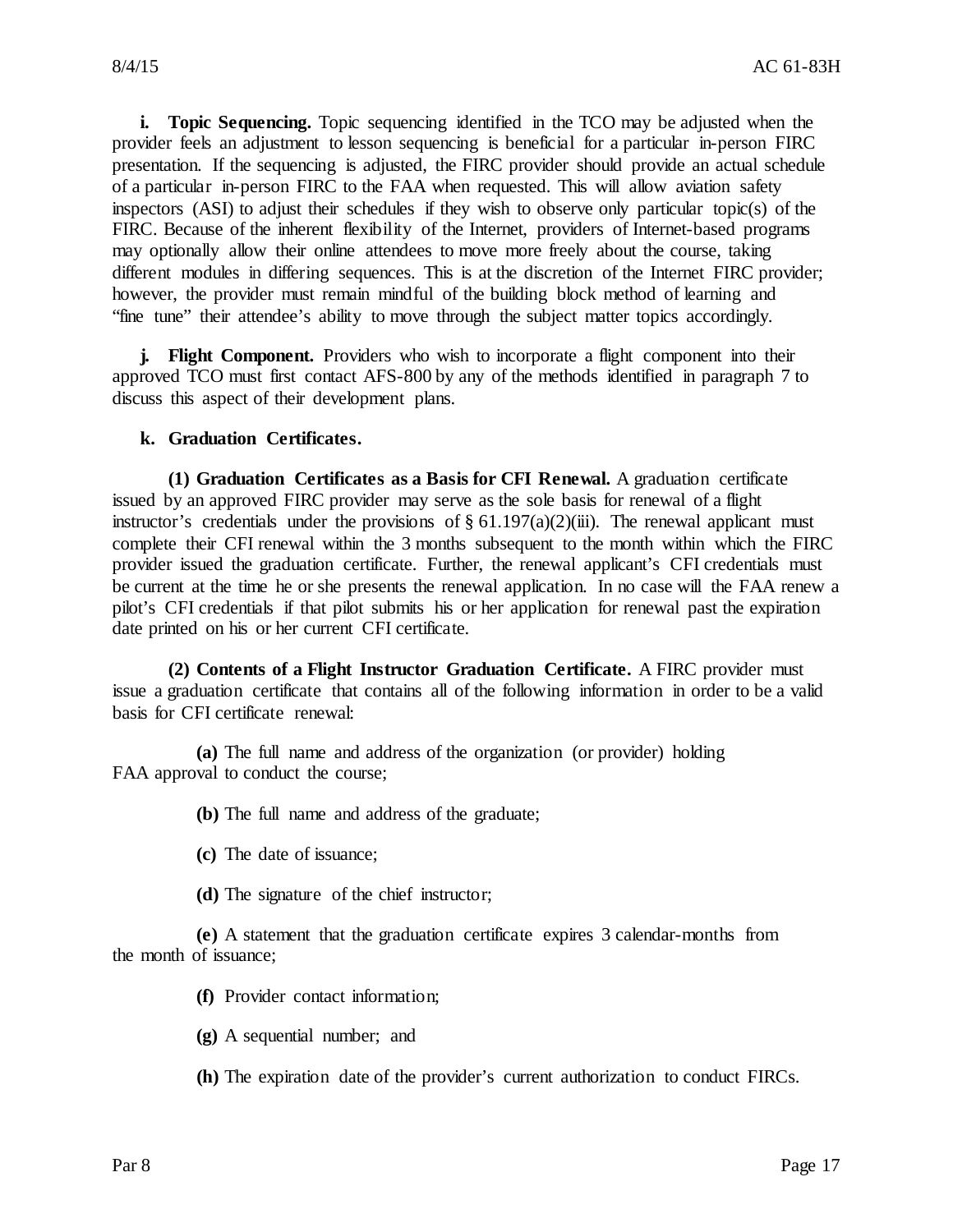**NOTE: The provider may preprint the expiration date on the certificate or a FIRC representative may fill it in at the completion of each presentation. However, under no circumstances may a provider or representative issue a graduation certificate without the expiration date of the provider's current authorization clearly printed somewhere on the document. The verbiage may be placed anywhere on the front or back of the graduation certificate and should read:**

**[PROVIDER'S NAME] is authorized by the Federal Aviation Administration to conduct FIRC programs that may serve as a basis for the renewal of a flight instructor certificate in accordance with 14 CFR part 61, § 61.197 (a)(2)(iii). [PROVIDER'S NAME] current authorization expires on [DATE].**

**(3) Renewal Information.** The provider should note that:

**(a)** The applicant must submit a completed and signed FAA Form 8710-1, Airman Certificate and/or Rating Application (or IACRA equivalent).

**(b)** The applicant must submit a copy of the graduation certificate to a certifying official (ACR, ASI, or approved Designated Examiner (DE)) before their current instructor certificate expires and within the graduation certificate validity period if they wish to renew their instructor credentials based on attendance at that FIRC.

**(c)** The provider may use any verbiage that they think most effectively transmits that critical information to the attendees and may place that information anywhere they choose on the front or back of the certificate.

**(d)** Failure to inform the attendee of these requirements may result in the attendee's inability to renew their instructor credential.

**(4) Graduation Certificates as Basis for Ground Instructor Recency.** A graduation certificate issued by an approved FIRC provider may serve as the sole basis for a ground instructor to meet the recent experience requirements under the provisions of § 61.217(c).

**(5) Contents of a Ground Instructor Graduation Certificate.** A FIRC provider must issue a graduation certificate that contains all of the following information in order to be a valid basis for satisfying a ground instructor's recent experience requirement:

**(a)** The full name and address of the organization (or provider) holding FAA approval to conduct the course;

**(b)** The full name and address of the graduate;

- **(c)** The date of issuance;
- **(d)** The signature of the chief instructor;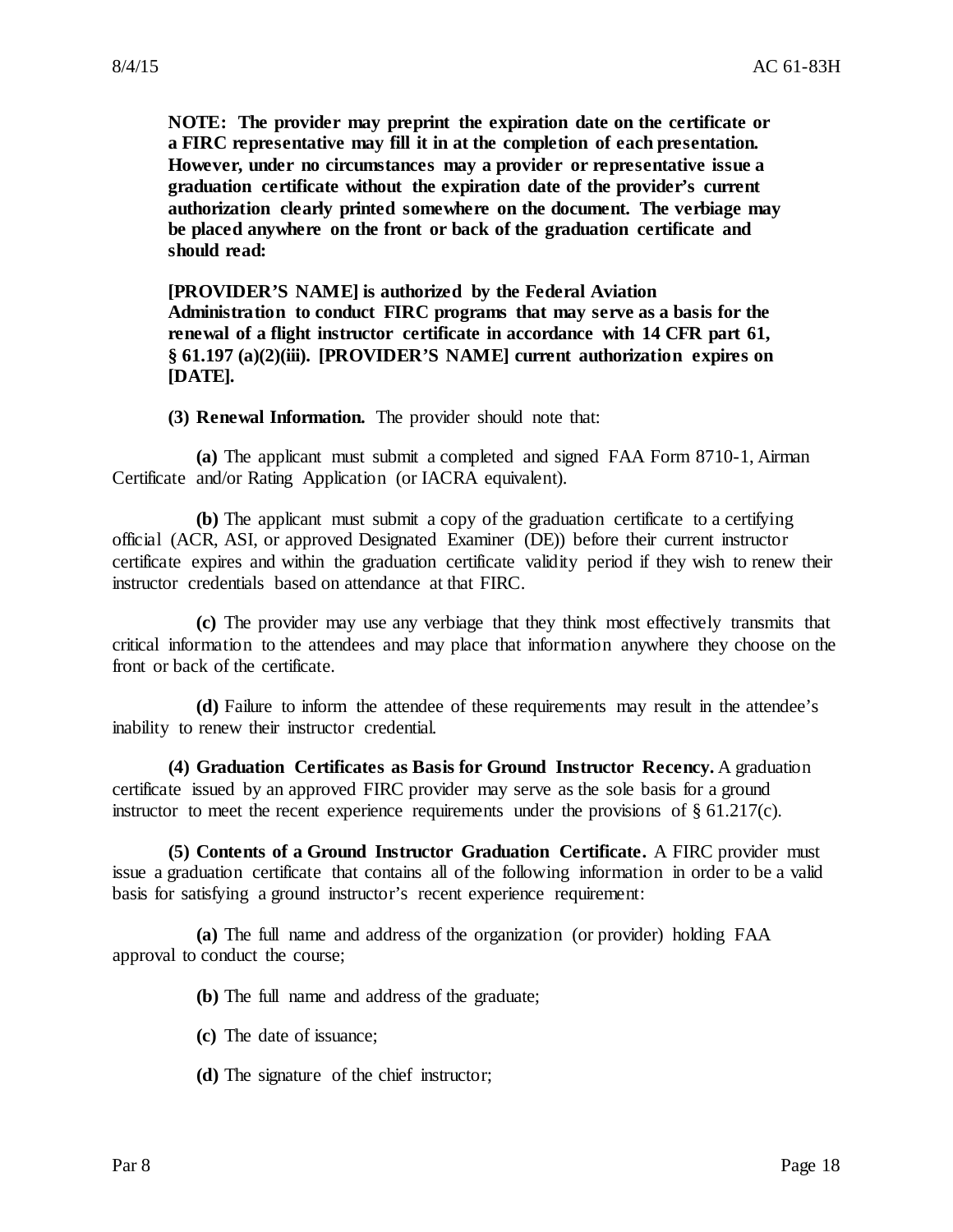**(e)** A statement that the graduation certificate expires 12 calendar-months from the month of issuance;

**(f)** Provider contact information;

**(g)** A sequential number; and

**(h)** The expiration date of the provider's current authorization to conduct FIRCs.

**(6) Completion Certificates.** The provider, at their discretion, may issue a completion certificate to any attendee who will not need to use successful FIRC attendance as a basis for meeting any FAA regulatory or policy requirement. A renewal applicant may not use a completion certificate as a basis for CFI renewal or reinstatement. Additionally, a completion certificate does not meet the annual training requirements for the chief instructor of a part 141 pilot school. Testing as a prerequisite for receiving a completion certificate at the conclusion of the FIRC program is also at the discretion of the FIRC provider.

**9. TCO STRUCTURE AND CONTENTS.** This paragraph provides guidance regarding how the TCO should physically be structured and what the provider should include in the TCO. Providers may construct their TCOs in any manner they wish. The document should follow a logical sequence and be easy to read and reference. Each TCO submitted for approval should contain at least the following:

**a. Page Numbering and Version Identification.** Each page (including the cover page) must be sequentially numbered, dated as appropriate, and should identify the version number. This may be in the form of a footer or header, or otherwise placed in any obvious and consistent location on each of the pages.

**b. Cover Page.** The TCO should have a cover page containing the full name and address of the FIRC provider/organization. This must be the name and address that will appear on the LOA when issued. The cover page must also include the name, address, current telephone number, facsimile number (if available), and email address of a POC.

**c. Table of Contents.** The cover page should be followed by a table of contents with a list of all lesson plans intended to be taught during the course, as well as other constituent components of the TCO. The table of contents should clearly identify lesson plans that represent or include the required core topics (identified in Appendix 1), as well as all additional elective subjects selected by the provider. The table of contents should present the lessons in a manner that allows the reader to easily recognize specific subjects and content. At the discretion of the provider, the larger topic framework may incorporate core topics; however, the table of contents must clearly identify each of the core topics by some obvious manner, such as an asterisk. The principal reason for this level of detail is primarily because an FAA inspector may wish to monitor only a specific topic or topics and must be able to easily determine where they occur during the program so as to synchronize his or her arrival time if necessary.

**d. Revision Page.** A revision summary page will follow the table of contents page.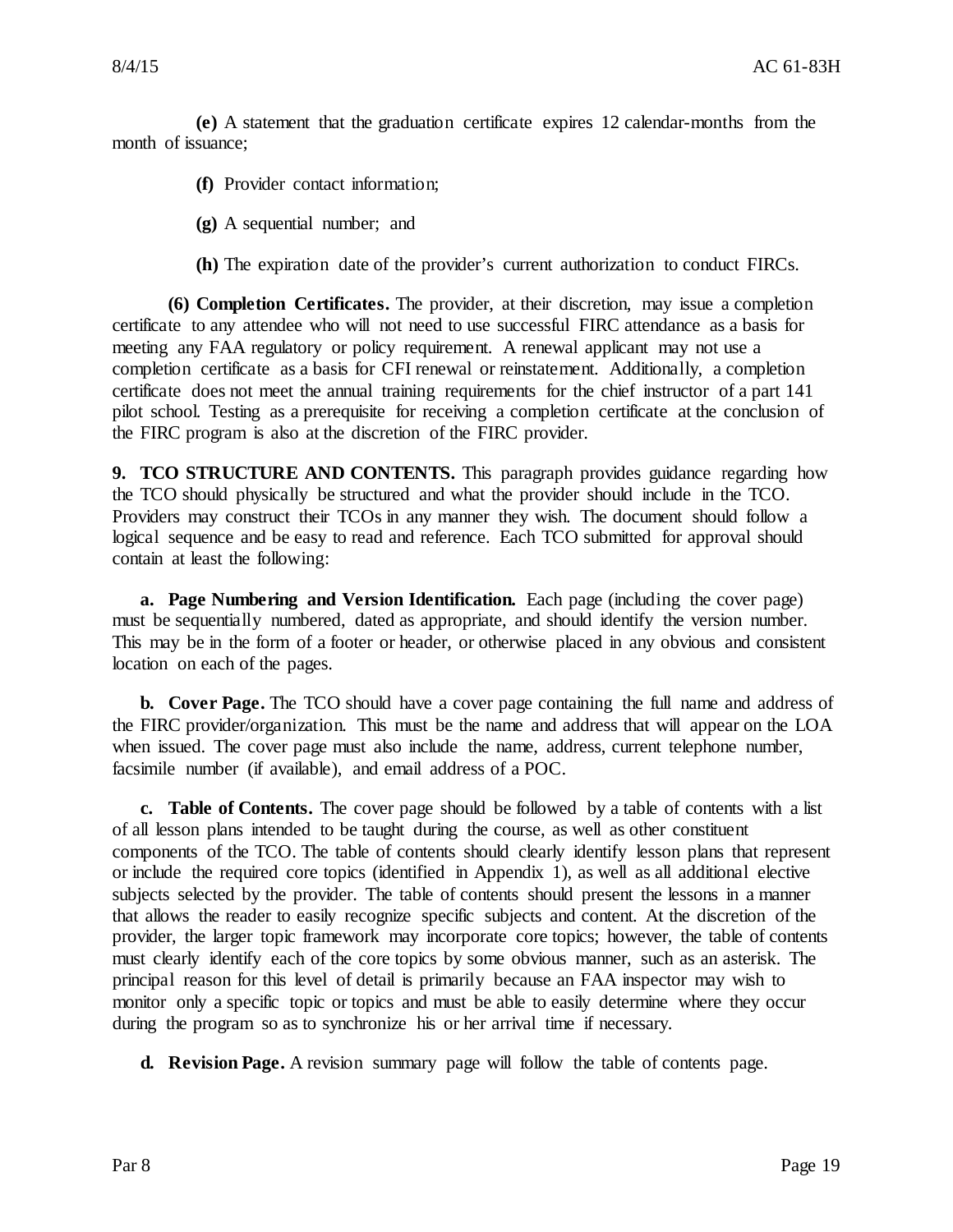**e. Facilities.** A description of the facilities will follow the revision page. The description of the facilities must include a depiction of physical classroom facilities, such as climate control (air conditioning/heating), lighting, seating, work areas, distraction avoidance, noise control, and any other pertinent physical environmental characteristics that may influence the learning experience (in-person FIRCs only).

**f. Training Aids.** The TCO must include a description of audio visual aids that will be available for use including, but not limited to, chalk boards, slide and/or overhead projectors, video recorders/players, tape recorders, CD/DVD players, computer data/information presentation, and Internet access. If the TCO program is Internet-based, the TCO must describe the system requirements that the online attendee must meet to ensure that the program operates smoothly.

#### **g. Chief/Assistant Chief/Program Presenters.**

**(1) Chief Instructor.** The TCO must list the name, airman certificate number, and qualifications of the chief instructor. The chief instructor must meet the requirements of part 141, § 141.35(d) and include a compliance statement in the TCO, addressing the certificate and experience requirements of a chief instructor required for a part 141 pilot school course of training leading to flight instructor certification.

**(2) Assistant Chief Instructor.** Where requested by the provider, the TCO must list the name, airman certificate number, and qualifications of the assistant chief instructor. The assistant chief instructor must meet the requirements of § 141.36(d) and include a compliance statement in the TCO, addressing the certificate and experience requirements of an assistant chief instructor required for a part 141 pilot school course of training leading to flight instructor certification. The chief instructor may delegate any of his or her responsibilities to an approved assistant chief instructor.

**(3) Serving Multiple Providers.** A chief or assistant chief instructor may not serve more than one FIRC provider without requesting and receiving written authorization from the FAA.

**(4) Program Presenters.** The TCO must list the qualifications of other instructors, lecturers, moderators, or panelists who will present the provider's program. These persons need not be limited to certificated ground or flight instructors; however, they should be recognized experts in the subjects of their presentations or specialty areas. The principal instructor who is giving presentations at any specific approved FIRC (in-person FIRCs only) must be an employee or affiliate of the approved FIRC provider, or be contracted to the approved provider.

**h. Prerequisites.** The TCO must state the enrollment prerequisites for flight instructors planning to attend a FIRC approved under this AC. Only flight instructors whose instructor credentials have not yet expired are eligible to renew their credentials predicated on full attendance and satisfactory completion of the FIRC program. This does not preclude instructors with expired certificates, or any other interested parties, from attending if they choose to do so for their own information. On the contrary, the provider should encourage such attendees to attend. Those who are attending for reasons other than credential renewal will not receive a FIRC graduation certificate. Instead, they may receive certificates of attendance/course completion.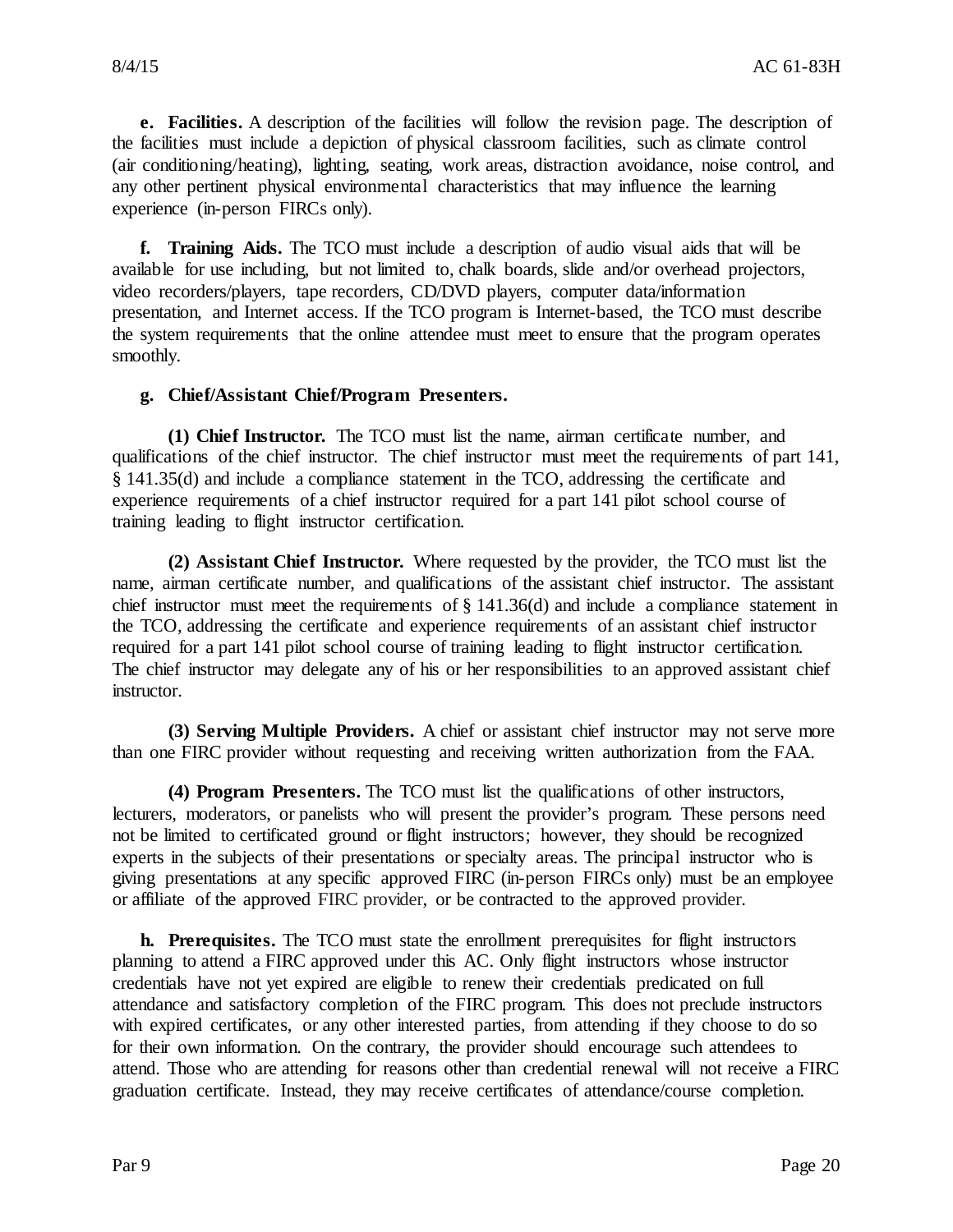Once a flight instructor certificate has expired, the flight instructor must successfully accomplish a practical test for the reinstatement of that certificate.

**i. Daily Schedule.** The TCO will include a daily schedule, including the start and stop times for each lesson and the lesson title. The provider may choose any period of time they feel is appropriate to cover a particular topic or module adequately. The presenter must make every attempt to adhere to the topic duration established in the schedule. However, it is understood that particular interest or activity in a given module or topic may mean that the provider exceeds the duration established for that particular lesson. This is acceptable to a certain extent, although the provider must remain mindful to adequately cover subsequent topics and modules. Major changes that may result in the exclusion of another topic must be preapproved by the FAA.

**j. Syllabus.** A training syllabus will consist of a collection of lesson plans. Each individual lesson plan will include, at a minimum, a description of each lesson to be presented. Each lesson plan will describe all ground and/or flight components (where applicable), lesson objectives, completion standards, and the measurable unit of accomplishment or learning. The provider should identify appropriate reference materials that the presenter will use during the presentation. The provider should print an individual lesson plan for each core and elective topic, or unit of training, on its own page(s). The individual lesson plans must contain at least the following elements:

**(1) Lesson or Module Title.** In a practical sense, the lesson or module section will be the title of the module or unit of training. If the module contains more than a single topic, this section should identify (in broad terms) the topic(s) covered in that module.

**(2) Subject Matter.** The subject matter portion of each lesson plan should offer an expanded discussion of the specific subject matter(s) the presenter is to teach in a particular module or unit of training, as identified in the "Module Objectives" section. This is not intended to be a comprehensive discussion, but rather should make clear to the reviewer what the intent of the provider is regarding the subject matter and identify the principal knowledge components of the topic(s) that the provider intends to transfer to the attendee. The FAA is interested in the major points of information that the provider is offering the attendees in the specific topics for which they are approved.

**(3) Lesson Objectives.** The "Lesson Objectives" section should clearly specify the desired attendee learning outcomes and should be consistent with the objectives and subject matter of the particular module or unit of training. The FAA understands that in any session of training the presenter will offer a great deal of information, and that the attendee will not realistically be expected to memorize the material verbatim. The attendee should and must retain the bulk of the material and the key specific points presented. These are the lesson objectives. It is important to fully identify these objectives. Be specific. As examples, two lesson objective descriptions are shown below, one inadequate, followed by a more acceptable example:

**(a) Inadequate Example.** At the end of this lesson, the attendee will know about Crew Resource Management (CRM).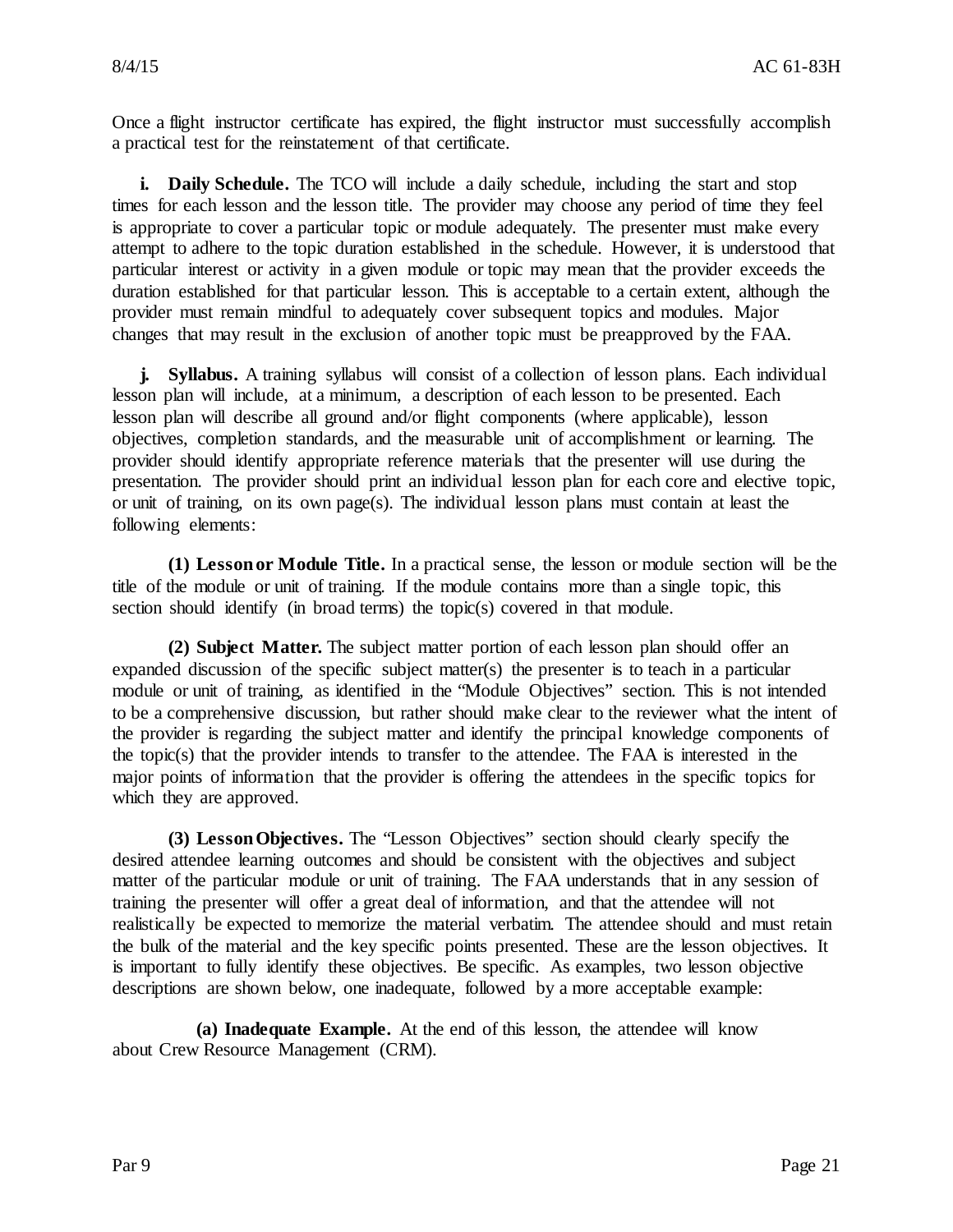**(b) Adequate Example.** At the completion of this lesson, the attendee will be able to describe the basic tenets of CRM and its importance to flight safety, including its applicability to training in technically advanced aircraft. The attendee will understand how CRM differs between single-pilot and two-pilot environments. In addition, the attendee will have learned effective methods of managing the cockpit, including chart placement, note/clearance taking, and accessibility to alternate charts and flight information in the event the pilot must deviate to another airport. The instructor attendee will understand the importance of being able to effectively communicate this information to their attendees/students in a clear and concise manner.

**(4) Completion Standards.** The completion standards should state the observable or measurable level of knowledge and skills required of each attendee at the end of the course, module, or lesson. For example, the following statement, "The instructor attendee must score a minimum of 70 percent on each written examination given," would combine both the observable and measurable levels of knowledge and skill. The provider may set the minimum standard higher if they wish; however, they may not reduce the standard below 70 percent. If the provider wishes to employ a nontraditional method of completion standard, they should contact AFS-800.

**(5) Testing Procedures.** The provider must provide a description of the testing procedure used to measure the attendee's proficiency. This discussion should identify and describe the form of test (e.g., individual paper tests handed out, tests presented on a screen, etc.). For example, "The attendee will answer a series of multiple choice questions related to this topic at the end of the day in which the topic was presented, and again in the final test at the end of the program. The test will be in printed form and handed to the applicant for completion." This statement says that the provider will specifically test the applicant on this topic or module on two different occasions using a printed multiple choice format.

**(6) Testing Timeframe.** Total testing time that may be credited toward the 16-hour FIRC minimum time requirement may not exceed a 1-hour cumulative period. The FIRC provider may allot additional testing time beyond the 16-hour minimum FIRC timeframe.

**k. Written Test Questions.** The FIRC provider will provide a comprehensive written test or test question pool with an answer key in the submitted TCO. The provider should provide source materials (references) from which the answers to the questions were derived. References should be sufficiently detailed to allow FAA personnel to easily locate those references if FAA personnel feel it is necessary to verify or confirm specific information presented in the test. Inadequate references will result in denial of the approval. Test questions must be appropriate to the lesson plans and subject areas the provider will teach. FIRC testing standards require all multiple choice test questions to offer at least three challenging (plausible—not giveaway) answer choices (a, b, or c choices). Standards for post-lesson testing do not allow true/false questions. The FAA encourages essay questions whenever feasible. The provider must administer closed book exams for tests given at live, in-person FIRCs. Since many courses present as many as 16 lessons, including electives, the provider must require each attendee to answer at least 60 test questions to ensure adequate testing in all subject areas. All 60 test questions do not have to be given at the same time; however, at least 30 of the questions must be given at the end of the entire FIRC program, and that final test must be comprehensive, rather than simply covering material presented subsequent to any possible earlier tests given during the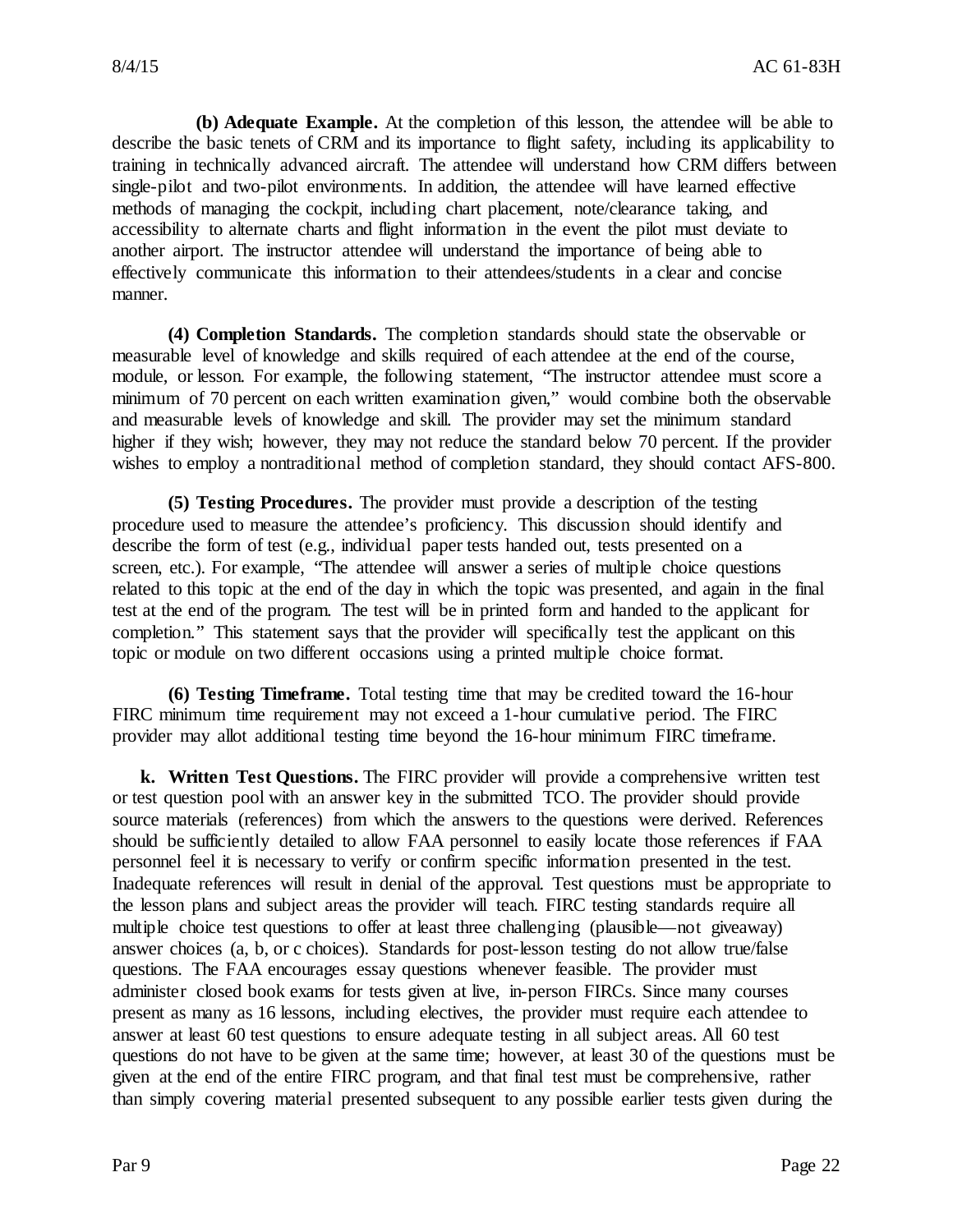FIRC. A participant's successful completion of the FIRC is dependent upon a minimum score of 70 percent on each written test administered. Individual providers may set higher standards. The provider may provide the test questions, answers, and references as an appendix to the TCO as to allow other non-FAA personnel to see the TCO without seeing the tests and their answers. However, the provider must submit it as a component part of the TCO when seeking FAA approval.

**NOTE: The provider must update and revise the written test(s) question pool at least once during each biennial approval period. This does not necessarily mean replacement of each of the questions. The provider should update the questions to reflect any changes in the course content and any regulatory or policy changes that may have occurred during the previous approval period. In addition, the provider should alter multiple choice answer sequences (where used), and should reword or recast preexisting questions.**

**NOTE: See paragraph 10 for additional information pertaining to Internet-based FIRC testing.**

**l. Graduation Certificate.** The provider should include a copy of the graduation certificate to be issued and a copy of a completion certificate, if one is to be used, in the TCO package presented for review. See subparagraph 8k for the details outlining what specific information must be provided on the graduation certificate.

**m. Remedial Training.** If the provider plans to offer remedial training for those attendees who fail to meet the minimum completion standards, the TCO should include a description of the method to accomplish such remedial training and subsequent retesting. The 16-hour minimum course timeframe requirement does not include remedial training or remedial testing. As with the other required questions to meet the requirements of this AC, the remedial testing must be closed book. Providers who elect not to provide remedial training and testing to instructor attendees who fail to meet the minimum standards should include a statement in their TCO to that effect. In this case, the TCO must reflect the fact that graduation certificates will not be issued to instructor attendees who fail to satisfactorily complete the full course requirements, including all tests administered.

#### **10. INTERNET-BASED AND DISTANCE LEARNING PROGRAMS.**

**a. Distance Learning Programs.** The FAA will accept distance learning FIRC curricula (which do not include Internet-based programs) for review. Providers who wish to submit distance learning curricula should first present a clear and logical outline and description of the sequential elements of the training curriculum. Such providers should be prepared to provide an email address, toll-free telephone number, and facsimile number to ensure a rapid and effective means of communications between the provider and enrollees to aid the enrollees in completing all approved course materials. It may be advantageous for a group or individual that intends to submit a distance learning curriculum to meet with AFS-800 in advance to discuss the proposed curriculum in detail.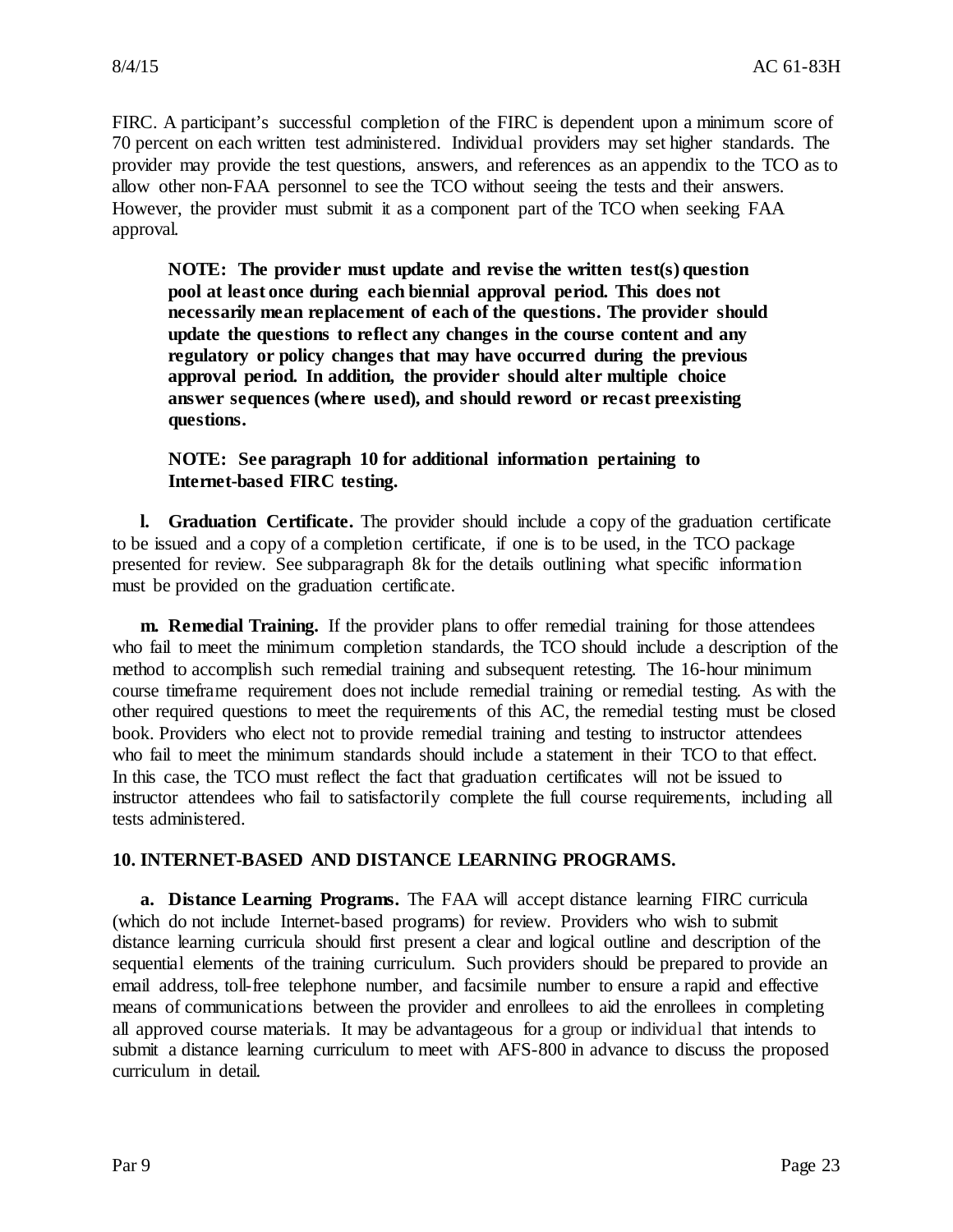**b. Internet/Web-Based Programs.** The FAA will evaluate all Internet or Web-based FIRC curricula on a case-by-case basis. Groups or individuals who wish to submit an Internet-based FIRC program must contact AFS-800 and notify them of their intent. Provider applicants are encouraged to provide graphical outline representations of their proposed training programs for review and consideration by AFS-800. The graphical representation of an Internet-based FIRC should contain a step-by-step description of how participants will enroll and access the study and support material for each lesson in order to effectively navigate through the course to completion. An Internet-based FIRC program should be prepared in accordance with applicable guidelines contained in this AC. The FAA neither requires nor expects the applicant to print every screenshot used in the FIRC presentation; online access for the FAA to review this material is sufficient. The applicant must submit a brief TCO that contains general information about the FIRC, as well as the items listed in subparagraphs 10b(1) through (10) below. Where a stated requirement is not considered applicable to an Internet-based FIRC program, the provider should identify that requirement and provide a reason for its inapplicability. The provider must make available to the FAA free-form access to the completed FIRC training site. Free-form access means that the FAA must be able to navigate freely throughout the program as desired, rather than being compelled to follow topics sequentially or meet course time requirements required for the attendee. This includes access to testing. It is strongly recommended that a provider or organization intending to present an Internet-based FIRC program arrange to meet with AFS-800 in advance to discuss the planned program outline before committing time and effort to its development. This will assist in ensuring that the program follows a standardized process to the extent possible and might help reduce the time needed for its development, review, and approval by the FAA. Outlines for Internet-based FIRCs should contain, as a minimum, the following information considered specifically applicable to an online FIRC curriculum:

**(1) Minimum Hour Verification Statement.** The FAA requires all providers to ensure that the FIRC provided, and the attendee completed, a minimum 16-hour FIRC. The FAA does not expect an online FIRC provider to require a minute-to-minute 16-hour minimum course timeframe. The FAA recognizes that an online course has different characteristics from a live FIRC. An online FIRC course is an automated, Web-based one-on-one instructional process that should provide flexibility for the attendee's individual learning style. An online FIRC, however, must legitimately deliver a 16-hour course that is equivalent to a live FIRC. Online FIRC providers must include a minimum hour verification statement in their TCO. This statement must include a description of how the provider will ensure that the attendee completed the minimum 16 hours of course (see subparagraph 8e). The verification statement should explain the provider's method to ensure that each attendee will actively participate and complete all the lessons presented in the course. The FIRC provider's planned method of assurance must include the following procedures:

**(a) Minimum Hour Assurance Plan Matrix.** All online FIRC courses must present a minimum of 16 hours of course material, as determined by each online provider's Minimum Hour Assurance Plan Matrix. Like the live FIRC, the 16 hours minimum course period includes provisions for attendees' breaks, lessons, graphics, and testing. The online FIRC provider must create a minimum hour assurance plan and include this plan in a matrix as a component of the organization's TCO (see example Minimum Hour Assurance Plan Matrix provided in Appendix 2, References and Job Aids, Table 1, Minimum Hour Assurance Plan Matrix).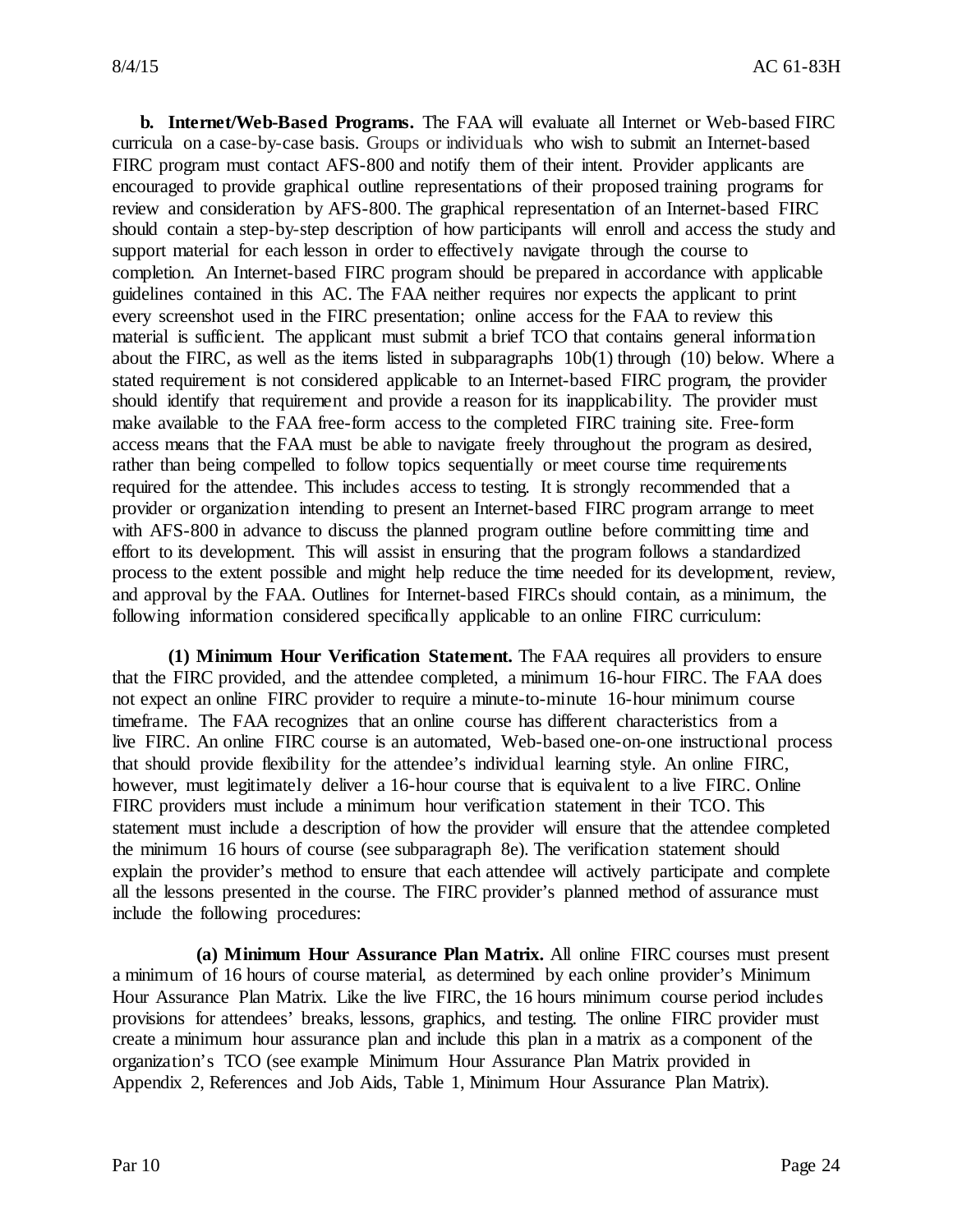**(b) Integrated Lesson Plans.** The sample matrix provided in Appendix 2 shows a breakdown of a sample TCO in terms of individual core topics. While some providers structure their TCO in this manner, this sample matrix is not meant to imply that this method is required. Rather, the sample matrix is designed to provide understanding of the FAA's intent for the minimum hour assurance. The FAA recognizes that some FIRC providers integrate various core topics in theme-based lessons that combine the topics over several segments. In that case, the FAA would expect the FIRC application to contain a Minimum Hour Assurance Plan Matrix that corresponds to the structure of the TCO.

**(c) Lesson Presentation Period Integrity.** All attendees must open and view each lesson. To facilitate this training standard, the provider's online automation courseware (learning management system (LMS)) must ensure that the attendee views and completes each lesson in its entirety without skipping any portion. Audio/video, aural, and text lesson presentations must contain and present a cumulative period of no less than 720 minutes (12 hours) of the FIRC's 16-hour minimum course content (see Appendix 2). If the attendee exits the lesson anywhere before the end, he or she must return to the point of exit and complete the lesson. The provider's LMS (courseware) will determine the point of exit from an incomplete lesson.

**(2) Source Materials.** The source of all study materials used to support the course element that would appear on the Internet, and a description of all drawings, mockups, demos, or links used by the provider in the course.

**(3) Identity Verification.** The methodology proposed to determine the identity of course participants at logon and during navigation of the lessons, including intentional or unintentional disruption of the lesson flow. Additionally, the TCO must describe methodologies proposed to prevent multiple concurrent logons by a course participant for the purpose of viewing or printing material during inappropriate stages of the lesson.

**(4) Testing Materials Security.** A statement that the provider will ensure that flight instructor renewal applicants are not given access to any completion test(s) until the course materials for which the test is applicable have been satisfactorily completed. This statement must include an explanation that the provider's LMS will ensure that the test will remain inaccessible to the attendee until the attendee completes the prerequisite lesson(s).

**(5) FAA Access.** The methodology proposed to allow the FAA access to course materials, tests, and test results for the express purpose of reviewing and monitoring the course as deemed appropriate by the FAA.

**(6) Online Attendee List Availability.** A statement that the provider will, upon request, provide the FAA a listing of all Internet FIRC program participants that contains, at a minimum, the provider's name and location, the instructor attendee's name, identification number or code, the date(s) the course was administered, and the completion status of all course participants.

**(7) Data Security.** Methodologies proposed to ensure data availability, integrity, confidentiality, and accountability for course materials, participant information, and lesson plans.

**(8) Certificate Renewal Methodology.** If appropriate, the manner in which the provider will process applications for flight instructor certificate renewal.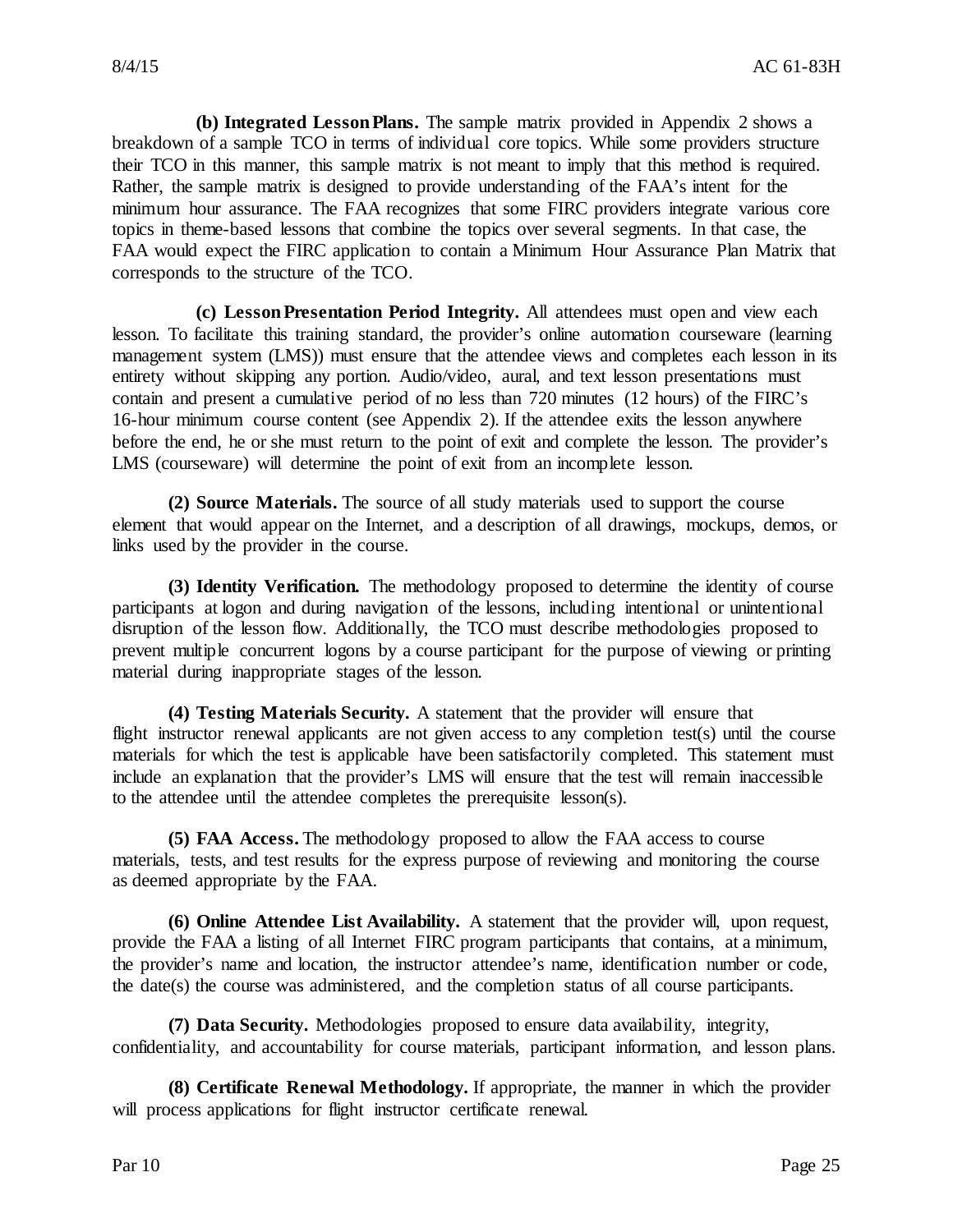**(9) Revisions.** The manner in which the provider will present future revisions to the approved TCO. The FAA must approve these revisions before they are included in the online program.

**(10) Other Information.** Any other information the provider may consider necessary or appropriate by the FAA during development of the online program.

#### **11. TESTING PROCEDURES.**

**a. Minimum Testing Standards.** The most effective practical method for assessing the retention of material presented during the FIRC is a knowledge test. This is most frequently in the form of multiple choice questions, although some providers employ essay questions or a mixture of both. All are acceptable methods of providing quantitative data reflecting the CFI's current state of knowledge in specific areas. The expectation of a test at the conclusion of any course of study will motivate a student to increased levels of attention. It is no different at a FIRC. The mission of a FIRC is to ensure that the attendees take with them what the providers give them in terms of practical knowledge and a safe operational mindset. It is incumbent upon the FIRC providers to take this aspect of the FIRC very seriously and design their tests in light of this mission. Tests should be sufficiently demanding so the exam provides a true measurement of knowledge transfer from the course to the attendee. Tests should be reflective of the material presented. The provider should not ask any question that does not relate to the course material. A minimum passing score is 70 percent. Since the mission is knowledge transfer, providers may retrain deficient attendees to 100 percent if they choose to, provided that they give adequate retraining in the attendee's deficient areas. The provider needs to retest attendees who receive additional retraining only on the deficient areas; however, the questions used for the makeup test portions must be different from the ones first answered incorrectly.

**b. Test Questions.** Written tests will consist of a minimum of 60 multiple choice questions relating to the material covered. Providers may, and are encouraged to, use more if they choose. Providers may give a single final test of 60 questions, or they may break out 30 of those 60 questions into smaller units given at different times during the 16-hour program. The remaining minimum of 30 questions must be in the form of a comprehensive final test given at the conclusion of the training. This final test, or at least 20 of the questions if the provider uses all 60 questions in the final test, must be comprehensive and reflect all of the material presented throughout the entire 16-hour course.

**c. Alternative Testing.** Providers may use methods other than multiple choice questions for testing. An acceptable alternative would be essay questions. In such a case, the provider must conduct at least 50 percent of the total testing at the conclusion of the FIRC program. These tests must be comprehensive in nature, covering all of the material presented throughout the entire course. True/false questions do not meet FIRC testing standards and the FAA will not authorize them. Note that a provider may use true/false questions for lesson pretesting, as some providers use pretesting as a teaching technique. Providers may explore other methods of testing; however, they must coordinate with AFS-800 and must provide sufficient justification for deviation from the standard methods.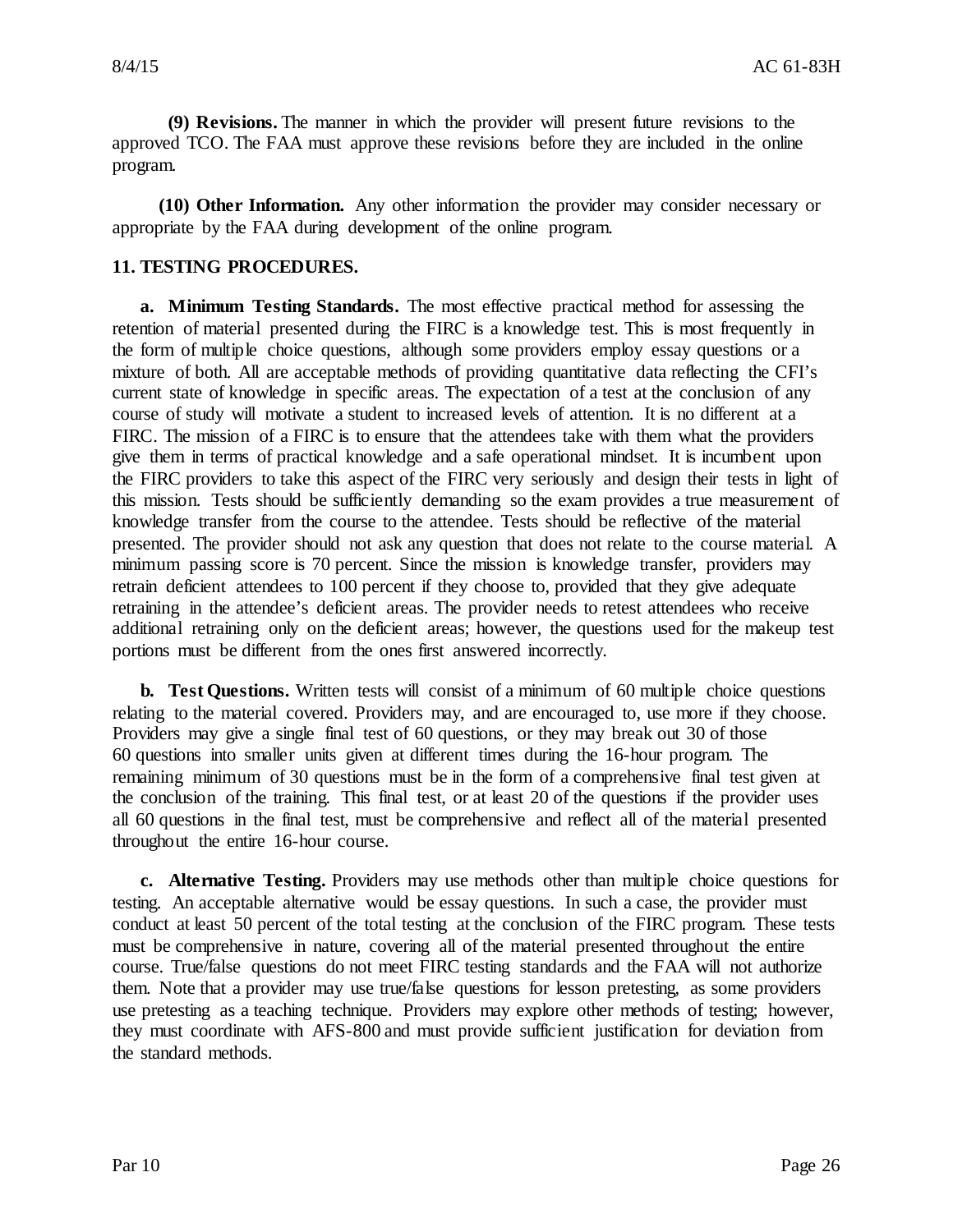**NOTE: Because of the inherent flexibility in taking an Internet-based FIRC, Internet FIRC providers may employ testing at the end of each module as an alternative. No fewer than 5 questions per module will be acceptable, and the total of all questions must meet or exceed the minimum of 60 questions. (See subparagraph 11g.)**

**d. Oral Testing.** Providers may use oral testing to supplement retention assessment as an adjunct to written tests. However, oral testing may not supplant or replace written tests. Oral testing is optional on the part of the individual provider. Written testing, as described in this section, is mandatory for all providers.

**e. Test Records Retention.** Providers will retain all versions of each attendee's tests, to include any failing tests if applicable, in a secure location for a period of 2 years and will make them available to the FAA on demand. Test storage may be digital.

**f. Conventional In-Person FIRC Testing.** Providers should design exams to test the retention of a range of information provided during the FIRC program. Therefore, the provider should not give instructor attendees the written tests nor allow instructor attendees to complete them during class subject sessions presentations. Attendees should not be permitted to compare responses while the tests are being administered or to grade their own tests. Providers will retrieve and retain all copies of the tests in a secure location at the conclusion of the testing period. Attendees will not be allowed to take them with them when they leave. The chief instructor or assistant chief instructor is responsible for ensuring compliance with these requirements and that test integrity is not compromised. Providers may retest attendees to 100 percent if they choose to, provided that they give adequate retraining for the attendee's deficient areas. Attendees who receive retraining on deficient areas need only be retested on those specific areas; however, the questions used for the makeup test portions must be different from the ones first answered incorrectly.

**g. Distance Learning or Internet FIRC Testing.** When a provider presents a distance or Internet FIRC in a lesson-by-lesson manner (as opposed to stages found in a conventional in-person FIRC program), a written test consisting of at least five multiple choice questions relating to the material covered in each lesson should be administered following each lesson. The total number of questions for the course must meet or exceed 60. A minimum score of 70 percent is required for satisfactory completion of each test administered. A score of less than 70 percent will require the attendee to restudy the material and retake the test for that lesson. The programming may not allow the attendee to proceed until the attendee achieves that minimum score. Providers may retest online attendees to 100 percent if they choose to, provided that they give adequate retraining specific to the attendee's deficient areas. Attendees who receive retraining on deficient areas need only be retested on those specific areas; however, the questions used for the makeup test portions must be different from the ones first answered incorrectly. A second score of less than 70 percent on any specific lesson will require contact with the course provider for instructions on how to proceed. No two Internet-based tests can be identical. The provider must randomize tests between attendees and with individual attendees taking FIRCs at a later date.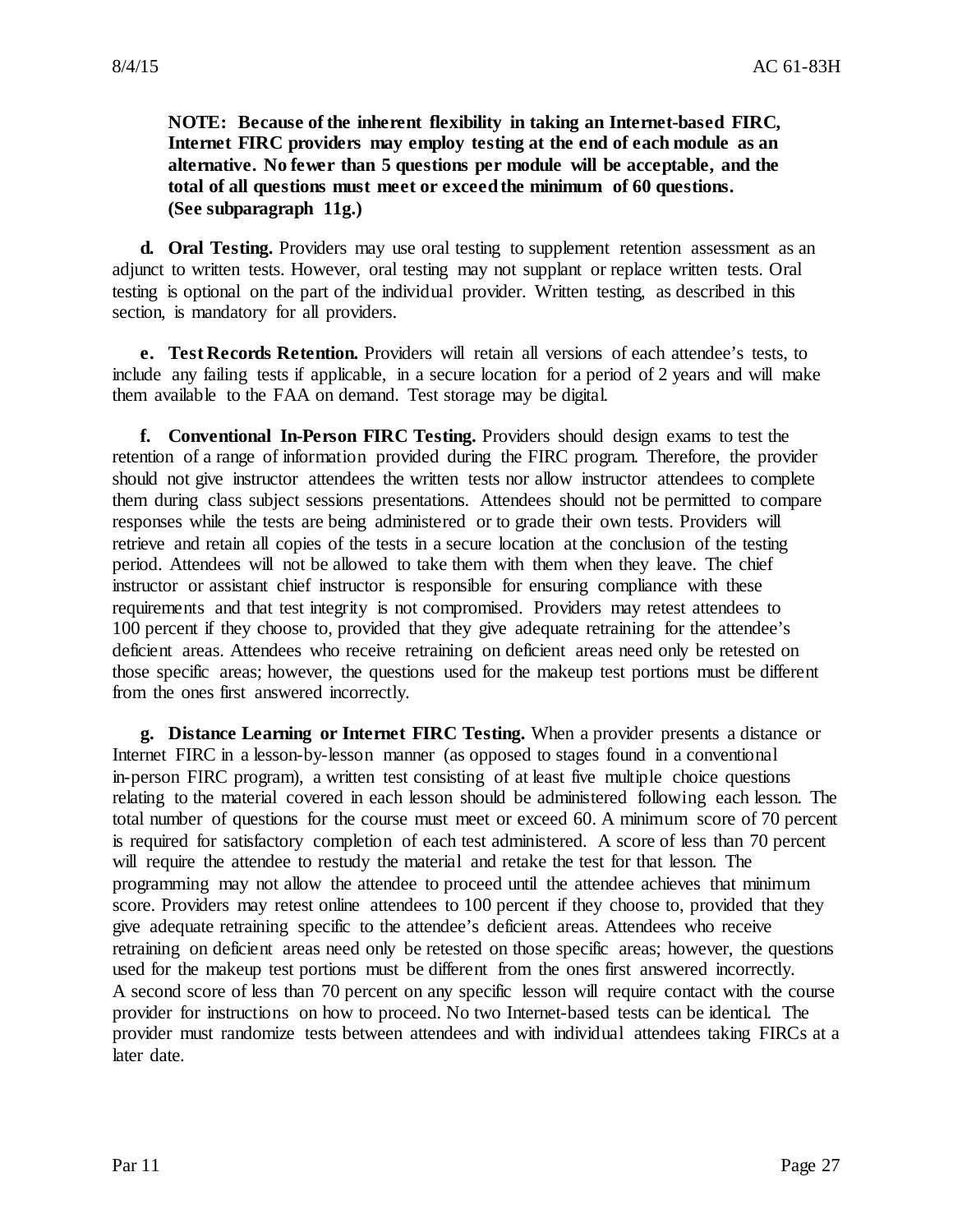#### **12. TCO REVISION, AMENDMENT, OR DELETION.**

**a. Required and Optional Revisions.** Providers or organizations approved to present FIRC programs are required to revise their subject matter as necessary to reflect changes in policy or recommendations. Revisions in response to changing emphasis in subject matters currently listed in Appendix 1 and other subject matters selected for periodic emphasis by the FAA will usually be deferred until the provider renews their authorization. Additionally, providers must change exams at least once every 2-year renewal period. Providers may make any changes they wish to their TCOs throughout the approval period, provided that they include, at a minimum, the current core courses listed in Appendix 1 or any other changes that the Administrator has determined necessary. However, AFS-800 must approve all proposed substantive changes to the TCO before the provider presents them in a FIRC.

**b. Submission of Revisions.** The provider should email TCOs and revisions to 9-AWA-AVS-AFS-FIRC@faa.gov or send them by any of the methods identified in paragraph 7. The provider should submit a single digital (i.e., Microsoft Word document) copy of the change(s), accompanied by a separate electronic letter requesting approval of the change(s). The provider may not include the revised material in the FAA-approved presentation until actual receipt of the letter of approval from AFS-800. Changes to the selection of any preapproved electives (provided that lesson plans for each are on file with the FAA) do not need approval; only email notification to the same FAA email site identifying what the elective changes are and where and when the provider will present them. It is highly recommended that any submitted documents to the FAA email site require an electronic return receipt. A change of chief instructor or assistant chief instructor will require notification to AFS-800 in accordance with the instructions contained in paragraph 14.

- **c. Method.** The method for revising, amending, or deleting materials in the TCO should:
	- **(1)** Ensure approval chronology.
	- **(2)** Include the effective date of change or revision.
	- **(3)** Ensure ease in identifying changed or revised material.
	- **(4)** Include entry of change on a revision summary page.
	- **(5)** Include written guidance describing the revision procedure to be used by the provider.

**13. SCHEDULING OF COURSES.** In the past, providers were required to keep AFS-800 directly apprised of the dates and locations of each course presentation. This was typically in the form of an email or physical mail. This is no longer necessary with the implementation of the FAA Safety Team's (FAASTeam) FIRC registration page located at http://www.faasafety.gov.

**a. FAASTeam FIRC Scheduling Web Site.** The FAA intends to provide FIRC information at http://www.faasafety.gov to display upcoming FIRC events. The intent is for the public to be able to find general FIRC information, as well as specific information on participating FIRC providers. As such, FIRC providers will have a place to input basic information about their programs. Information will include provider name, Web site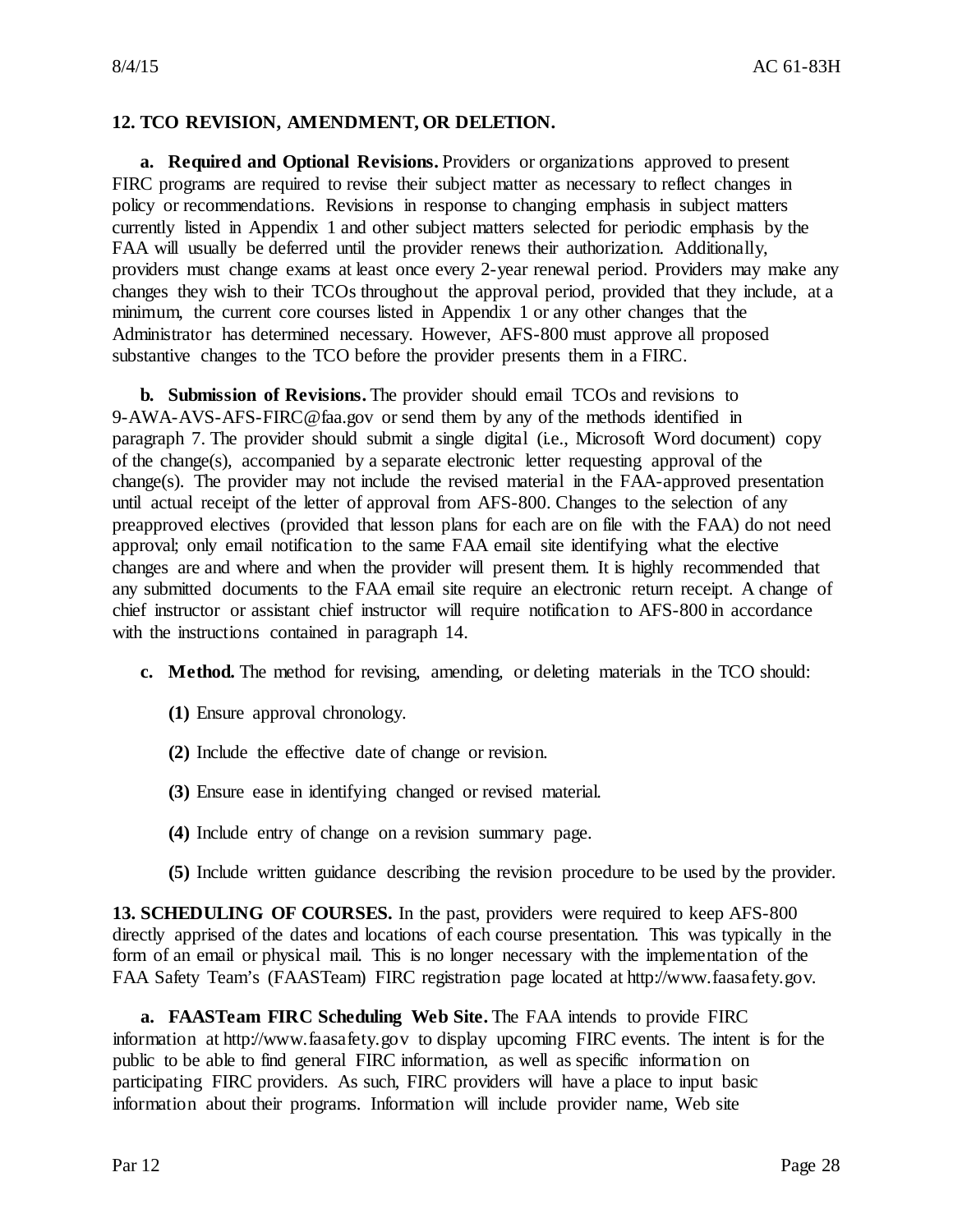(if applicable), contact email, contact telephone, and the current schedule of presentations. Listings of FIRC presentations may include state, city, dates, and times. If, for any reason, a FIRC provider does not wish to have their information listed, they may select the option to disallow their information from being visible to the public. Any provider who chooses not to allow their information to be visible to the public must nevertheless maintain their schedule data for FAA personnel. The FAA will treat such data as proprietary and not permit access to it outside the FAA.

**b. Inability to Upload.** If the provider is unable to upload schedule information for any reason, they must notify AFS-800 of their scheduling plans directly, preferably via the FAA's FIRC email address at 9-AWA-AVS-AFS-FIRC@faa.gov or through any of the methods identified in paragraph 7. Notification must be made at least 2 weeks prior to the expected presentation to allow the FAA sufficient time to arrange for an ASI to observe if it wishes.

**c. Scheduling Web Site versus Information Web Site.** The FAASTeam FIRC scheduling Web site should not be confused with the FAA's FIRC general information Web site located at http://www.faa.gov/pilots/training/firc.

#### **14. CHANGE OF CHIEF INSTRUCTOR OR ASSISTANT CHIEF INSTRUCTOR.**

The approved FIRC provider must notify AFS-800 when making a change in the provider's chief instructor (or assistant chief instructor where designated). This notification should be made at least 45 days before the change, but in no case later than 10 days after the change. Notification should be in electronic form (i.e., Microsoft Word document or PDF).

**15. CHANGE OF PROVIDER.** Should a change in provider occur due to sale or other reason and no change in personnel or course content occurs, the providers (both old and new) must notify AFS-800 at least 15 days before the presentation of any FIRC programs conducted under the new FIRC provider. If it is an Internet-based program, the provider must notify the FAA within 48 hours of transfer of the private rights to the program to the new owner by email sent to the FAA FIRC email at 9-AWA-AVS-AFS-FIRC@faa.gov. If the change in provider involves any change in personnel of the approved FIRC TCO, authorization to conduct any further FIRCs is canceled until the new provider has obtained FAA approval.

**16. FAILURE TO COMPLY WITH AN APPROVED TCO.** The failure of a FIRC provider or its representatives to comply with an approved course of training, or to effect any required corrective action on a timely basis as deemed appropriate, is a basis for denial or withdrawal of the FAA's approval and associated delegation of authority. When the FAA determines that a revision to a previously approved TCO or related corrective action is necessary, the provider will be given no more than 60 days to make the necessary revision or corrective action, as appropriate. Should the provider not make the necessary revision or corrective action within 60 days, FAA approval and authorization to conduct FIRC programs will be withdrawn automatically.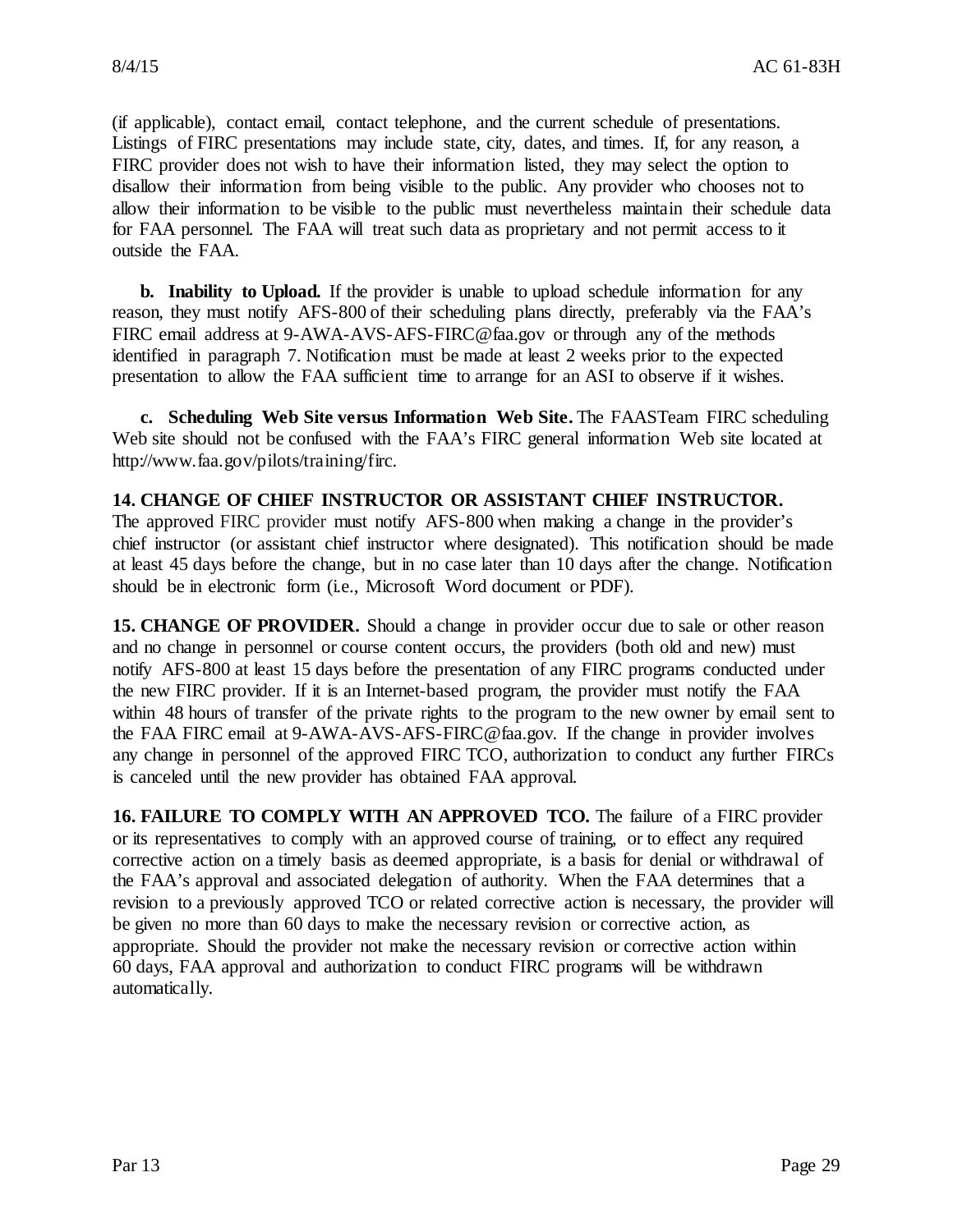#### **17. FIRC APPROVAL PROCESS.**

**a. TCO Document Submission.** Candidates requesting authorization to become a FIRC provider must submit a written request and a TCO to AFS-800 for consideration. (See subparagraph 7a for methods of contacting and transferring documents to AFS-800.) When the FAA receives an authorization request, AFS-800 will conduct a thorough review of the TCO. Candidates should understand that they hold full responsibility for developing and maintaining a TCO that complies with the requirements for TCO approval and subsequent FIRC program presentations. If the TCO meets all the guidelines of this AC, the FAA will issue an approval. The FAA will not issue an approval when a TCO does not meet the guidance provided in this AC, so please verify that the TCO is in full compliance to the guidelines provided in this AC before AFS-800 receives it for review.

#### **NOTE: The FAA will not approve an initial or renewal request without receiving a TCO from the organization requesting authorization. As such, all candidates and FIRC providers must develop, submit, and maintain an up-to-date TCO. Upon FAA consideration and authorization, the TCO serves as a record for the provider and the FAA.**

**b. FAA LOA.** When the FAA finds that a FIRC TCO complies with this AC, a signed letter indicating approval of the submitted TCO will be forwarded to the provider electronically. AFS-800 will retain the original signed letter at its offices in Washington, DC. The approval letter constitutes authority to conduct FIRCs at locations either within or outside the United States. The FAA may withdraw approval at any time for sufficient cause, but, in any case, will become invalid on the last day of the 24th month after original approval, unless the FAA grants a renewal or other form of continuation approval. FAA personnel will monitor one of the first FIRCs presented by a new provider. The approval of an Internet FIRC will be made on a case-by-case basis, and the FAA will provide approval by the same method as for any other FIRC.

**c. Field Inspections.** FSDOs having geographic jurisdiction over the locations where FIRCs are presented are expected to monitor these programs to the extent possible. The FSDO having jurisdiction over the locations, a representative of AFS-800, or any other representative of the FAA Administrator may monitor FIRC presentations at any time on a random basis.

#### **18. FIRC RENEWAL, WITHDRAWAL, OR CANCELLATION.**

**a. Renewal Requests.** FIRC providers holding approval who desire to renew their authorization to conduct FIRC programs beyond the date of original expiration must send their request for renewal to AFS-800. (See subparagraph 7a for methods of contacting and transferring documents to AFS-800.) It is the provider's responsibility to ensure that its FIRC approval has not expired. Should the FAA's approval of a FIRC expire, a graduation certificate issued by the provider after the expiration date is invalid. The FAA will not honor a graduation certificate issued by a provider that held an expired approval. Additionally, an ACR designation, if held, is no longer valid after the expiration of a FIRC LOA and, therefore, may not be used.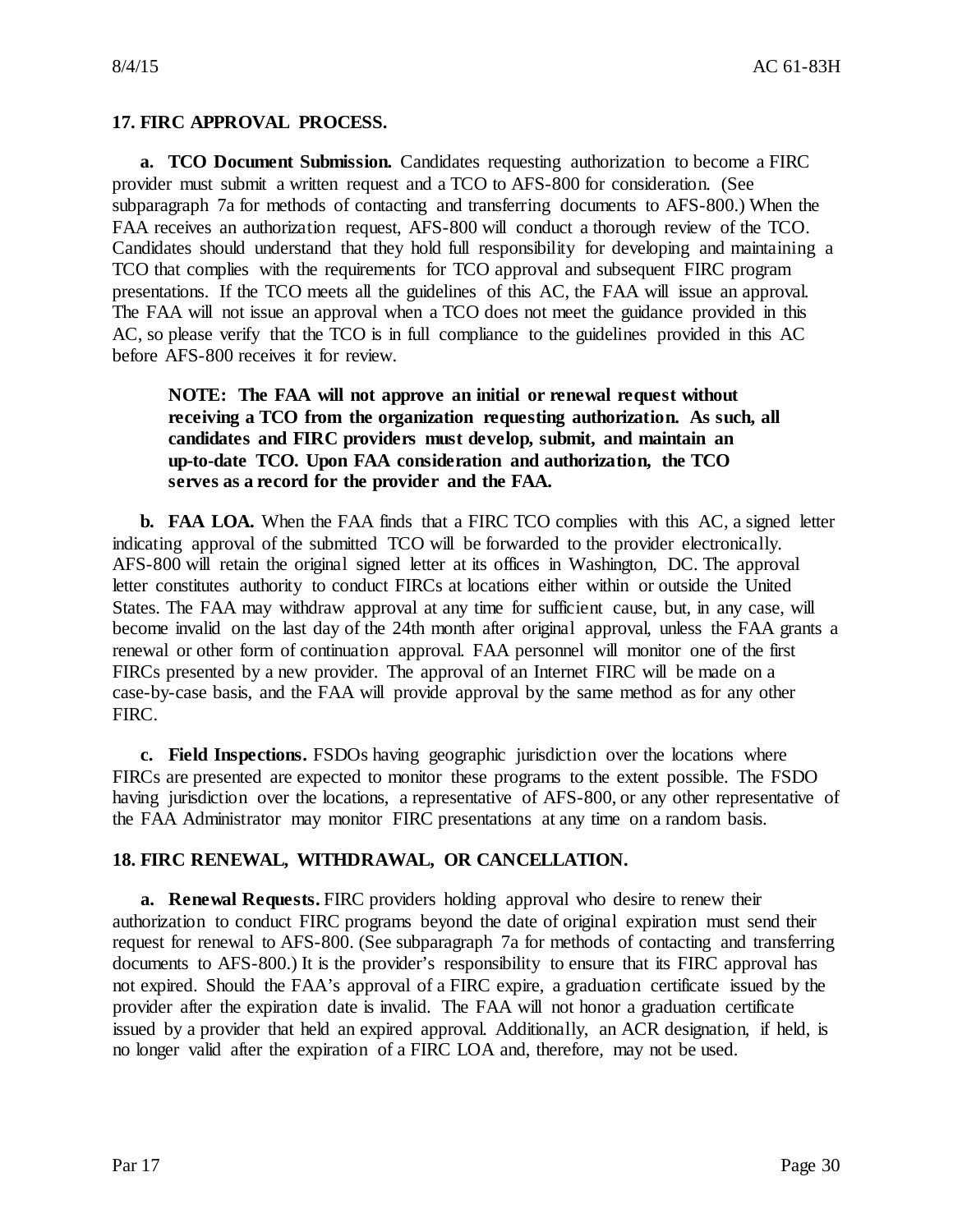**b. Required Renewal Documents.** Approved providers who wish to renew an already existing FIRC TCO will submit a complete, new digital TCO with a new submission date and an updated revision page. The provider must clearly identify any changes from the previously approved TCO. If there are no changes to the body of the TCO, then the cover letter will state that there have been no changes. In any event, each provider must update the tests or test question pool each renewal period as discussed in subparagraph 9k. If the provider has only changed the test(s) in the resubmitted documentation, the revision page will show a revision date with the notation "Updated test(s) only."

**c. Reissuance of LOAs.** Upon a finding by AFS-800 that the submitted TCO is in compliance with current AC requirements and is otherwise acceptable, AFS-800 will issue a new letter of approval establishing a new expiration date. Failure to comply with the FAA-approved TCO or this AC, or the failure to incorporate necessary changes to the existing TCO when so directed by AFS-800 in writing, may be sufficient cause for withdrawal of the approval.

**d. Retention of Expired Documents by the FAA.** If AFS-800 has not received a letter from the FIRC provider requesting renewal as described above, or if the provider requests to surrender its authorization, the FAA will not return the materials originally approved and presented by the applicant; in this case, the FAA may choose to destroy those materials. The provider may not present any courses from that point on. To reestablish approval, the applicant must then comply with the original application procedures as outlined in this AC.

#### **NOTE: The FAA will not notify FIRC providers of an approaching expiration date. Monitoring a provider's approval period is the responsibility of the provider.**

#### **19. APPLICATION AND APPROVAL OF AN ACR EMPLOYED SOLELY BY A FIRC PROVIDER.**

**a. Reissuance.** An ACR affords the FIRC provider the ability to process flight instructor certificate applications and forward them directly to Airmen Certification Branch (AFS-760) for flight instructor certificate reissuance without directly involving the FSDO.

**b. Requirements for Employing an ACR.** FAA-approved FIRC providers who have held their approval for a period of at least 12 calendar-months and presented at least one full FIRC program within that year may qualify to request designation of an ACR for their FIRC.

**c. ACR Appointment.** Appointment of an ACR is the responsibility of the jurisdictional FSDO. Qualified providers should contact their FSDO directly to make application to employ an ACR for their program. Approval or denial of a provider's application for an ACR is made at the discretion of the jurisdictional FSDO.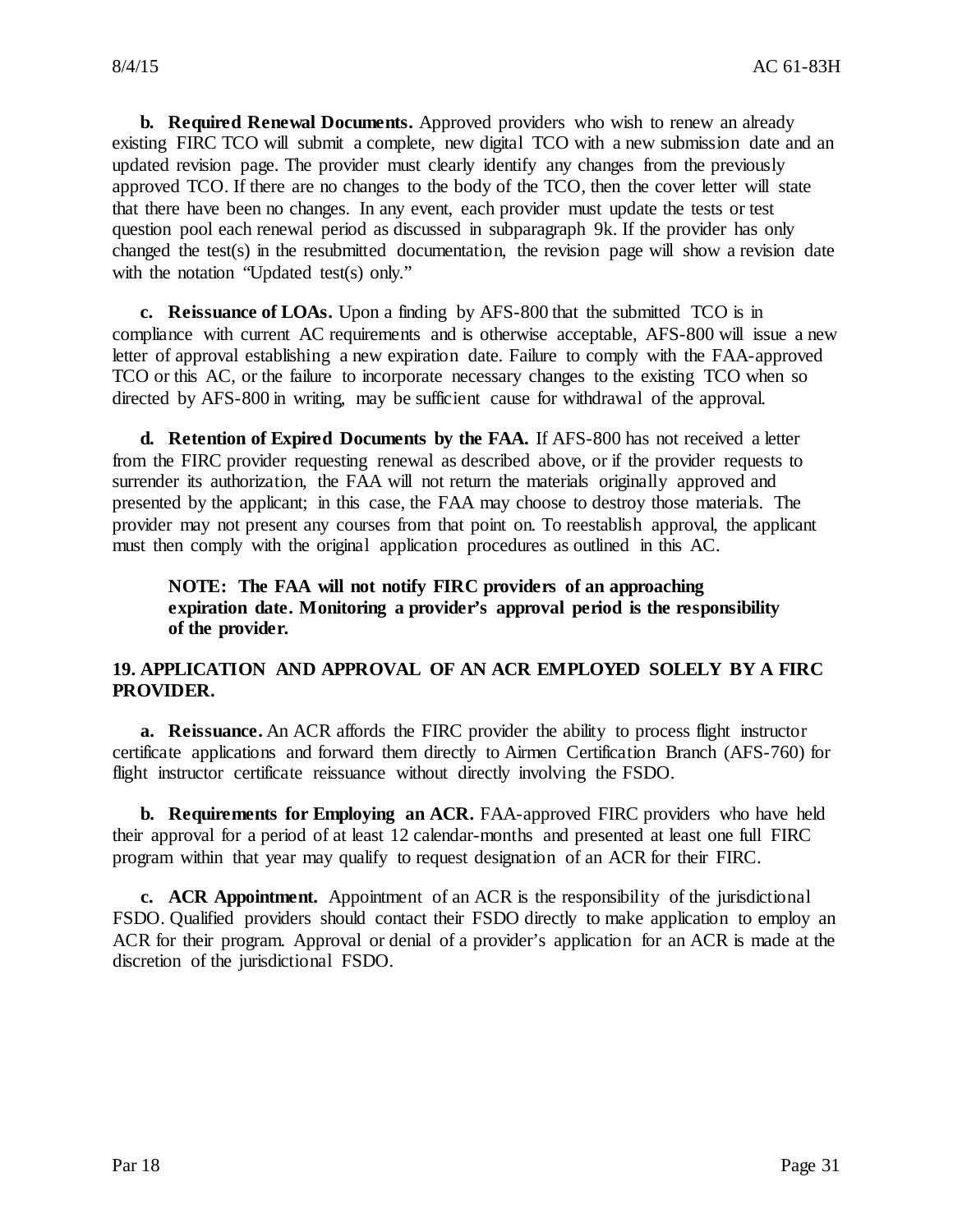**d. ACR Designation or Renewal.** Procedures and requirements for the designation or renewal of an ACR are outlined in FAA Order 8900.1, Volume 13, Chapter 6, Section 2, Appoint/Renew/Terminate an Airman Certification Representative for a Flight Instructor Refresher Course.

Of Solle

Deputy Director, Flight Standards Service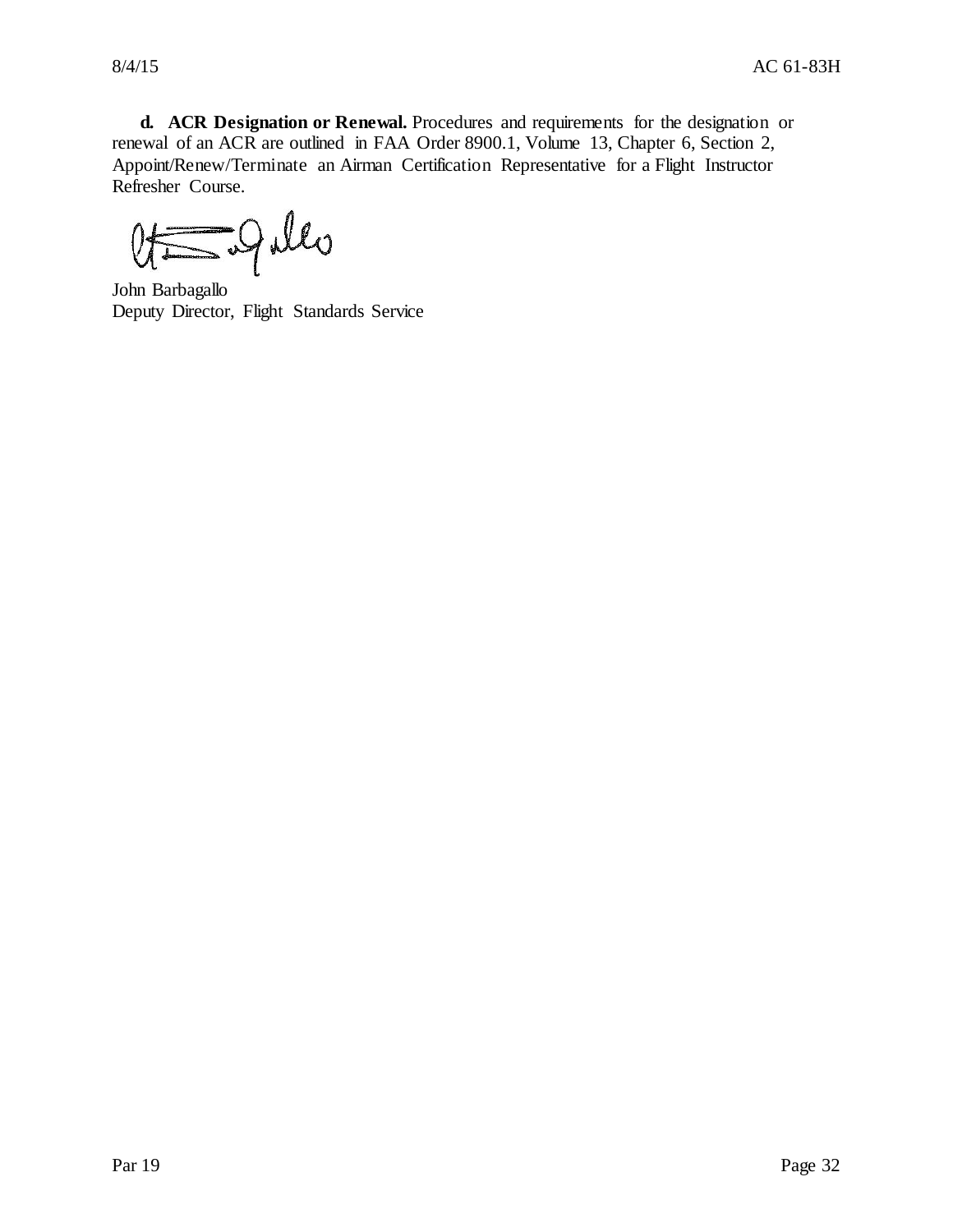#### **APPENDIX 1. REQUIRED INSTRUCTIONAL CORE TOPICS FOR FAA-APPROVED TCO CURRICULA**

**1.** The Federal Aviation Administration (FAA) may periodically revise subject matter listed herein to reflect the changing emphasis determined by the FAA for the renewal of flight instructor certificates under Title 14 of the Code of Federal Regulations (14 CFR) part 61, § 61.197(a)(2)(iii). Flight instructor refresher course (FIRC) providers must check the FIRC informational Web site at least once every 90 days for any updates or changes in FIRC policy, guidelines, or resources. The Web site is located at http://www.faa.gov/pilots/training/firc.

**2.** The subject areas described below are those that approved FIRC providers are required to present during any FAA-approved FIRC program presentation. The FAA does not require the FIRC provider to use verbatim titles for the required core topics; however, the FIRC provider must identify core topics in the TCO for FAA review (see subparagraph 9c). The provider may teach these subject areas individually or in combination when the subjects are such that teaching them together is appropriate. However, the provider should teach these subjects in logical succession and in cohesive units consistent with the instructor attendees' need to know, their ability to understand the subjects, and their application to the instructional process. Further discussion of these topics is located at the FAA's FIRC Web site identified above.

**3.** The instruction presented should be clearly identifiable as relating to the required subjects listed here. No fewer than 16 hours of instruction may be given in each FIRC program (including course material and additional time allowed for breaks, testing, etc.). The provider must incorporate all of the core topics listed below within those 16 hours. There are minimum time requirements for individual core and elective topics. This is because it is not likely that the presenter could cover any individual core topics comprehensively in less than 45 minutes or elective topics in less than 30 minutes. The provider should identify, in the training course outline (TCO), the expected time that a presenter will spend on a given topic. The provider should also identify each topic's expected start and stop times. The provider, at their discretion, may present additional subject matters germane to flight instruction as elective topics in meeting the total 16-hour requirement. The General Aviation and Commercial Division (AFS-800) will review and approve these subjects on a case-by-case basis. Once the FAA grants initial TCO approval, the provider can submit additional subject matter topics via email through the FAA's FIRC email address at 9-AWA-AVS-AFS-FIRC@faa.gov. Approval will typically take place within a few days via return email.

#### **REQUIRED CORE TOPICS**

#### **1. Navigating in the 21st Century: Pilotage to Global Positioning System (GPS): Technically Advanced Aircraft (TAA) and Automation.**

GPS is quickly becoming the principal means of navigation for many pilots. Additionally, pilots and aircraft owners are taking advantage of modern avionics and flight automation equipment. Glass cockpits are available for virtually every new aircraft, as well as for many legacy and experimental aircraft. GPS, positioning on a moving map, weather depiction, terrain/traffic awareness, and modern autopilots have made a significant presence to the General Aviation (GA) fleet. While this represents a significant improvement in GA and navigation,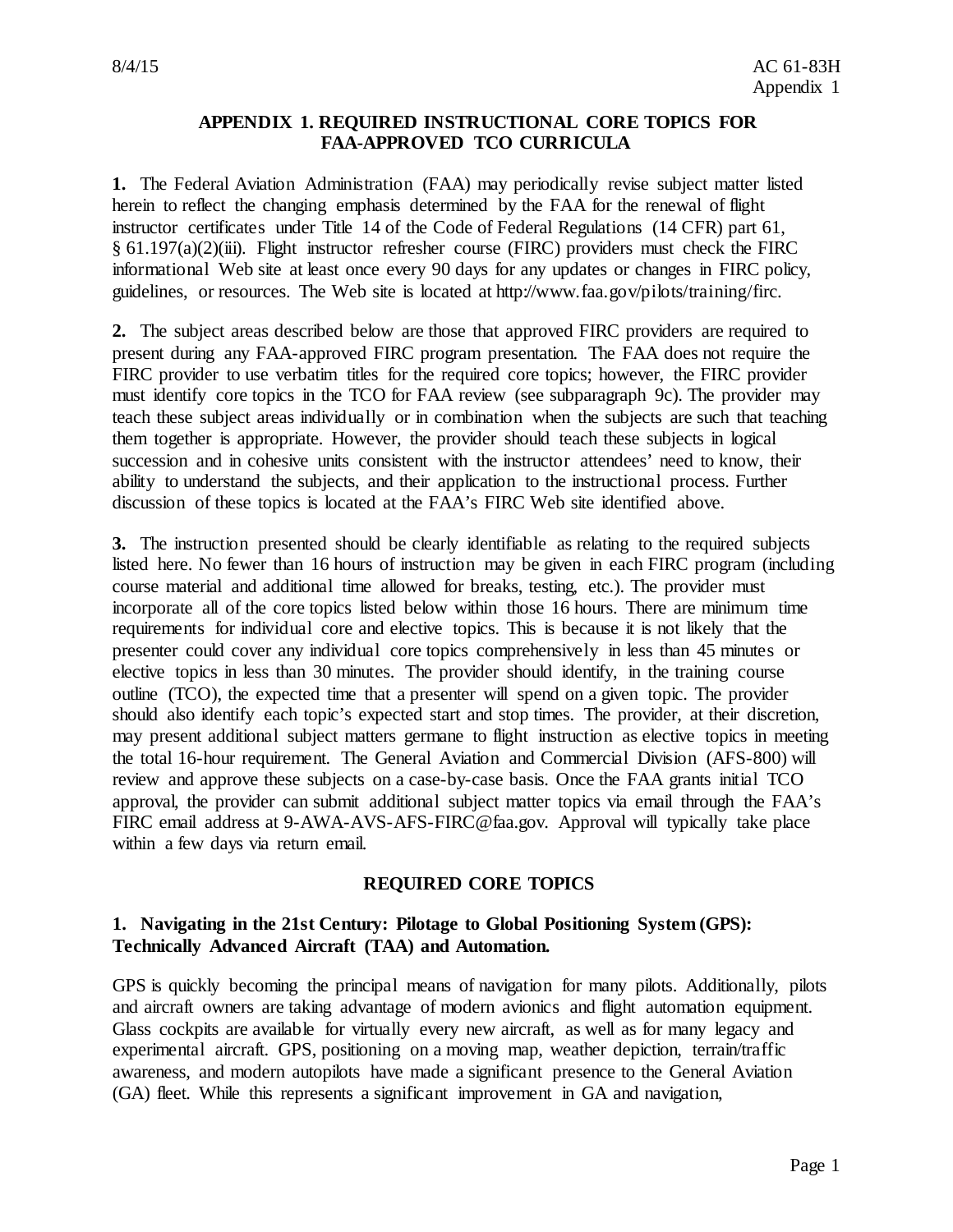overdependency on automated systems also introduces a number of new potential hazards. Instructors should be aware of what the systems can and cannot do, and be well versed in the potential hazards that pilots may encounter due to the use of automation, such as excessive heads-down time, automation fixation, automation dependency, database currency and limits, etc. Pilots must learn their airplane's limitation, systems limitations, and all manufacturer's recommended procedures for its use before a pilot can fly the aircraft safely. This is especially important for TAA equipped with automated avionics and flight automation systems (e.g., flight management system (FMS) or coupled autopilots). Instructors must be able to quickly recognize systems automation-based risky behavior in their students and how to correct it. Instructors must also ensure that their students do not become overdependent on these systems to the exclusion of the more traditional methods of navigation, such as pilotage, dead reckoning, and Very high frequency Omnidirectional Range (VOR). Pilots using advanced automation must remain proficient in manual aircraft control to fly safely and not allow the use of the aircraft's automation to degrade their primary skills. Advanced avionics and flight automation offer many levels of automation. Pilots need to understand that no one level of automation is appropriate for all flight situations. If an automation system failure occurs, in whole or in part, the pilot should possess the knowledge and skill to address the situation. The FAA strongly recommends that pilots and certificated flight instructors (CFI) strive for proficiency in every aspect of the aircraft flown, which includes maintaining the pilot's proficiency in manual aircraft control to mitigate the risk of loss of aircraft control. Pilots transitioning to TAA, or any unfamiliar aircraft, should receive specialized transition training from a qualified CFI with experience in the specific aircraft's make, model, and equipment.

#### **2. Security-Related Special Use Airspace (SUA): What's Going on Where, and How to Stay Clear.**

Several significant airspace changes have resulted from the events of 9/11. Pilots in training depend on their instructors to guide them through the intricacies of the new and changing airspace regulations and to make them aware of the consequences of violating those airspaces. "Floating" temporary flight restrictions (TFR), particularly common during election years, are a significant challenge for pilots. Regulations regarding powerplants and stadiums are now in place. Instructors must have thorough knowledge about concepts entirely new to many General Aviation (GA) pilots, such as the Washington, DC Flight Restricted Zone (FRZ) and Special Flight Rules Area (SFRA), formally the Air Defense Identification Zone (ADIZ). In addition, all pilots must be made fully aware of intercept procedures. The consequences of violating airspaces have become much more severe and often allow little flexibility with respect to enforcement.

#### **3. Transportation Security Administration (TSA): What Flight Instructors Have to Know to Stay Out of Trouble.**

The TSA now has a role in flight training. Consequently, flight instructors should know which airman certificates the TSA is interested in. Instructors must also be aware of the requirements for citizenship documentation, recordkeeping, foreign student processing, flight instructor and flight school security awareness training, and more. FIRC providers should deliver up-to-date training designed to assist and ensure that the flight instructor attendee is fully aware of the latest TSA requirements. The FIRC represents an ideal venue to update the instructor on the TSA's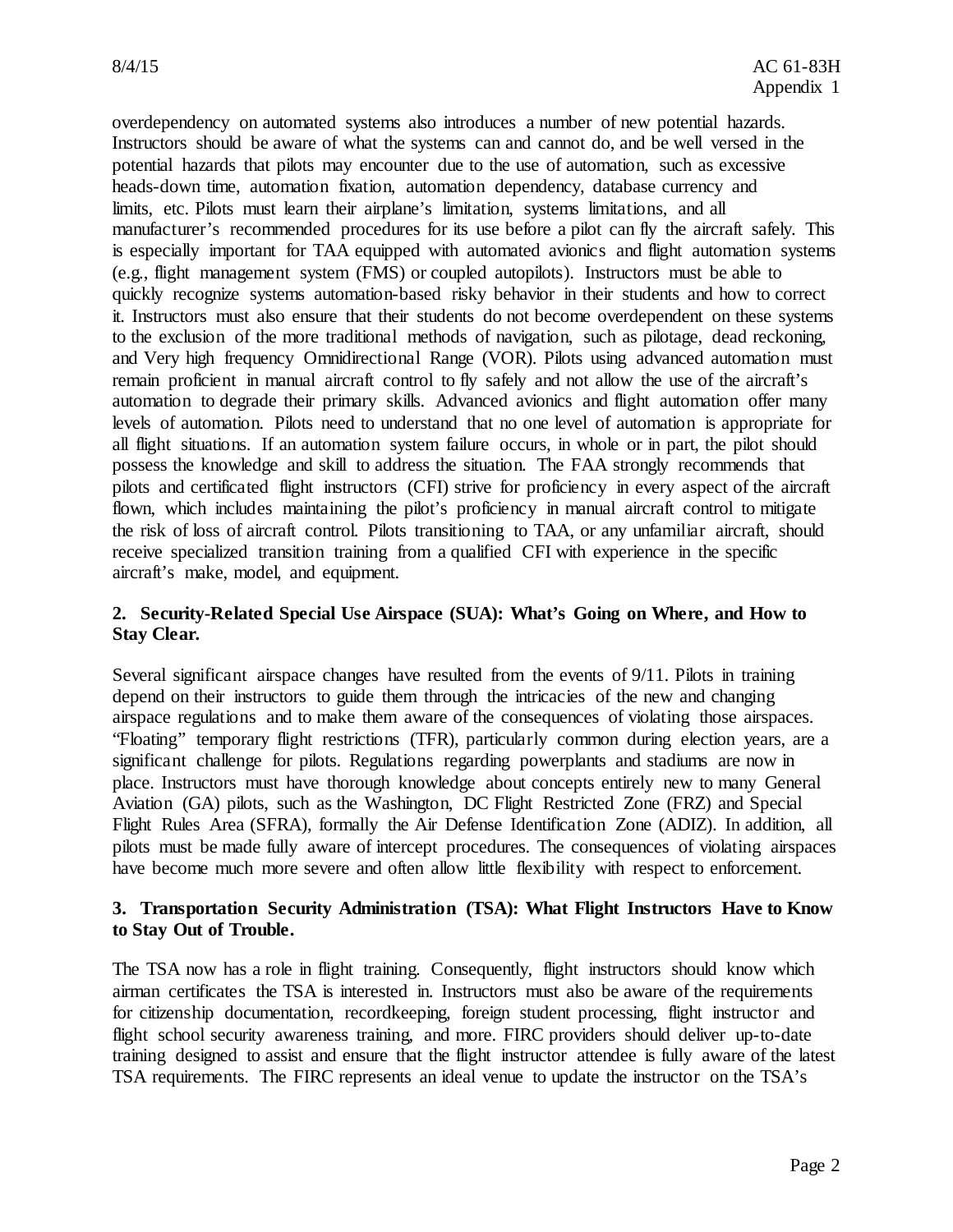role and requirements in flight training. Not following the TSA guidelines properly can have serious consequences both for the student and for the flight instructor.

#### **4. How to Teach Effectively and Build a Culture of Safety in Your Students and Your Workplace.**

Flight instructors are highly trained individuals. They hold vast amounts of knowledge gleaned during their own training and through their own experiences. Having a well-founded basis of knowledge is critical to being an effective instructor. However, if that highly trained and knowledgeable instructor is unable to convey their knowledge to a student, then he or she is ineffective as a flight instructor, regardless of knowledge and expertise. Teaching is an art. It requires not just an understanding of the topic, but an understanding of how people think and learn. It requires a certain amount of psychological understanding. Virtually all instructors took coursework in the fundamentals of instruction, which offers a basic theoretical framework for the teaching and learning processes. As presented in the FIRC setting, this topic is expected to build upon and extend farther those skills necessary to effectively transfer knowledge to pilots. Incumbent upon this is building the instructor's ability to instill a culture of safety in the minds of their students, and to spread and support the safety mindset throughout their aviation workplace on an everyday and ongoing basis.

#### **5. Safety Trends in GA: How CFIs Can Directly Contribute to Aviation Safety.**

Over the last 20 years, GA accident rates have been continuing on a very slight downward trend, but there is still room for improvement. Even one fatality is too much. What are some of the causes of accidents? What types of accidents have declined? What kinds have increased and why? What are the things that flight instructors in particular can do to influence those trends? Seven of the 10 top causal factors in GA accidents involve low-altitude maneuvering and loss of control of the aircraft. These include takeoffs and landings, stall/spin accidents, initial climb, and low-altitude maneuvering, among others. Instructors must be aware of the causal factors behind these accidents, such as excessive angle of attack, aircraft Weight and Balance (W&B), bank-induced G loading, and many others, and how to avoid them. Risk management (RM) and risk intervention strategies are decisionmaking processes designed to systematically identify hazards, assess the degree of risk, and determine the best course of action. These processes begin with the identification of hazards, followed by assessments of the risks, analysis of the controls, making control decisions, using the controls, and monitoring the results. It is the responsibility of the flight instructor to instill these skills in their students and other pilots with whom they fly. However, to do so effectively, they must have the ability to clarify and present this knowledge in such a way that their students absorb the knowledge at a fundamental level so that when faced with a RM or risk intervention opportunity, they can respond quickly and accurately to mitigate or eliminate the risk. At the same time, instructors must also be skilled in instilling those RM mechanisms in such a way as to make them integral parts of their students' safety mindsets, yet not instill unreasonable fear in those students who may still be developing their skill sets. While providers must present the safety trends as a core topic, they should also weave the theme of the flight instructor's role in enhancing safety throughout the entire FIRC program.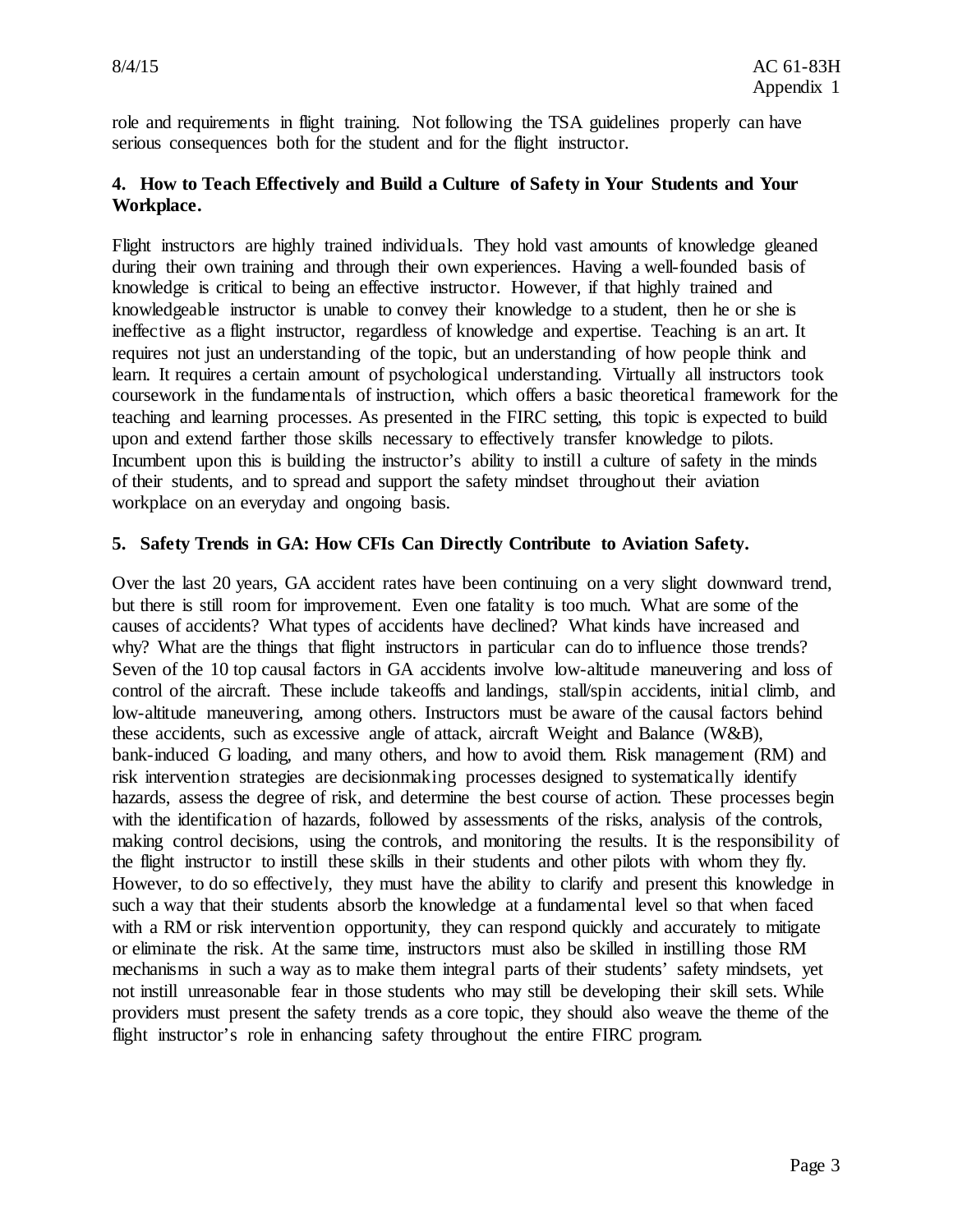#### **6. Pilot Deviations (PD): Their Causes and How to Teach Your Students to Plan Ahead to Avoid Them.**

A PD is defined as an action of a pilot that results in the violation of a Federal aviation regulation. PDs are broadly classified as either airborne deviations or surface deviations. Within each of these two broad classifications are a number of sub-classifications. The principal areas of concern in the airborne classification include altitude deviations, course deviations, and airspace incursions. The principal area of concern within the surface deviation classification involves runway incursions, but surface deviations also include vehicle/pedestrian violations. While the outcomes of most PDs are benign, any deviation has the potential to be catastrophic. Because of this potential for catastrophic outcome, PDs are a major concern in both the aviation industry and within the FAA. For several years, PDs have been on the rise. Of particular concern is that a significant majority of all PDs (69 percent) are occurring during GA operations. Since all PDs involve pilots, and virtually all GA pilots receive training from flight instructors at some point, the flight instructor plays a critical role toward reducing the PD incident rate. This necessitates an intimate understanding on the part of the instructors of the causes of these incidents, and the development of tactics to recognize and avoid those situations that may have a potential to result in a PD. For example, CFIs should understand that English language proficiency (ELP) directly affects a pilot's ability to avoid runway incursions and other potential PDs. ELP ensures efficient communications for receiving and understanding a clearance issued by air traffic control (ATC). Thus, a CFI should consider the pilot's ELP during any flight evaluation or training event that he or she conducts. (Core topic subject area 9 below provides an expanded discussion on ELP.) The FIRC represents an ideal venue to update the instructor on PDs, and to provide the instructor with the tools he or she needs to better convey mitigation tactics to their students. While providers must present PDs as a core topic, they should also weave the theme of the flight instructor's role in reducing PDs throughout the entire FIRC program.

#### **7. How to Make the Best Use of the FAA Safety Team (FAASTeam) and the Pilot Proficiency Program (WINGS) in Your Program of Instruction.**

Flight instructors have at their disposal a vast and totally free array of tools to help them better do their jobs both on the ground when conducting ground instruction, as well as in the air during actual flight training. That resource is the FAASTeam. Each of the FAA's eight regions has a regional FAASTeam office dedicated to furthering GA safety. The FAASTeam has joined forces with individuals and the aviation industry to create a unified effort against accidents and to "tip" the safety culture in the right direction. These include FAASTeam members, those individuals who make a conscious effort to promote aviation safety and become part of the shift in safety culture; FAASTeam representatives, aviation safety volunteers who wish to work closely with FAASTeam Program Managers (FPM) to actively promote safety; and FAASTeam Industry Members (FIM), who include companies or associations of people that have a vested interest in aviation safety. One of the many tools available to the instructor through the FAASTeam is the WINGS. The WINGS program has been reengineered into a new model that offers three levels of achievement: Basic, Advanced, and Master. WINGS topics are designed to target specific emphasis areas derived from accident data and are available at http://www.faasafety.gov, as well as through frequent live seminars given throughout the United States. Pilots attain and maintain WINGS levels on a rolling basis based on very simple and easy to understand requirements (refer to http://www.faasafety.gov/WINGS/pub/learn\_more.aspx). Recordkeeping and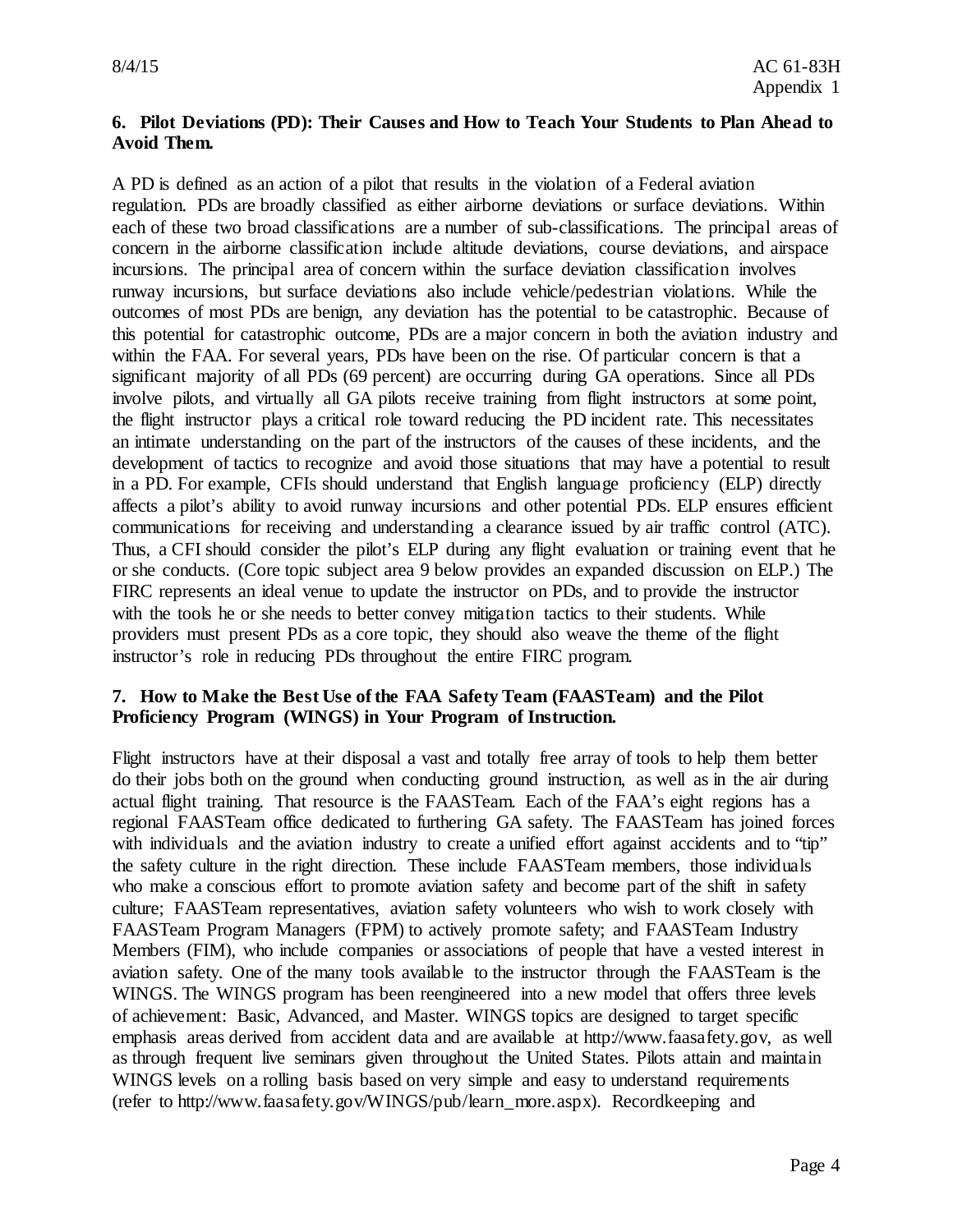verification are online; however, WINGS applicants do not have to have Internet access to participate. As has been in the past, achievement of any level of the WINGS program will substitute for a flight review. Flight instructors need to be aware of and conversant in how this program works and how it and the many other resources available to them through the FAASTeam offices can benefit both their clients and themselves.

#### **8. Regulatory, Policy, and Publications Changes and Updates.**

Regulations, policies, and aviation safety-related publications are continually changing, and part of the job of the flight instructor is to keep him or herself up to date to ensure that what they are teaching their students is current and accurate. This can be difficult for flight instructors, whether they are part-time weekend instructors with jobs elsewhere, or very busy full-time instructors at flight schools with high activity levels. Nevertheless, this requirement remains critically important in the furtherance of flight safety. The FIRC offers an ideal opportunity for the flight instructor to learn about what has been changing in the regulatory and policy areas that are so important in their conduct of their profession. This, in turn, places an expectation on the FIRC provider to diligently research and keep abreast of the pertinent dynamic regulatory and policy environment within which the flight instructor and their students must operate. This, clearly, will necessitate ongoing and often substantial revisions in their course materials. In many cases, providers will have to revise material "on the fly" as policies and regulations change. The provider is expected to immediately update their presentation materials to reflect any changing regulations or policies to stay completely up to date at all times. The provider may make such changes to this topic content without prior approval at any time, provided such changes accurately reflect the current regulatory or policy state.

#### **9. How to Give an Effective and Useful Instrument Proficiency Check (IPC) and Flight Review.**

CFIs perform one of the most vital and influential roles in aviation. Along with training applicants to become first-time pilots, these aviation educators provide essential pilot evaluations and continuing training to ensure safe flight operations. CFIs influence the entire GA safety culture. CFIs are not only responsible for pilots to meet aviation proficiency standards, but also bear responsibilities for the safety of every passenger who entrusts his or her life to a pilot's knowledge, skill, and judgment. The FIRC provider's role of providing continuing training to CFIs is crucial. For example, the continuing training provided by FIRCs to flight instructors enables CFIs to conduct meaningful IPCs and flight reviews.

**The IPC.** The CFI–instrument (CFI-I) who administers the IPC described in  $\S 61.57(d)$  must know how to conduct an IPC effectively. Providers should ensure that CFIs receive the level of continuing training necessary to meet this goal. Practical test standards (PTS), or equivalent, for the instrument rating stipulates that the flight portion of an IPC must include certain aeronautical tasks specific to instrument flying. All CFIs must know that the PTS guide contains this information. The maneuvers and procedures selected for the IPC must include those listed in the Rating Task Table in the current edition of the PTS guide, Instrument Rating Practical Test Standards for Airplane, Helicopter, and Powered Lift (FAA-S-8081-4) or equivalent. The CFI conducting the IPC should also know that he or she has the discretion to require any other maneuver(s) necessary to determine that the pilot can safely operate under instrument flight rules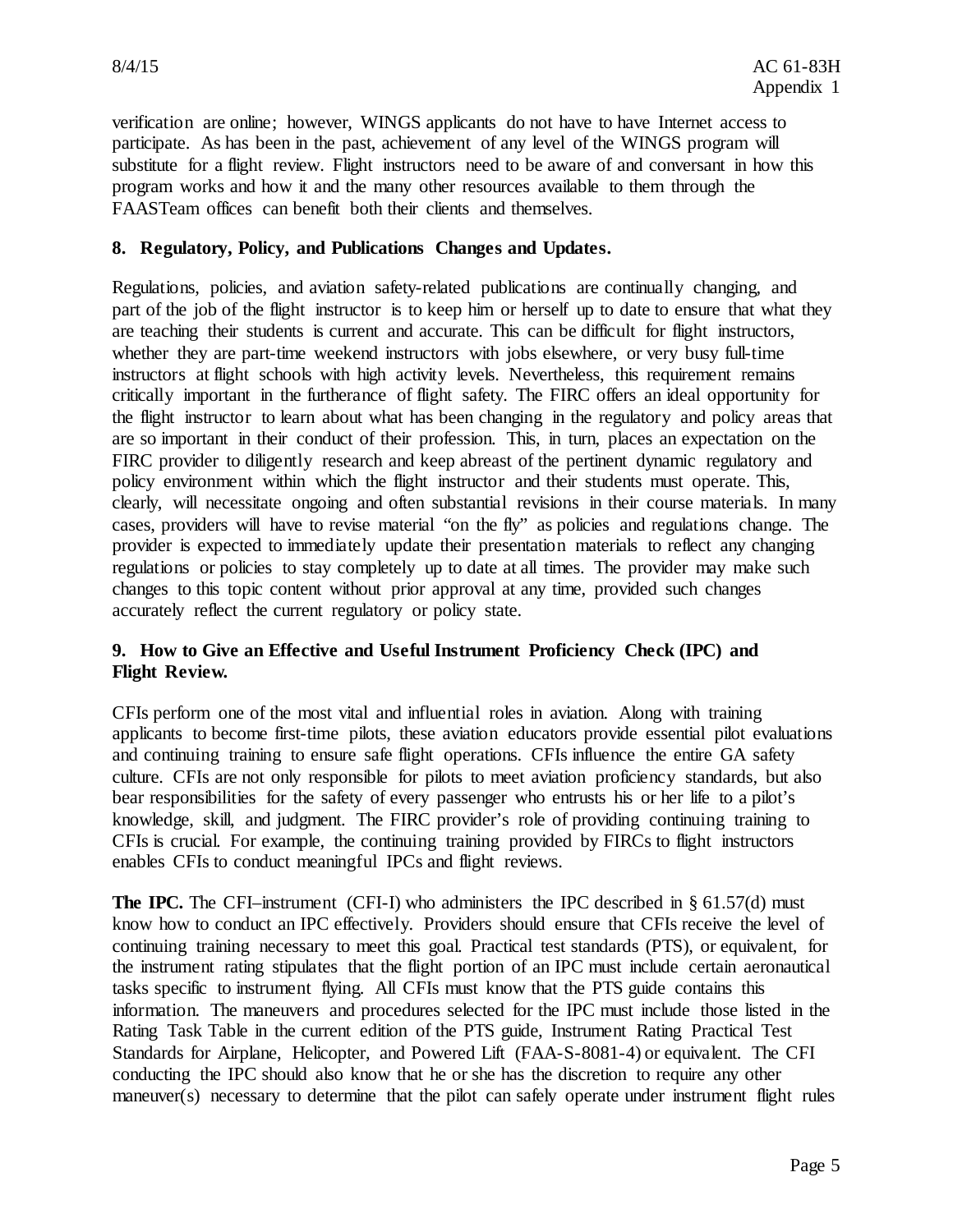(IFR) in a broad range of conditions appropriate to the aircraft flown and the ATC environment selected. However, in any case, the CFI should pay particular attention to those areas within the PTS identified as "Special Emphasis." The FAA also provides additional guidance in its March 2010 publication entitled Instrument Proficiency Check (IPC) Guidance. This guide offers additional FAA guidance, with special emphasis on conducting a thorough ground review and on administering IPCs in aircraft with advanced avionics. The goal is to help the CFI-I determine that a pilot seeking an IPC endorsement has both the knowledge and skills to conduct safe flight operation in all aspects of instrument flying. FIRC providers should remind CFIs that the Instrument Guide is also designed as a companion to the current edition of the FAA publication entitled Conducting an Effective Flight Review, which offers optional guidance to CFIs on administering the flight review required by § 61.56.

The Flight Review. All active pilots must receive some level of refresher training on a regular basis in order to continue to exercise their pilot privileges. At a minimum, pilots may meet that requirement through a flight review, which must be conducted at least every 24 calendar-months, as established in § 61.56. The flight instructor typically conducts flight reviews. Many pilots never encounter a flight instructor except for that every 24 calendar-month requirement. Some flight instructors consider the flight review a chore that they would rather not do and are often unclear as to how to properly conduct one when they do. The instructor should understand that the authority to conduct a flight review, and thereby allow a pilot to continue to exercise his or her privileges as pilot, is a major responsibility and offers them an opportunity to assess and enhance a pilot's aviation skills, and thus contribute directly to the safety of GA. The CFI should also understand that the flight review is not to be construed or conducted as a test, that there is no pass or fail, and that it is intended to be a learning experience. Flight reviews are not standalone programs of training that are the same for every pilot. Each flight review is unique to the skills and experience level of the pilot receiving the review. The instructor should be well versed in how to quickly assess a pilot's skills and experience and to fine tune the review "on the fly" to effectively confer new knowledge or to refine skills already possessed. Most pilots know that a flight review requires a minimum of 1 hour of training on the ground and 1 hour of flight training. This may create an unrealistic expectation of some pilots. Each pilot has individual needs that may easily require more time to resolve. To prevent unrealistic expectations, the CFI should address the minimum time requirement for a flight review before conducting it. The CFI typically uses more than an hour on the ground and an hour in the air to accomplish this in a useful way.

CFIs must possess a thorough understanding of the requirements and process for conducting an IPC or flight review when they agree to conduct one. The CFI must also understand that ELP directly affects safety of flight. CFIs should know that regulations require pilots to meet and maintain ELP standards for all grades of pilot certificates issued under part 61. When a CFI conducts a flight evaluation and/or flight training event, the CFI should identify any pilot that does not demonstrate ELP. In this case, the CFI should provide a logbook entry for training received, advise the pilot of the CFI's finding, and notify his or her local Flight Standards District Office (FSDO) for further action. The current edition of AC 60-28, English Language Skill Standards Required by 14 CFR Parts 61, 63, and 65, provides information and guidance regarding English language standards required by part 61. The 2015 revision of AC 61-98, Currency Requirements and Guidance for the Flight Review and Instrument Proficiency Check, will present a new section pertaining to ELP. CFIs should also know how to instantly formulate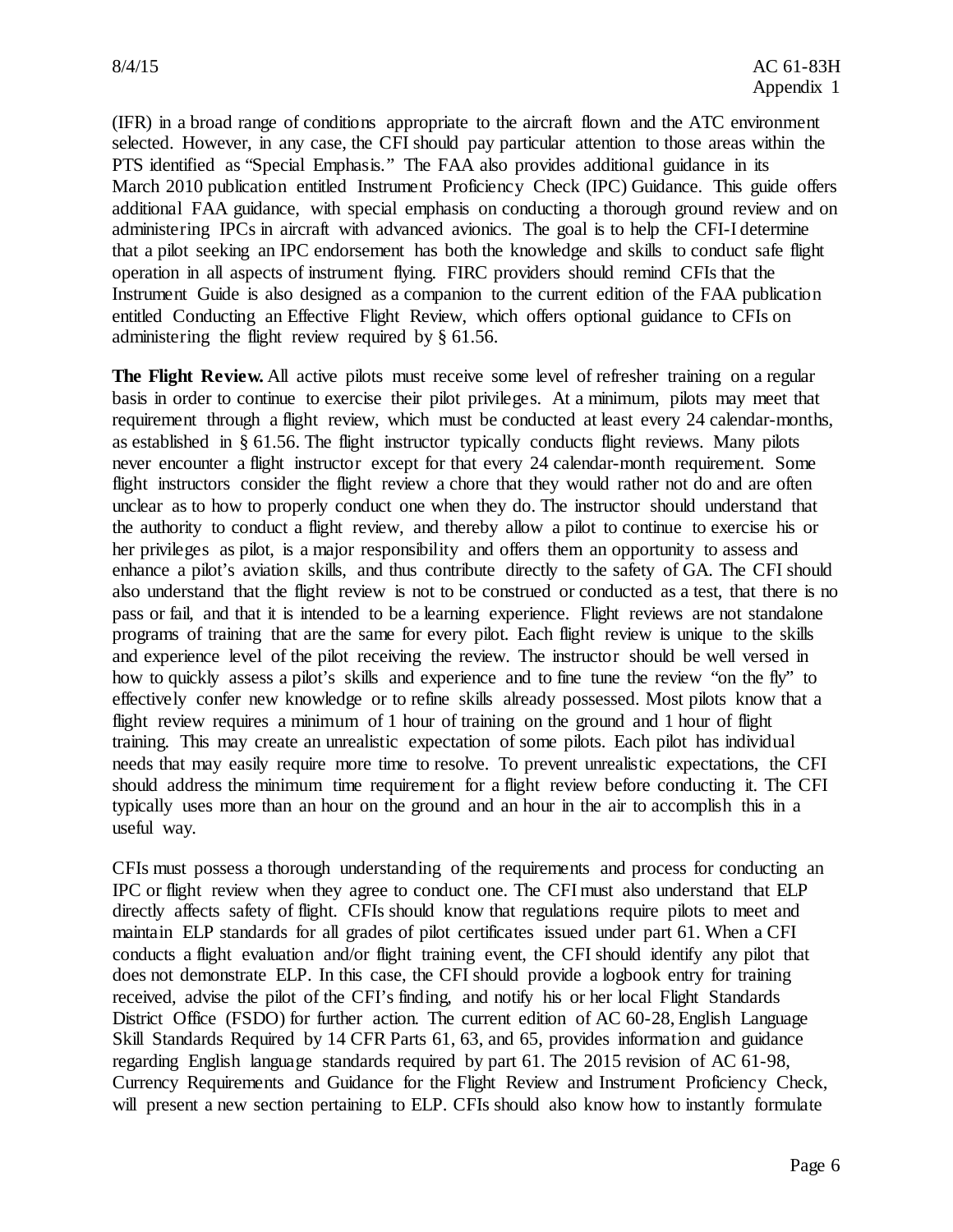an effective plan of action that will make the difference between a pointless exercise that only meets the regulatory requirements, and a truly effective IPC or flight review. The pilot under review/evaluation should come away knowing something they did not know before, possess a degree of skill they did not have before, and meet proficiency standards required to conduct safe flight. While providers must present the IPC and flight review as a core topic, they should emphasize the importance of the IPC, flight review, and instructor's role in reducing GA accidents throughout the entire FIRC program.

#### **10. Ethics and Professionalism in the Role of the Flight Instructor.**

A professional is a person who receives compensation for some unique knowledge or skill that he or she may possess. Ethics has been defined as what a person does when no one is watching. The mark of a quality professional is that he or she maintains the highest level of ethics in everything they do, but most particularly in their professional field. This very much applies to the flight instructor who, by virtue of the fact that he or she receives compensation for his or her skill and knowledge, is a professional. Professionals who hold their field of endeavor in high esteem and who take pride in their accomplishments in their chosen fields tend to maintain high ethical standards without even thinking about it. It becomes an inherent quality when one takes pride in their work. Unfortunately, many in the flight instructor community do not easily recognize their own accomplishments and the critical role they play as instructors in the global world of aviation. This can be particularly true of those instructors who see themselves as "only" instructing to build the hours necessary to move on to the air carriers where they plan on flying "real" airplanes. The typically poor wages often found in the field of flight instruction does not help the perception of instructors' professionalism. While not pervasive throughout the industry, flight instructors and others involved in aviation must guard against this mindset. Flight instructors represent the finest in GA and must be reminded of this and of the responsibility that it entails. They have the duty of fostering and ensuring safety through careful and thoughtful training. For example, signing a flight review endorsement in a pilot's logbook, possibly for a friend, when not actually having conducted one or having conducted only a cursory check, is understood by everyone to be unethical. However, the perception of the seriousness of such a poorly conceived activity is largely dependent on those self-perceived factors of ethics and professionalism. If the flight instructor has an attitude of "it doesn't really matter; I'm moving on to the airlines anyhow," then their perception of the degree of infraction will be very different than that of the flight instructor for whom instructing is an honorable profession, even if temporary, and who takes pride in their ability and authority to conduct that flight review. The instructor must be reminded of his or her responsibility and duty to maintain the highest ethical standards (to always do the "right thing") and how those high standards directly contribute to safety in GA, regardless of their future personal goals. While providers must present ethics and professionalism as a core topic, they should also weave this theme throughout the entire FIRC program.

#### **11. Loss of Control (LOC).**

CFIs should know that the General Aviation Joint Steering Committee (GAJSC) cited aircraft LOC as the number one cause of GA fatalities from 2001 through 2010. LOC refers to aircraft accidents that result from situations in which a pilot should have maintained, or regained aircraft control, but did not. One area where pilots have experienced LOC is while maneuvering in an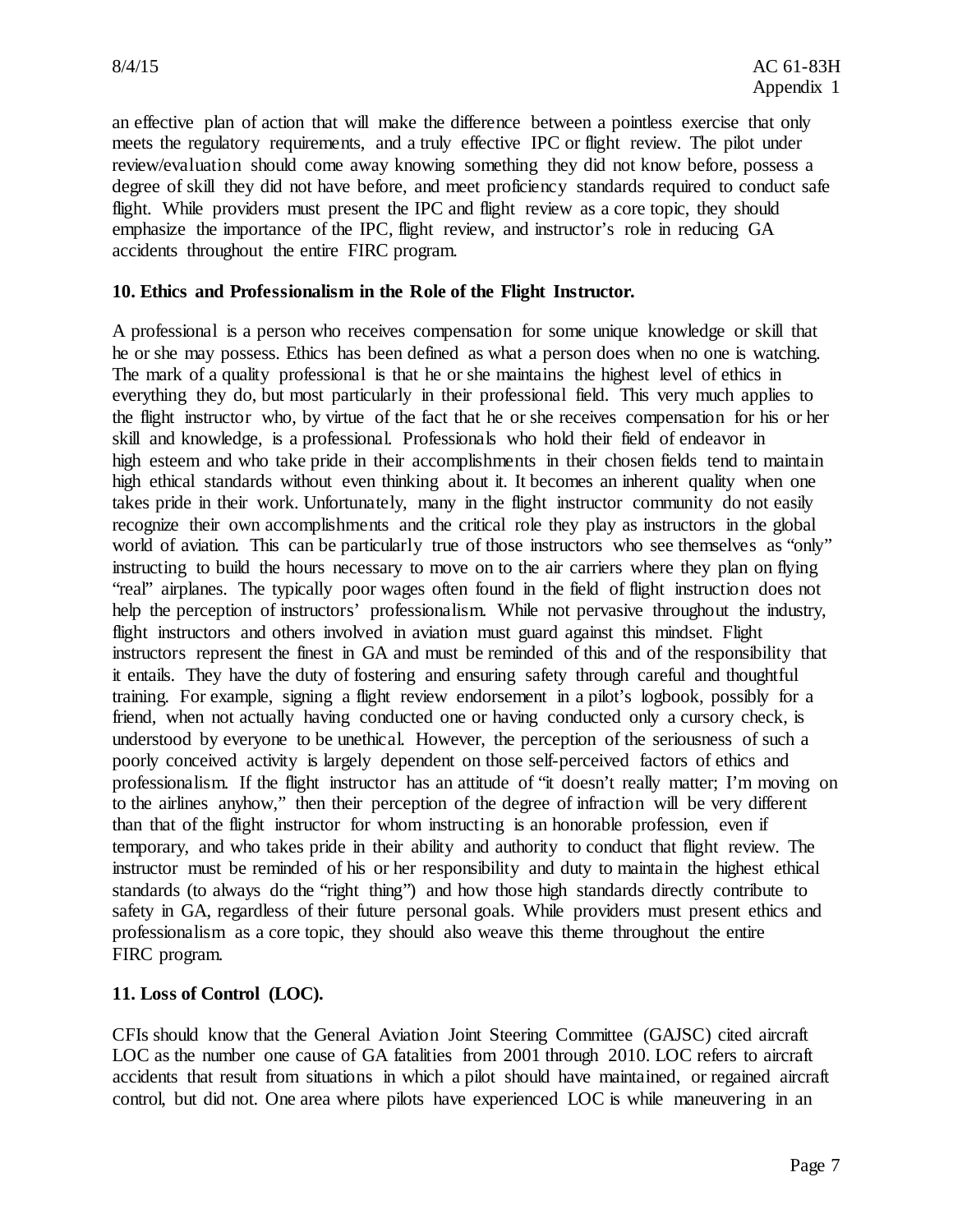airport traffic pattern. FIRCs should emphasize proficiency and training programs to reduce the risk of GA accidents in traffic pattern operations. Specialized training that emphasizes establishing and maintaining a stabilized approach and landing reduces the risk of LOC in an airport traffic pattern. CFIs should instruct the pilot to reject an approach and initiate a go-around when the pilot cannot maintain a stabilized approach. Another area where pilots have experienced LOC is while maneuvering in instrument meteorological conditions (IMC). Vertigo or spatial disorientation has been a significant factor in many aircraft upset accidents. The common result when a non-instrument-rated pilot inadvertently continues flight into IMC is spatial disorientation of the pilot and LOC of the aircraft. Pilots who are instrument rated, but not instrument proficient, are also susceptible. Recovery from such a situation can be nearly impossible. Additionally, instrument-rated pilots maneuvering in IMC that fail to prioritize actions properly and utilize Crew Resource Management (CRM) may become inattentive or distracted, thus losing situational awareness (SA), which too often can lead to an LOC.

Providers should include awareness training for CFIs to learn that the GAJSC is the primary vehicle for government-industry cooperation, communication, and coordination on GA accidents. A FIRC provider's LOC lesson should emphasize that GAJSC findings reveal common pilot errors leading to LOC, while GAJSC recommendations provide appropriate antidotal actions to reduce LOC and GA accidents. This information includes personal skill limitations, distractions, and spatial disorientation that lead to GA accidents. CFI awareness of this information can directly benefit the effectiveness of student training. Understanding that poor aeronautical decision-making (ADM), poor weather conditions, runway incursions, and poor aeronautical skills hold the potential to trigger LOC. The GAJSC is a vital contributor to the goal of reducing GA accidents. CFIs should consider GAJSC findings and recommendations when conducting flight reviews, IPCs, and instructing other pilots on creating their personal currency action plans. The 2015 revisions of AC 61-98 and the Airplane Flying Handbook (FAA-H-8083-3B) will present new sections pertaining to LOC.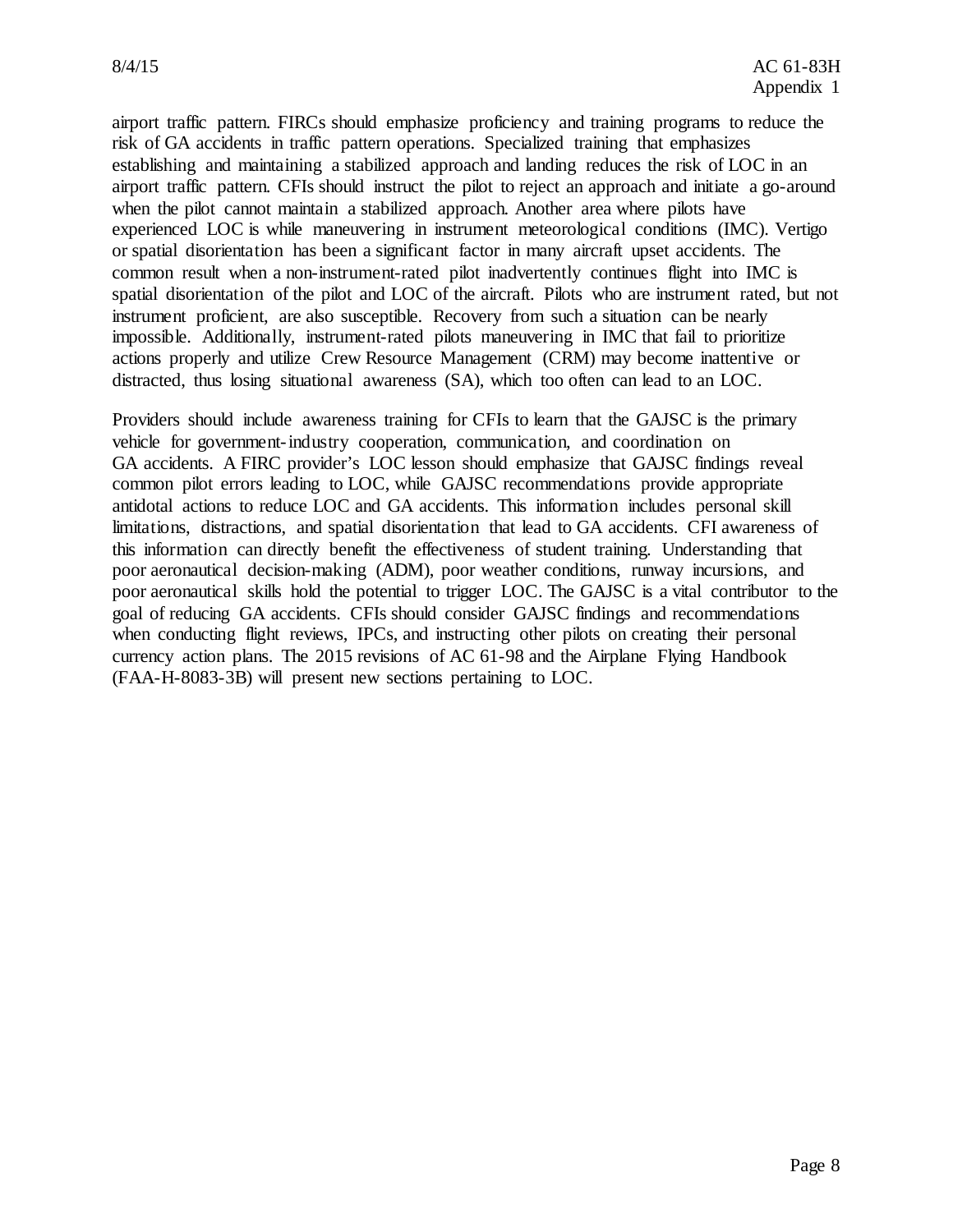#### **APPENDIX 2. REFERENCES AND JOB AIDS**

#### **1. FAA Advisory Circulars (AC) (current editions):**

http://www.faa.gov/regulations\_policies/advisory\_circulars/.

- AC 60-28, English Language Skill Standards Required by14 CFR Parts 61, 63, and 65.
- AC 61-65, Certification: Pilots and Flight and Ground Instructors.
- AC 61-89, Pilot Certificates: Aircraft Type Ratings.
- AC 61-91, WINGS—Pilot Proficiency Program.
- AC 90-109, Airmen Transition to Experimental or Unfamiliar Airplanes, provides additional information and guidance pertaining to transition to experimental or unfamiliar airplanes.
- **2. Aircraft Owners and Pilots Association (AOPA):** http://www.aopa.org.
- **3. Aviation Digital Data Service (ADDS):** http://www.aviationweather.gov/adds/.

#### **4. Beyond the Buttons: Mastering Our Marvelous Flying Machines:**

https://www.faasafety.gov/files/gslac/library/documents/2007/Mar/15239/7.1%20TAA%20Flyin g%20Skills%20MarApr07.pdf.

#### **5. Conducting an Effective Flight Review (current edition):**

http://www.faa.gov/pilots/training/media/flight\_review.pdf.

- **6. Experimental Aircraft Association (EAA):** http://www.eaa.org/.
- **7. Flight Service (Lockheed Martin):** https://www.afss.com.
- **8. General Aviation Manufacturer's Association (GAMA):** http://www.gama.aero/.

#### **9. General Aviation Pilot's Guide to Preflight Weather Planning, Weather Self-Briefings, and Weather Decision Making (current edition):**

http://www.faa.gov/pilots/safety/media/ga\_weather\_decision\_making.pdf.

#### **10. FAA Handbooks and Manuals (current editions):**

http://www.faa.gov/regulations\_policies/handbooks\_manuals/.

- FAA-H-8083-3, Airplane Flying Handbook.
- FAA-H-8083-9, Aviation Instructor's Handbook.
- Other handbooks/manuals, as applicable.

#### **11. Instrument Proficiency Check (IPC) Guidance (current edition):**

http://www.faa.gov/pilots/training/media/IPC\_Guidance.pdf.

#### **12. National Association of Flight Instructors (NAFI):** http://www.nafinet.org/.

#### **13. Night Flying, FAA Aviation News:**

http://www.faa.gov/news/safety\_briefing/2008/media/novdec2008.pdf.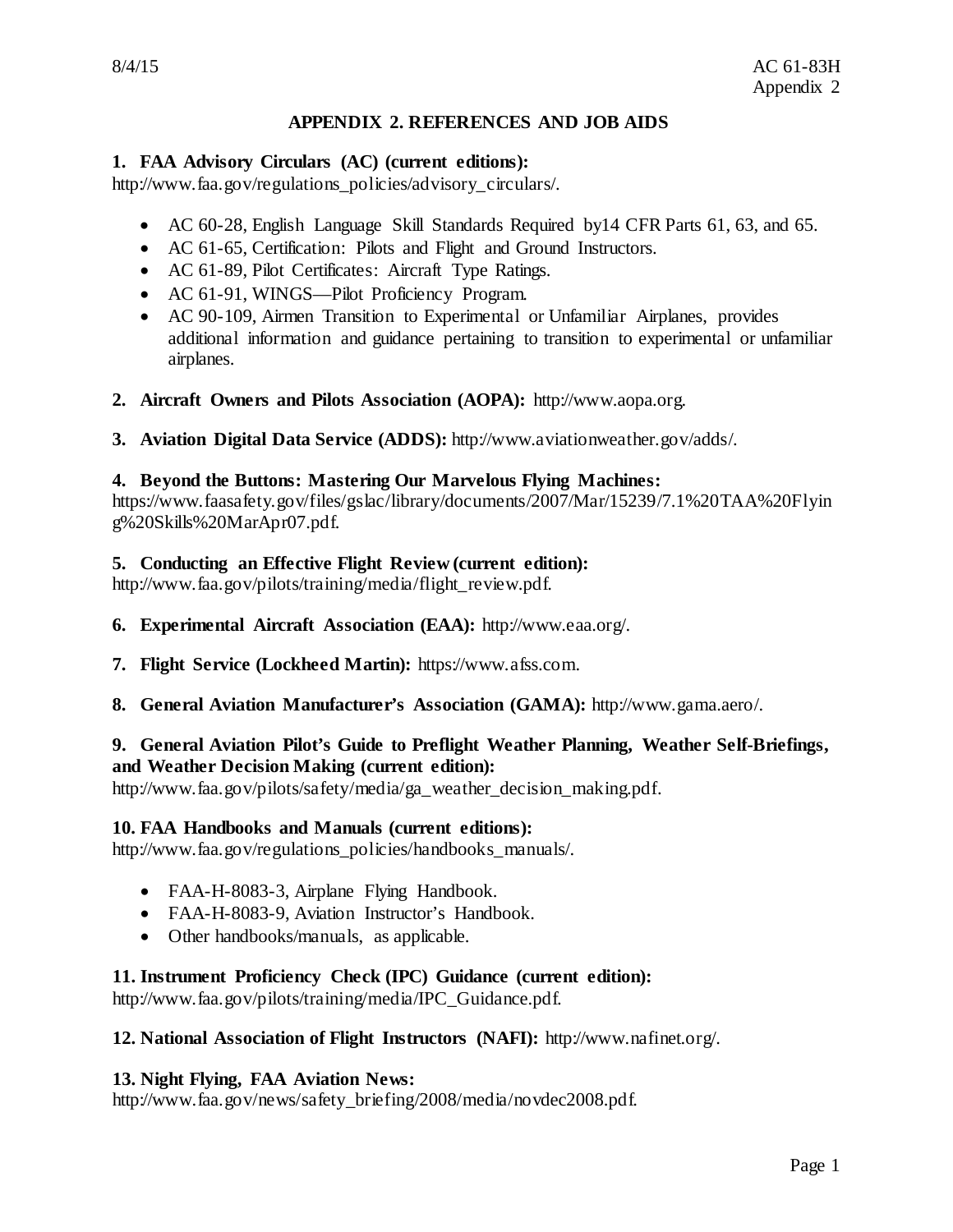#### **14. Online Resources for Certificated Flight Instructors (CFI), FAA Safety Team (FAASTeam):** http://www.faasafety.gov.

#### **15. FAA/Industry Training Standards Personal and Weather Risk Assessment Guide:**

http://www.faa.gov/training\_testing/training/fits/guidance/media/Pers%20Wx%20Risk%20Asses sment%20Guide-V1.0.pdf.

#### **16. Personal Minimums Checklist, FITS Training:**

http://www.faa.gov/training\_testing/training/fits/guidance/media/personal%20minimums%20che cklist.pdf.

#### **17. Practical Test Standards (PTS) (all current editions), e.g., FAA-S-8081-4, Instrument Rating Practical Test Standards for Airplane, Helicopter, and Powered Lift:** http://www.faa.gov/training\_testing/testing/test\_standards/.

#### **18. Risk Management (RM) and System Safety Modules:**

http://www.faa.gov/training testing/training/fits/training/flight instructor.

#### **19. Risk Management Teaching Tips:**

http://www.faasafety.gov/gslac/ALC/libview\_normal.aspx?id=6107.

**20. Society of Aviation and Flight Educators (SAFE):** http://www.safepilots.org/.

#### **21. Teaching Practical RM (May/June 2005 Issue of FAA Aviation News):**

http://www.faa.gov/news/safety\_briefing/2005/media/mayjun2005.pdf.

**22. Tools for CFIs (AOPA):** http://flighttraining.aopa.org/cfis.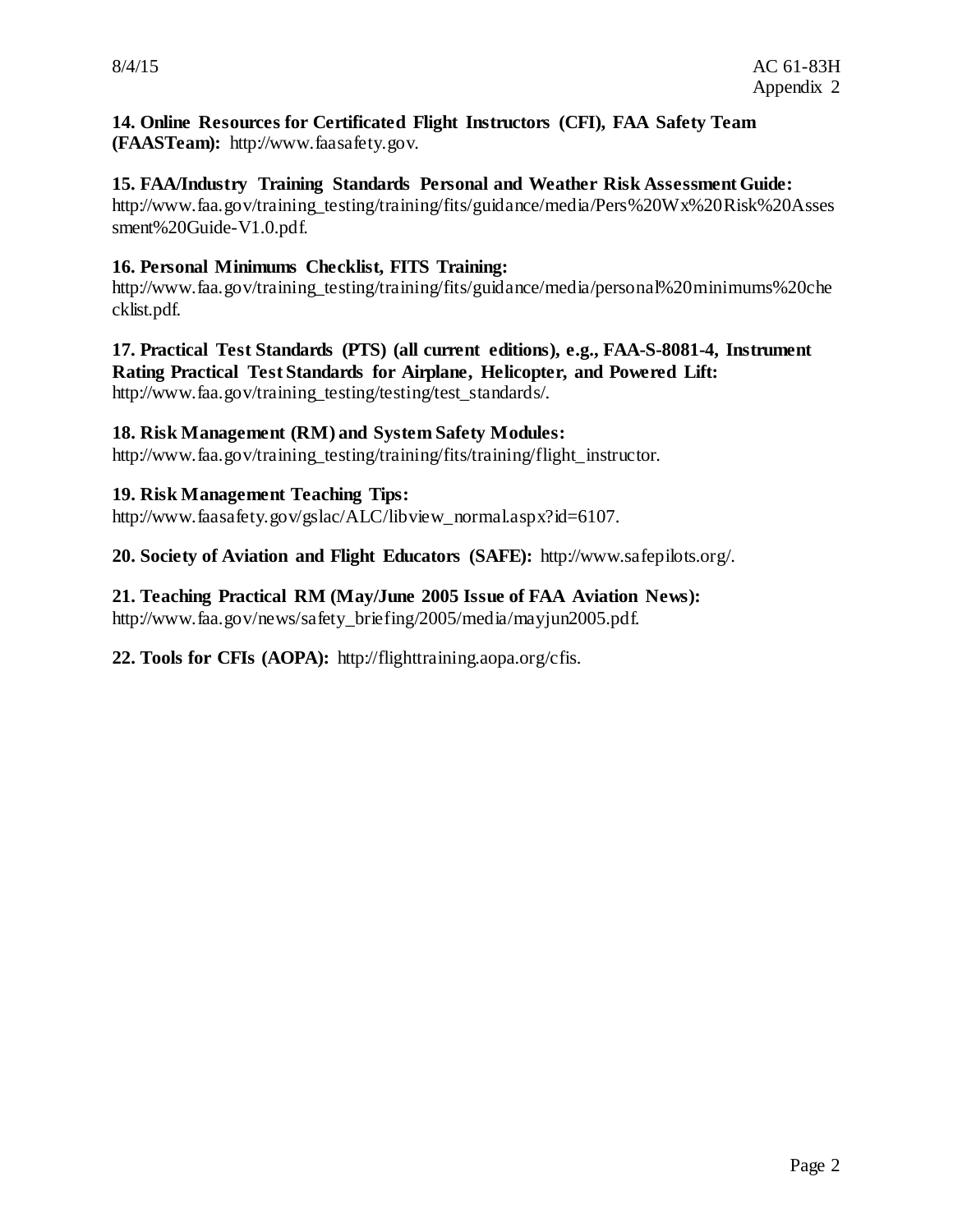#### **TABLE 1. MINIMUM HOUR ASSURANCE PLAN MATRIX**

#### **[Required to be included in an online training course outline (TCO)]**

| <b>CORE TOPICS</b>                                     | Lesson<br>Presentation<br><b>Actual Time</b><br>(LMS <sup>1</sup> ) | Pretest<br>Allotted<br>Time<br>(optional <sup>2</sup> ) | Lesson<br>Support<br>Graph/Data<br>Allotted<br>Time $3$ | <b>Allotted Break</b><br>Time <sup>4</sup> | End of Lesson<br>and/or Final Exam<br>Allotted Time <sup>5</sup> |
|--------------------------------------------------------|---------------------------------------------------------------------|---------------------------------------------------------|---------------------------------------------------------|--------------------------------------------|------------------------------------------------------------------|
|                                                        | Hours                                                               | Minutes                                                 | Minutes                                                 | Minutes                                    | Minutes                                                          |
| Navigating the 21st<br>Century: Aircraft<br>Automation | 1.25                                                                | $\boldsymbol{0}$                                        | $\boldsymbol{0}$                                        | Attendee<br>Discretion                     | 5                                                                |
| Security-Related SUA                                   | 1.0                                                                 | $\overline{0}$                                          | $\overline{0}$                                          | $\epsilon$ $\epsilon$                      | 5                                                                |
| <b>TSA</b>                                             | 1.0                                                                 | $\boldsymbol{0}$                                        | $\mathbf{0}$                                            | $\epsilon$ $\epsilon$                      | 5                                                                |
| Culture of Safety                                      | 1.0                                                                 | $\boldsymbol{0}$                                        | $\overline{0}$                                          | $\zeta$ $\zeta$                            | 5                                                                |
| Safety Trends in GA                                    | 1.25                                                                | $\boldsymbol{0}$                                        | .4                                                      | $\epsilon$ $\epsilon$                      | 5                                                                |
| Pilot Deviations (PD)                                  | .75                                                                 | $\Omega$                                                | $\boldsymbol{0}$                                        | $\epsilon$ $\epsilon$                      | $\overline{4}$                                                   |
| FAASTeam                                               | .75                                                                 | $\boldsymbol{0}$                                        | $\cdot$ 3                                               | $\epsilon\epsilon$                         | $\overline{4}$                                                   |
| Regulations                                            | .75                                                                 | $\Omega$                                                | $\mathbf{0}$                                            | $\epsilon$ $\epsilon$                      | $\overline{4}$                                                   |
| Flight Review & IPC                                    | .75                                                                 | $\mathbf{0}$                                            | $\cdot$ 3                                               | $\zeta\,\zeta$                             | $\overline{4}$                                                   |
| Ethics &<br>Professionalism                            | .75                                                                 | $\boldsymbol{0}$                                        | $\boldsymbol{0}$                                        | 66                                         | 4                                                                |
| Loss of Control (LOC)                                  | 1.0                                                                 | $\Omega$                                                | $\Omega$                                                | $\epsilon$ $\epsilon$                      | 5                                                                |
| <b>ELECTIVE</b><br>TOPICS <sup>6</sup>                 |                                                                     |                                                         |                                                         |                                            |                                                                  |
| <b>Teaching FITS</b>                                   | .75                                                                 | $\boldsymbol{0}$                                        | $\overline{0}$                                          | $\zeta\,\zeta$                             | 4                                                                |
| Who is GAJSC                                           | .5                                                                  | $\overline{0}$                                          | $\overline{0}$                                          | $\epsilon$ $\epsilon$                      | 3                                                                |
| Teaching ADM                                           | .5                                                                  | $\boldsymbol{0}$                                        | $\overline{0}$                                          | $\zeta\,\zeta$                             | 3                                                                |
| <b>Total Time</b><br>(in Hours)                        | <b>Actual</b><br><b>Hours</b><br>(LMS):<br>12                       | <b>Allotted</b><br>Hours:<br>0                          | <b>Allotted</b><br>Hours:<br>1.0                        | <b>Allotted</b><br>Hours:<br>2.0           | <b>Allotted</b><br>Hours:<br>1.0                                 |

#### **Example: 16 Hour Course Content ASSURANCE PLAN MATRIX**

 $\overline{a}$ 

<span id="page-42-0"></span> $1$  The provider's learning management system (LMS) must ensure that each attendee actively engages each lesson in their entirety.

<span id="page-42-1"></span><sup>&</sup>lt;sup>2</sup> A pretest is a learning tool that may count as part of a lesson, but should not constitute an excessive amount of the <sup>3</sup> This column is optional, as graphs/additional data may be included without a specified time for attendees to review.<br><sup>4</sup> Credited break time may not exceed 2 hours of the 16-hour course content.

<span id="page-42-2"></span>

<span id="page-42-3"></span>

<span id="page-42-4"></span> $5$  Total testing time may not exceed 1 hour of the 16-hour course content minimum requirement (see AC 61-83, subparagraph 8e).

<span id="page-42-5"></span> $6$  Elective topics are encouraged, not required.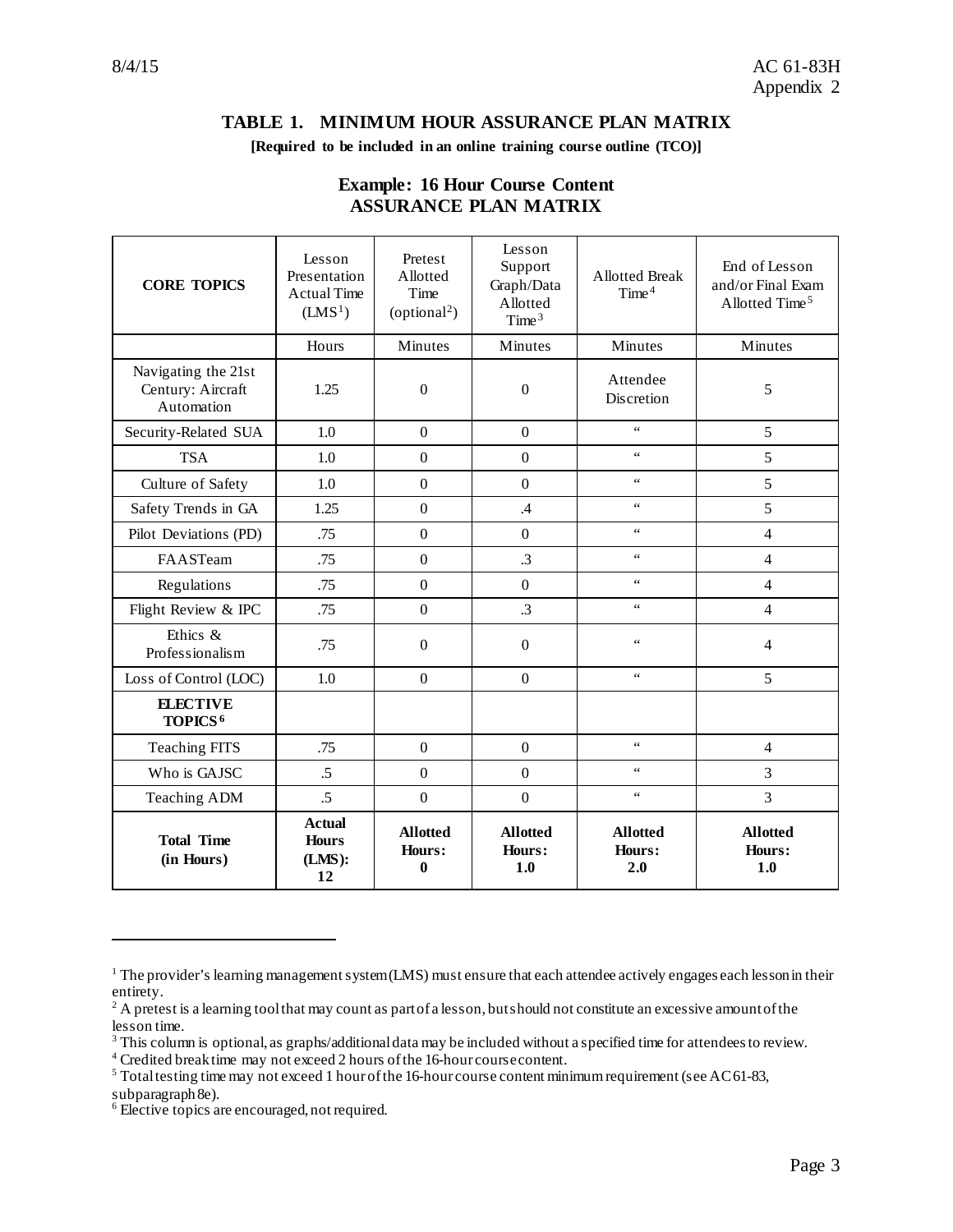**FIGURE 1. SAMPLE TRAINING COURSE OUTLINE COVER PAGE**

### **ORVILLE & WILBUR'S FIRC SCHOOL**

## **Airplane Flight Instructor Refresher Course Training Course Outline**

**(Live Classroom)**

**Conducted By:**

**Orville & Wilbur's FIRC School 1234 Airport Road Baltimore, MD 12345 Phone: (123) 456-7890 FAX: (123) 456-7891**

**Point of Contact: John Smith, Chief Instructor Phone: (123) 567-8901 Email: jsmith@yourfircschools.com**